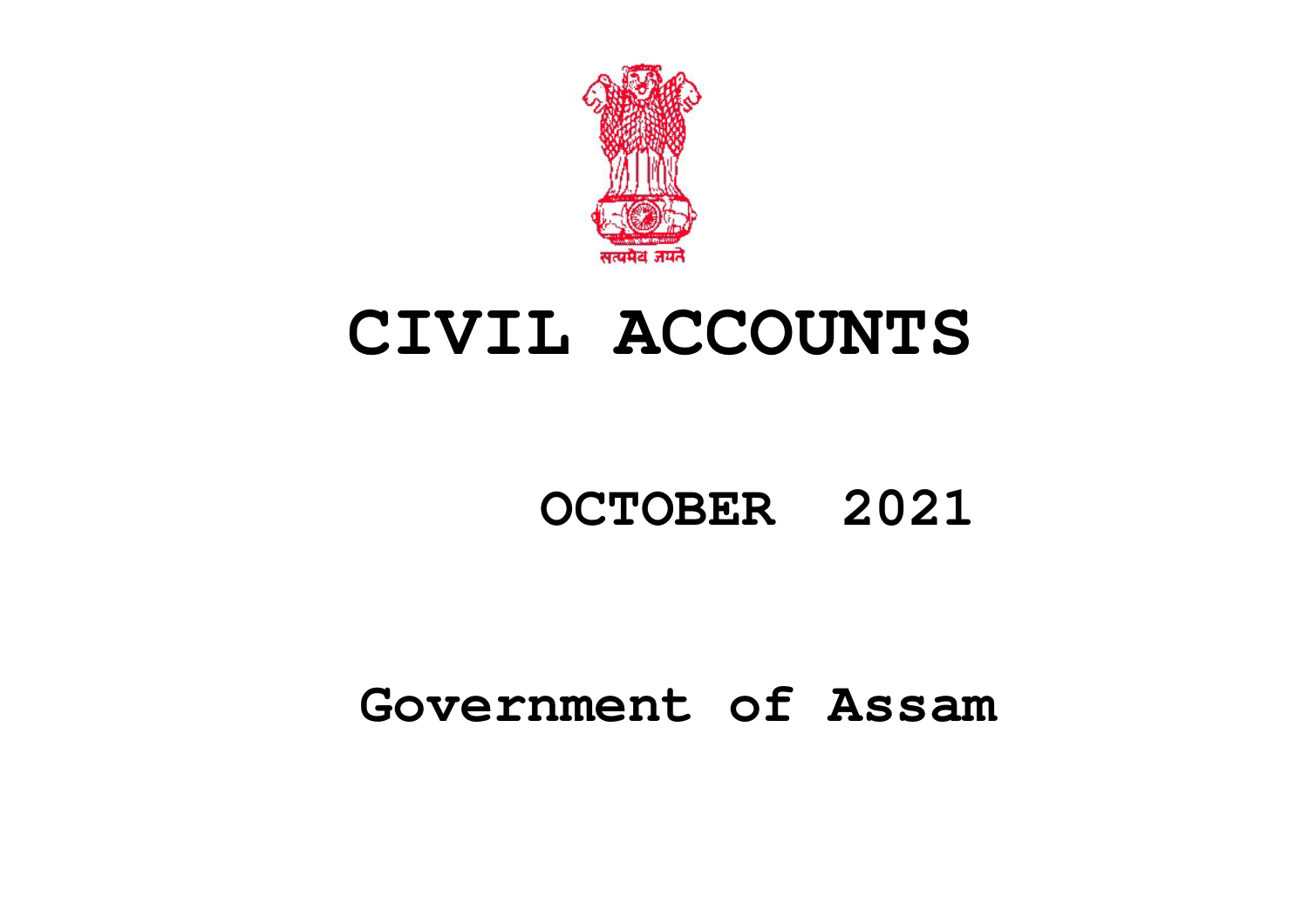

# **CIVIL ACCOUNTS**

**OF**

**THE STATE OF ASSAM**

**FOR**

**OCTOBER 2021**

### **GENERAL STATEMENT OF ACCOUNTS**

| <b>Head Of Account</b>                                                          | <b>Current Month</b> | <b>Progressive</b> | <b>Budget/Revised</b><br><b>Estimate</b> | <b>Progressive Last Year</b> |
|---------------------------------------------------------------------------------|----------------------|--------------------|------------------------------------------|------------------------------|
| <b>Part I - Consolidated Fund</b>                                               |                      |                    |                                          |                              |
| <b>Total - Revenue Receipts</b>                                                 | 48, 32, 37, 77, 577  | 3,25,33,02,38,357  | 8,89,79,40,26,000                        | 3,19,98,94,89,808            |
| <b>Total - Expenditure met from</b><br>Revenue                                  | 39,64,47,82,634      | 3,22,11,35,87,505  | 8,89,06,41,46,000                        | 3,00,43,87,79,074            |
| <b>Total - Capital Account Outside the</b><br><b>Revenue Account</b>            | 14,26,58,10,269      | 46,05,98,74,832    | 1,97,14,03,72,000                        | 29,07,39,72,763              |
| <b>Net Public Debt and Loans and</b><br><b>Advances by the State Government</b> | 25,96,33,13,961      | 71,14,33,37,031    | 1,46,76,31,11,000                        | 51,04,11,77,538              |
| Inter State Settlement Account                                                  | 0                    | 0                  |                                          | 0                            |
| <b>Appropriation to Contingency Fund</b>                                        |                      |                    |                                          | 0                            |
| <b>Net Part I - Consolidated Fund</b>                                           | 20,37,64,98,635      | 28,30,01,13,051    | $\Omega$                                 | 41,51,79,15,509              |
| <b>Net Part II - Contingency Fund</b>                                           |                      |                    | 0                                        |                              |
| <b>Net Part III - Public Account</b>                                            | 12,37,64,03,515      | 20,71,92,09,655    | 6,42,33,21,000                           | $-39,58,86,98,334$           |
| <b>Total - Transaction</b>                                                      | 32,75,29,02,150      | 49,01,93,22,706    | 6,42,33,21,000                           | 1,92,92,17,175               |
| <b>Opening Balance</b>                                                          | 53,23,39,90,229      | 36,96,75,69,672    | $-9,69,78,00,000$                        | 29,80,19,62,240              |
| <b>Closing Balance</b>                                                          | 85,98,68,92,379      | 85,98,68,92,378    | $-3,27,44,79,000$                        | 31,73,11,79,415              |

**Run Date: 02/02/2022**

**125**

**Form No. A**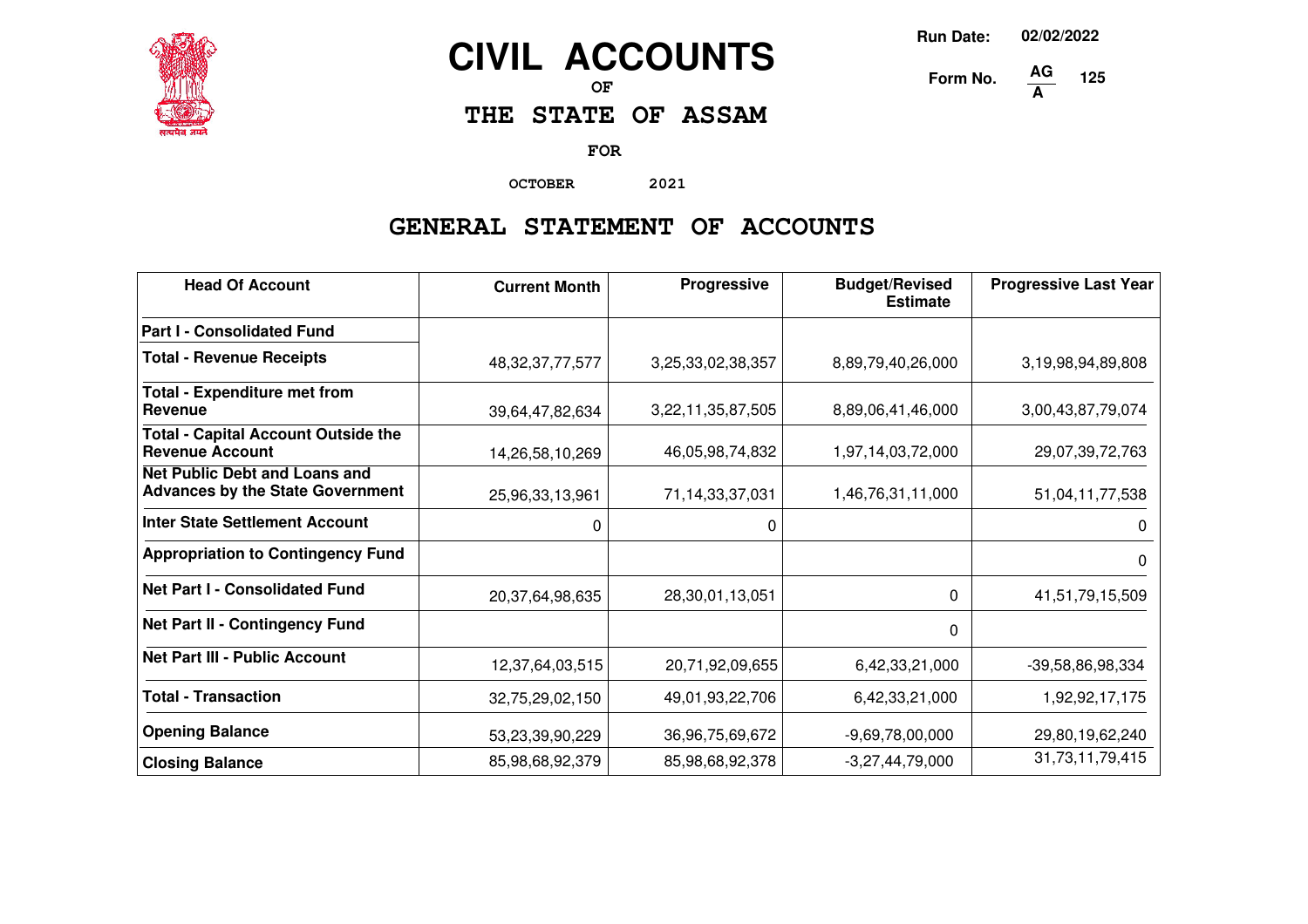

| <b>Heads of Accounts</b>                                                                        | <b>Current</b>  | <b>Progressive</b>  | <b>Budget Estimate/</b><br><b>Revised Estimate</b> | Progressive<br><b>Last Year</b> |
|-------------------------------------------------------------------------------------------------|-----------------|---------------------|----------------------------------------------------|---------------------------------|
| Part I-Consolidated Fund-                                                                       |                 |                     |                                                    |                                 |
| Receipt Heads (Revenue Account)                                                                 |                 |                     |                                                    |                                 |
| A. TAX REVENUE                                                                                  |                 |                     |                                                    |                                 |
| (a) Goods and Services Tax                                                                      |                 |                     |                                                    |                                 |
| 0005 Central Goods and Services Tax<br>(CGST)                                                   | 4,80,48,00,000  | 33,63,36,00,000     | 67,26,70,00,000                                    | 30,18,45,00,000                 |
| 0006 State Goods and Services Tax<br>(SGST)<br>0008 Integrated Goods and Services<br>Tax (IGST) | 10,13,10,16,022 | 56,96,67,67,344     | 1,11,79,74,54,000                                  | 38,94,94,30,705                 |
| Total (a) Goods and Services Tax :                                                              | 14,93,58,16,022 | 90,60,03,67,344     | 1,79,06,44,54,000                                  | 69,13,39,30,705                 |
| (b) Taxes on Income and Expenditure                                                             |                 |                     |                                                    |                                 |
| 0020 Corporation Tax                                                                            | 4,32,66,00,000  | 26,39,22,00,000     | 60,57,18,00,000                                    | 26,43,75,00,000                 |
| 0021 Taxes on Income other than<br><b>Corporation Tax</b>                                       | 4,39,66,00,000  | 26,81,92,00,000     | 61,55,23,00,000                                    | 26,25,74,00,000                 |
| 0022 Taxes on Agricultural Income                                                               | 2,05,503        | $-6,34,378$         | 8,77,71,000                                        | $-4,70,68,238$                  |
| 0023 Hotel Receipts Tax                                                                         |                 |                     |                                                    |                                 |
| 0028 Other Taxes On Income and<br>Expenditure                                                   | 13,78,48,183    | 1,05,35,48,601      | 2,42,50,79,000                                     | 1,07,37,77,387                  |
| Total (b) Taxes on Income and<br>Expenditure :                                                  | 8,86,12,53,686  | 54, 26, 43, 14, 223 | 1,24,63,69,50,000                                  | 53,72,16,09,149                 |
| (c) Taxes on Property, Capital and Other<br>Transactions                                        |                 |                     |                                                    |                                 |
| 0029 Land Revenue                                                                               | 8,94,52,428     | 41,88,04,742        | 1,20,23,69,000                                     | 72,88,56,168                    |
| 0030 Stamps and Registration Fees                                                               | 11,25,85,020    | 98,30,65,668        | 3,73,68,12,000                                     | 1,04,69,54,461                  |
| 0032 Taxes on Wealth                                                                            |                 |                     | $-26,00,000$                                       |                                 |
| 0035 Taxes on Immovable Property<br>other than Agricultural Land                                |                 |                     |                                                    |                                 |
| Total (c) Taxes on Property, Capital<br>and Other Transactions :                                | 20,20,37,448    | 1,40,18,70,410      | 4,93,65,81,000                                     | 1,77,58,10,629                  |
| (d) Taxes on Commodities and Services<br>other than Goods and Services Tax                      |                 |                     |                                                    |                                 |
| 0037 Customs                                                                                    | 89,85,00,000    | 6,28,95,00,000      | 12,57,96,00,000                                    | 6,29,66,51,710                  |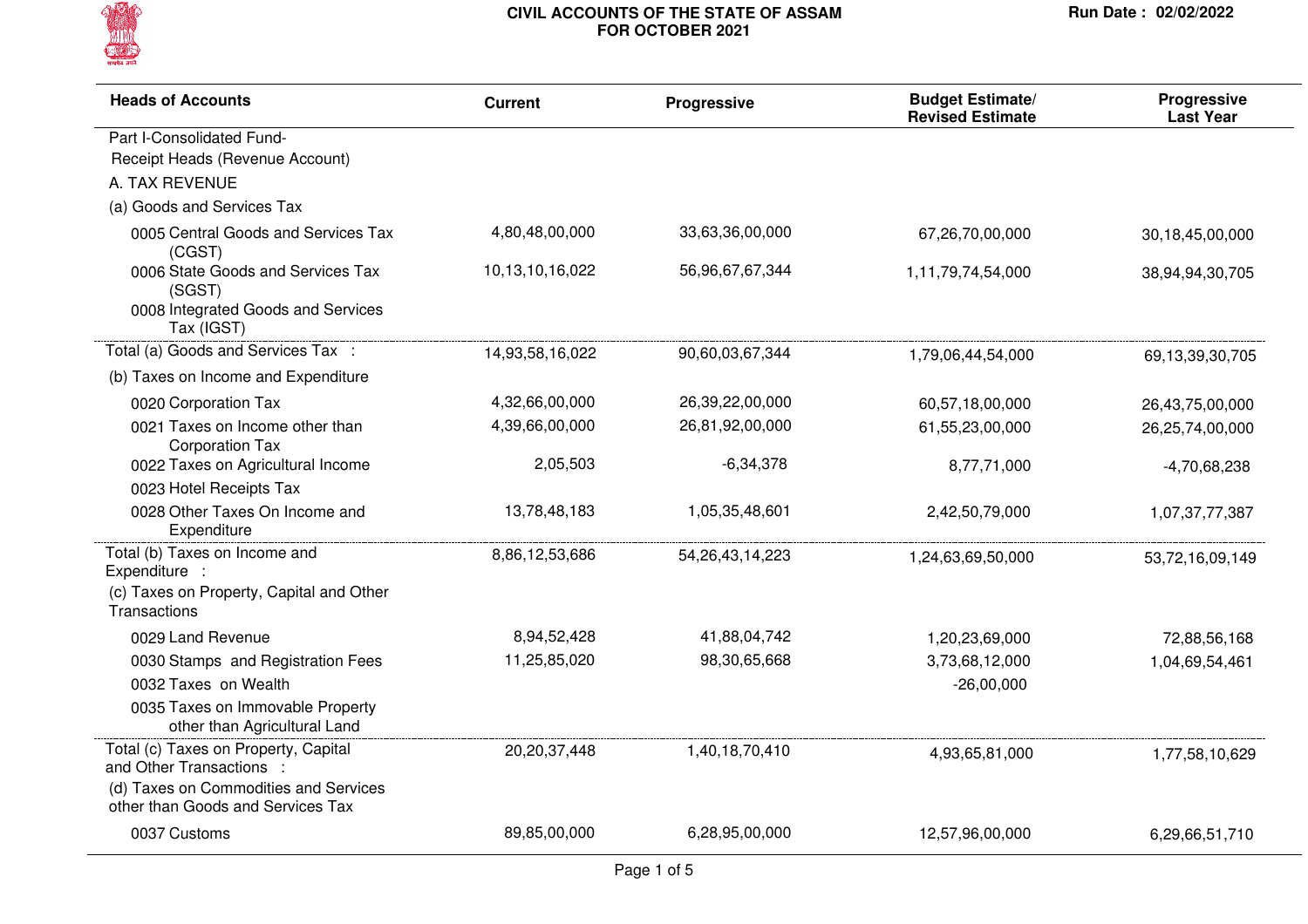

| <b>Heads of Accounts</b>                                                              | <b>Current</b>  | Progressive       | <b>Budget Estimate/</b><br><b>Revised Estimate</b> | <b>Progressive</b><br><b>Last Year</b> |
|---------------------------------------------------------------------------------------|-----------------|-------------------|----------------------------------------------------|----------------------------------------|
| A. TAX REVENUE                                                                        |                 |                   |                                                    |                                        |
| (d) Taxes on Commodities and Services<br>other than Goods and Services Tax            |                 |                   |                                                    |                                        |
| 0038 Union Excise Duties                                                              | 43,51,00,000    | 3,04,57,00,000    | 6,09,18,00,000                                     | 3,80,35,00,000                         |
| 0039 State Excise                                                                     | 1,76,21,77,574  | 9,59,21,23,428    | 21,06,92,48,000                                    | 9,85,67,36,270                         |
| 0040 Taxes on Sales, Trade etc.                                                       | 4,57,37,99,685  | 26,05,85,99,740   | 57,21,73,27,000                                    | 23,19,73,89,828                        |
| 0041 Taxes on Vehicles                                                                | 85,44,70,759    | 4,41,97,53,506    | 10,41,71,92,000                                    | 2,87,10,27,241                         |
| 0042 Taxes on Goods and Passengers                                                    | 68,12,997       | 99,54,988         | 60,61,67,000                                       | 2,09,82,476                            |
| 0043 Taxes and Duties on Electricity                                                  | 8,40,99,595     | 33,26,84,411      | 3,20,37,73,000                                     | 37,29,82,082                           |
| 0044 Service Tax                                                                      | 92,00,000       | 6,44,00,000       | 12,83,00,000                                       | 6,58,00,000                            |
| 0045 Other Taxes and Duties on<br>commodities and Services                            |                 | $-43,906$         | 1,22,74,000                                        | 1,92,263                               |
| Total (d) Taxes on Commodities and<br>Services other than Goods and<br>Services Tax : | 8,62,41,60,610  | 49,81,26,72,167   | 1,11,32,56,81,000                                  | 46,48,52,61,870                        |
| Total A. TAX REVENUE :                                                                | 32,62,32,67,766 | 1,96,07,92,24,144 | 4,19,96,36,66,000                                  | 1,71,11,66,12,353                      |
| <b>B. NON-TAX REVENUE</b>                                                             |                 |                   |                                                    |                                        |
| (a) Fiscal Services                                                                   |                 |                   |                                                    |                                        |
| 0047 Other Fiscal Services                                                            |                 |                   |                                                    |                                        |
| Total (a) Fiscal Services :                                                           |                 |                   |                                                    |                                        |
| (b) Interest Recipts, Dividends and<br><b>Profits</b>                                 |                 |                   |                                                    |                                        |
| 0049 Interest Receipts                                                                | 5,45,75,125     | 61, 16, 78, 868   | 8,51,51,63,000                                     | 1,10,87,29,834                         |
| 0050 Dividends and Profits                                                            |                 |                   | 39,12,36,000                                       | 1,36,23,20,160                         |
| Total (b) Interest Recipts, Dividends<br>and Profits :                                | 5,45,75,125     | 61, 16, 78, 868   | 8,90,63,99,000                                     | 2,47,10,49,994                         |
| (c) Other Non-Tax Revenue                                                             |                 |                   |                                                    |                                        |
| (i) General Services                                                                  |                 |                   |                                                    |                                        |
| 0051 Public Service commission                                                        | 8,72,151        | 31,92,033         | 1,20,71,000                                        | 1,54,57,396                            |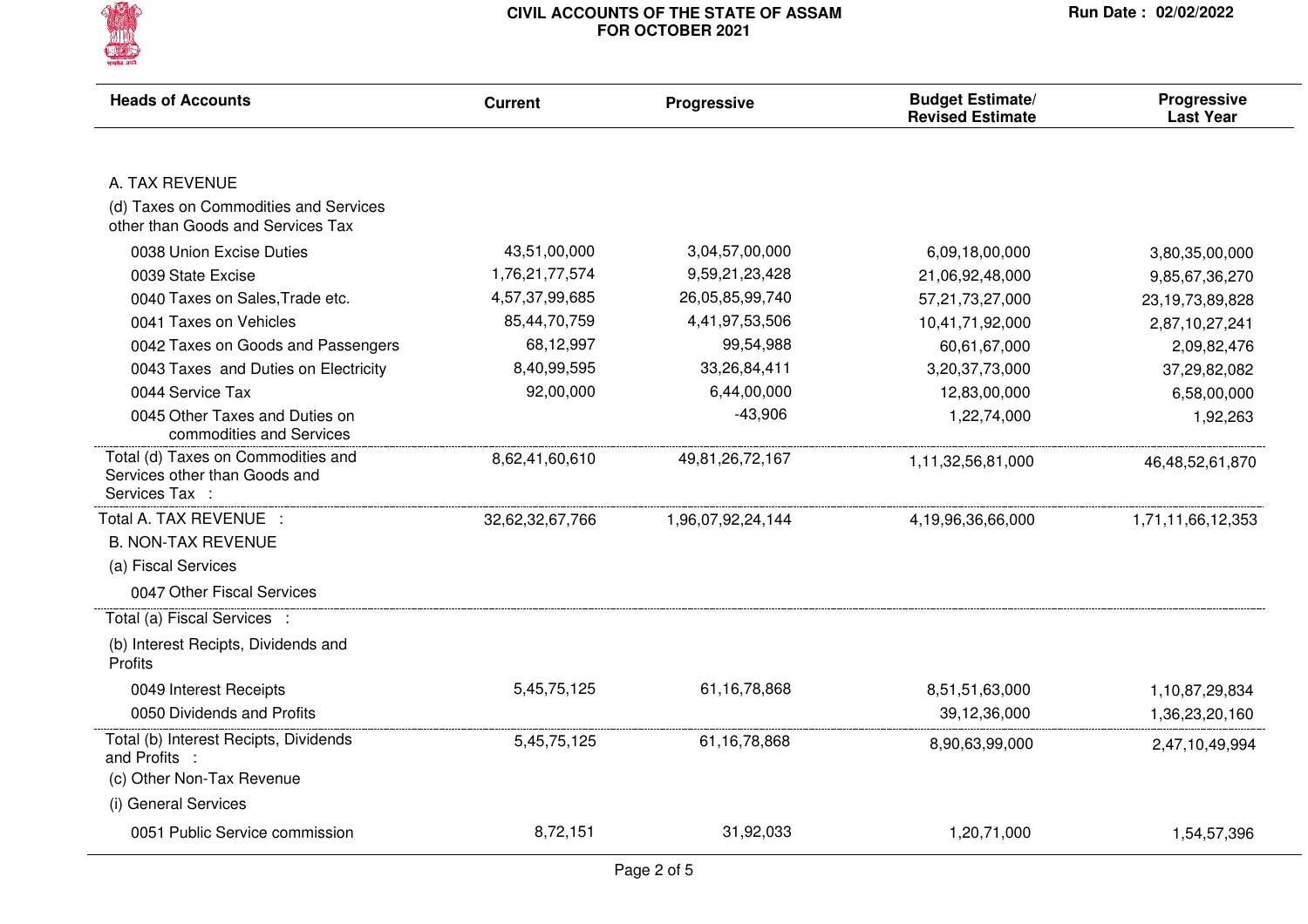

| <b>Heads of Accounts</b>                                                                     | <b>Current</b> | Progressive  | <b>Budget Estimate/</b><br><b>Revised Estimate</b> | <b>Progressive</b><br><b>Last Year</b> |
|----------------------------------------------------------------------------------------------|----------------|--------------|----------------------------------------------------|----------------------------------------|
| <b>B. NON-TAX REVENUE</b>                                                                    |                |              |                                                    |                                        |
| (c) Other Non-Tax Revenue                                                                    |                |              |                                                    |                                        |
| (i) General Services                                                                         |                |              |                                                    |                                        |
|                                                                                              |                |              |                                                    |                                        |
| 0055 Police                                                                                  | 6,67,81,579    | 40,61,59,568 | 1,09,06,73,000                                     | 43,74,65,056                           |
| 0056 Jails                                                                                   | 18,308         | 1,74,353     | 9,14,000                                           | 1,45,082                               |
| 0058 Stationery and Printing                                                                 | 24,193         | 3,19,757     | 21,42,000                                          | 86,725                                 |
| 0059 Public Works                                                                            | 1,87,12,948    | 2,39,15,126  | 2,16,72,000                                        | 49,52,472                              |
| 0070 Other Administrative Services                                                           | 6,50,95,366    | 48,57,38,504 | 1,41,37,14,000                                     | 61, 31, 28, 725                        |
| 0071 Contributions and Recoveries<br>towards Pension and Other<br><b>Retirement Benefits</b> | 1,36,09,585    | 7,43,61,942  | 14,22,47,000                                       | 5,98,66,996                            |
| 0075 Miscellaneous General Services                                                          | 9,58,175       | 58,37,027    | 1,06,85,000                                        | 1,20,37,457                            |
| Total(i) General Services :                                                                  | 16,60,72,305   | 99,96,98,310 | 2,69,41,18,000                                     | 1,14,31,39,909                         |
| (ii) Social Services                                                                         |                |              |                                                    |                                        |
| 0202 Education, Sports, Art and Culture                                                      | 25,83,301      | 1,01,58,252  | 74,92,66,000                                       | 4,21,32,445                            |
| 0210 Medical and Public Health                                                               | 15,71,830      | 6,73,03,064  | 27,29,09,000                                       | 6,58,04,984                            |
| 0211 Family Welfare                                                                          | 14,370         | 48,510       | 1,61,000                                           | 2,000                                  |
| 0215 Water Supply and Sanitation                                                             | 2,46,159       | 28,48,183    | 98,15,000                                          | 28,93,203                              |
| 0216 Housing                                                                                 | 32,73,471      | 3,59,44,545  | 8,54,01,000                                        | 3,57,48,134                            |
| 0217 Urban Development                                                                       |                | 1,54,62,757  | 2,19,41,000                                        | 11,21,128                              |
| 0220 Information and Publicity                                                               | 6,100          | 56,050       | 2,32,000                                           | 49,805                                 |
| 0230 Labour and Employment                                                                   | 58,12,179      | 3,69,63,788  | 17,07,30,000                                       | 3,74,44,500                            |
| 0235 Social Security and Welfare                                                             |                | 4,677        | 2,41,000                                           | 24,912                                 |
| 0250 Other Social Services                                                                   |                |              |                                                    |                                        |
| Total(ii) Social Services :                                                                  | 1,35,07,410    | 16,87,89,826 | 1,31,06,96,000                                     | 18,52,21,111                           |
| (iii) Economic Services                                                                      |                |              |                                                    |                                        |
| 0401 Crop Husbandry                                                                          | 9,00,060       | 83, 34, 574  | 1,06,46,000                                        | 59,85,552                              |
| 0403 Animal Husbandry                                                                        | 5,26,049       | 67,09,677    | 1,27,75,000                                        | 62,86,070                              |
|                                                                                              |                |              |                                                    |                                        |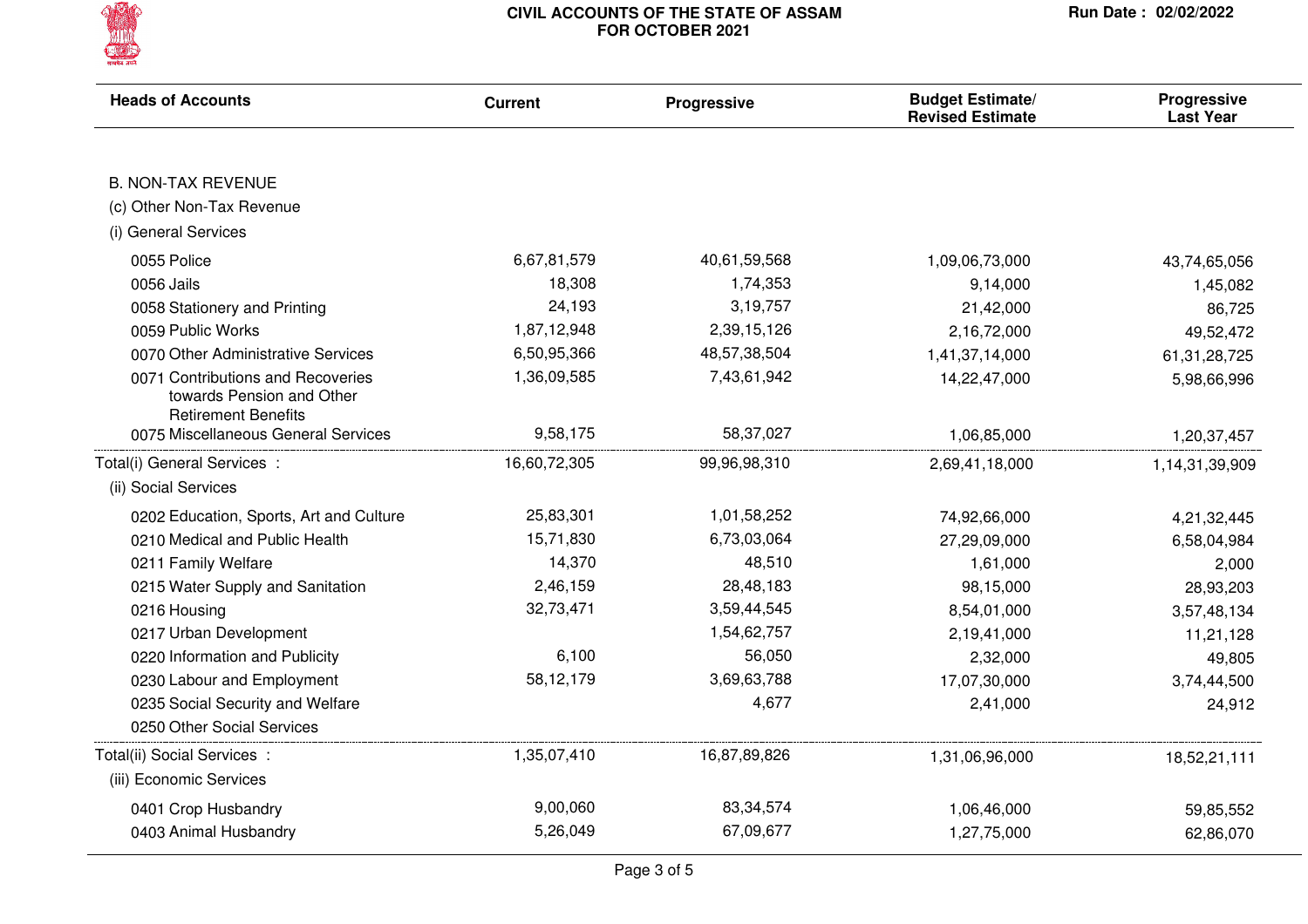

| <b>Heads of Accounts</b>                                | <b>Current</b> | Progressive     | <b>Budget Estimate/</b><br><b>Revised Estimate</b> | Progressive<br><b>Last Year</b> |
|---------------------------------------------------------|----------------|-----------------|----------------------------------------------------|---------------------------------|
| <b>B. NON-TAX REVENUE</b>                               |                |                 |                                                    |                                 |
| (c) Other Non-Tax Revenue                               |                |                 |                                                    |                                 |
| (iii) Economic Services                                 |                |                 |                                                    |                                 |
|                                                         |                |                 |                                                    |                                 |
| 0404 Dairy Development                                  | 8,660          | 5,99,167        | 9,96,000                                           | 19,71,517                       |
| 0405 Fisheries                                          | 21,06,540      | 1,90,39,194     | 4,95,38,000                                        | 2,06,43,574                     |
| 0406 Forestry and Wild Life                             | 31,28,45,127   | 1,20,74,26,149  | 5,31,26,42,000                                     | 1,57,02,64,068                  |
| 0407 Plantations                                        |                |                 |                                                    |                                 |
| 0408 Food Storage and Warehousing                       | 11,47,488      | 49,30,624       | 50,17,000                                          | 16,71,340                       |
| 0425 Co-operation                                       | 5,02,211       | 28,04,530       | 2,66,71,000                                        | 23,63,145                       |
| 0435 Other Agricultural Programmes                      | 17,427         | 4,04,425        | 23,63,000                                          | 6,00,727                        |
| 0506 Land Reforms                                       |                |                 |                                                    |                                 |
| 0515 Other Rural Development<br>Programmes              | 3,900          | 3,39,041        | 45,93,000                                          | 17,71,650                       |
| 0552 North Eastern Areas                                | 14,13,44,000   | 70,57,05,000    | 2,59,95,33,000                                     | 57,74,87,000                    |
| 0575 Other Special Areas Programmes                     |                |                 |                                                    |                                 |
| 0701 Medium Irrigation                                  | 2,14,424       | 5,85,525        | 85,69,000                                          | 24,33,056                       |
| 0702 Minor Irrigation                                   | 71,750         | 9,01,996        | 41,26,000                                          | 1,82,53,709                     |
| 0801 Power                                              |                |                 |                                                    |                                 |
| 0802 Petroleum                                          | 3,19,66,74,429 | 13,42,20,35,730 | 38,72,51,01,000                                    | 7,00,20,82,981                  |
| 0803 Coal and Lignite                                   |                | 3,67,03,775     | 49,61,06,000                                       | 14,30,28,767                    |
| 0810 Non Conventional Sources of<br>Energy              |                |                 |                                                    |                                 |
| 0851 Village and Small Industries                       | 1,14,083       | 27,32,401       | 80,54,000                                          | 27,17,068                       |
| 0852 Industries                                         | 7,500          | 1,59,69,048     | 2,73,59,000                                        | 4,343                           |
| 0853 Non-ferrous Mining and<br>Metallurgical industries | 49,66,366      | 3,77,39,421     | 9,56,94,000                                        | 3,02,77,829                     |
| 1051 Ports and Light Houses                             |                |                 |                                                    |                                 |
| 1053 Civil Aviation                                     |                |                 |                                                    |                                 |
| 1054 Roads and Bridges                                  | 35,60,684      | 12,69,51,628    | 50,55,46,000                                       | 12,31,83,109                    |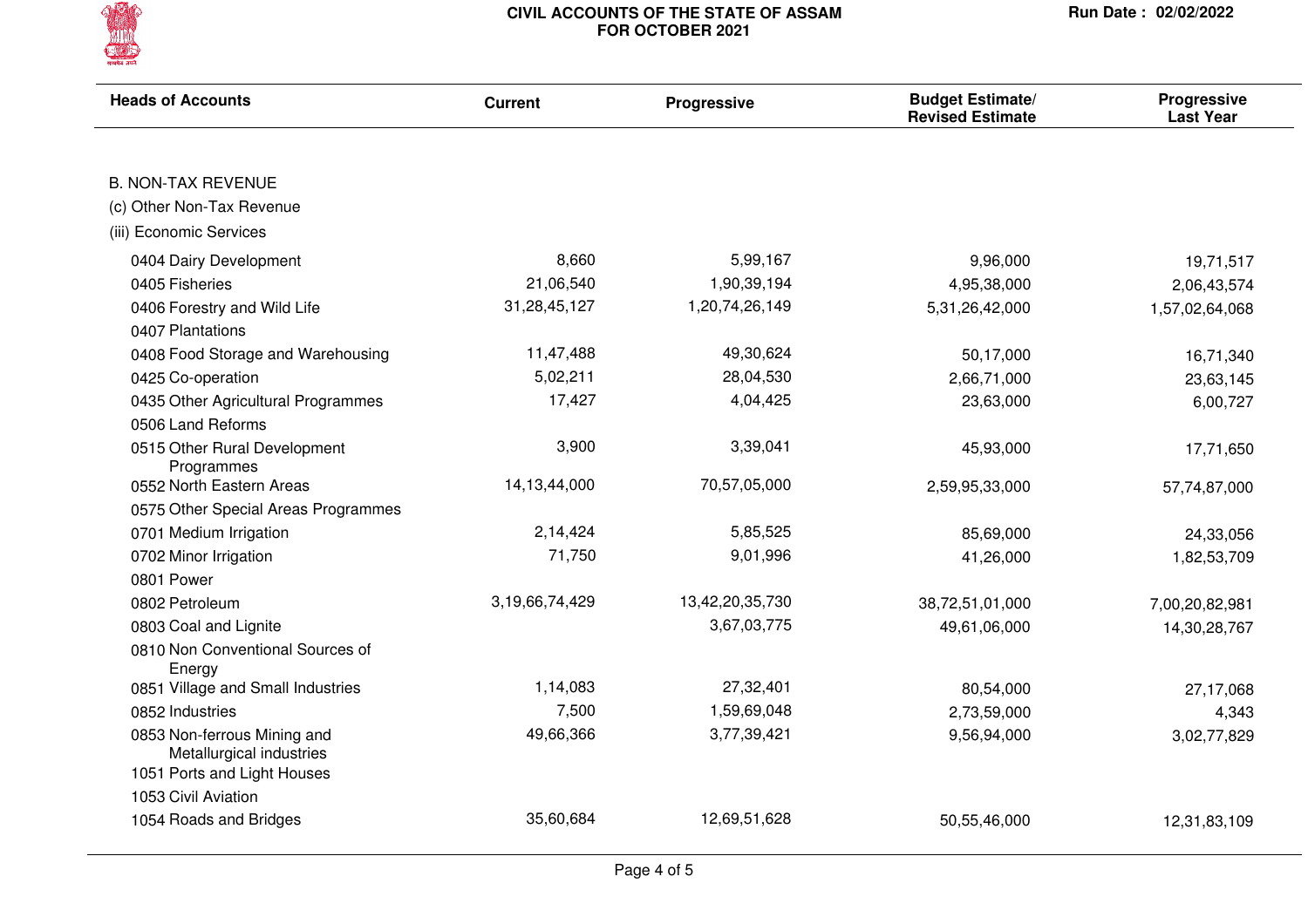

| <b>Heads of Accounts</b>                      | <b>Current</b>      | Progressive       | <b>Budget Estimate/</b><br><b>Revised Estimate</b> | Progressive<br><b>Last Year</b> |
|-----------------------------------------------|---------------------|-------------------|----------------------------------------------------|---------------------------------|
|                                               |                     |                   |                                                    |                                 |
| <b>B. NON-TAX REVENUE</b>                     |                     |                   |                                                    |                                 |
| (c) Other Non-Tax Revenue                     |                     |                   |                                                    |                                 |
| (iii) Economic Services                       |                     |                   |                                                    |                                 |
| 1055 Road Transport                           |                     |                   |                                                    |                                 |
| 1056 Inland Water Transport                   | 41,19,361           | 1,68,83,231       | 6,65,60,000                                        | 1,45,45,206                     |
| 1075 Other Transport Services                 |                     |                   |                                                    |                                 |
| 1425 Other Scientific Research                |                     | 87,590            | 37,44,000                                          | 30,000                          |
| 1452 Tourism                                  | 1,34,200            | 4,60,895          | 2,71,95,000                                        | 49,29,254                       |
| 1456 Civil Supplies                           | 1,06,707            | 1,93,283          | 6,13,000                                           | 1,47,161                        |
| 1475 Other General Economic Services          | 39,56,005           | 2,76,33,665       | 7,13,37,000                                        | 2,23,34,580                     |
| Total(iii) Economic Services :                | 3,67,33,26,971      | 15,64,51,70,569   | 48,06,47,78,000                                    | 9,55,30,11,706                  |
| Total (c) Other Non-Tax Revenue :             | 3,85,29,06,686      | 16,81,36,58,705   | 52,06,95,92,000                                    | 10,88,13,72,726                 |
| Total B. NON-TAX REVENUE :                    | 3,90,74,81,811      | 17,42,53,37,573   | 60,97,59,91,000                                    | 13,35,24,22,720                 |
| C. GRANTS-IN-AID AND<br><b>CONTRIBUTIONS</b>  |                     |                   |                                                    |                                 |
| 1601 Grants-in-aid from Central<br>Government | 11,79,30,28,000     | 1,11,82,56,76,642 | 4,08,85,43,69,000                                  | 1,35,52,04,54,735               |
| Total :                                       | 11,79,30,28,000     | 1,11,82,56,76,642 | 4,08,85,43,69,000                                  | 1,35,52,04,54,735               |
| Total C. GRANTS-IN-AID AND CONTRIBUTIONS      | 11,79,30,28,000     | 1,11,82,56,76,642 | 4,08,85,43,69,000                                  | 1,35,52,04,54,735               |
| Total - Revenue Heads (Revenue Account)       | 48, 32, 37, 77, 577 | 3,25,33,02,38,357 | 8,89,79,40,26,000                                  | 3,19,98,94,89,808               |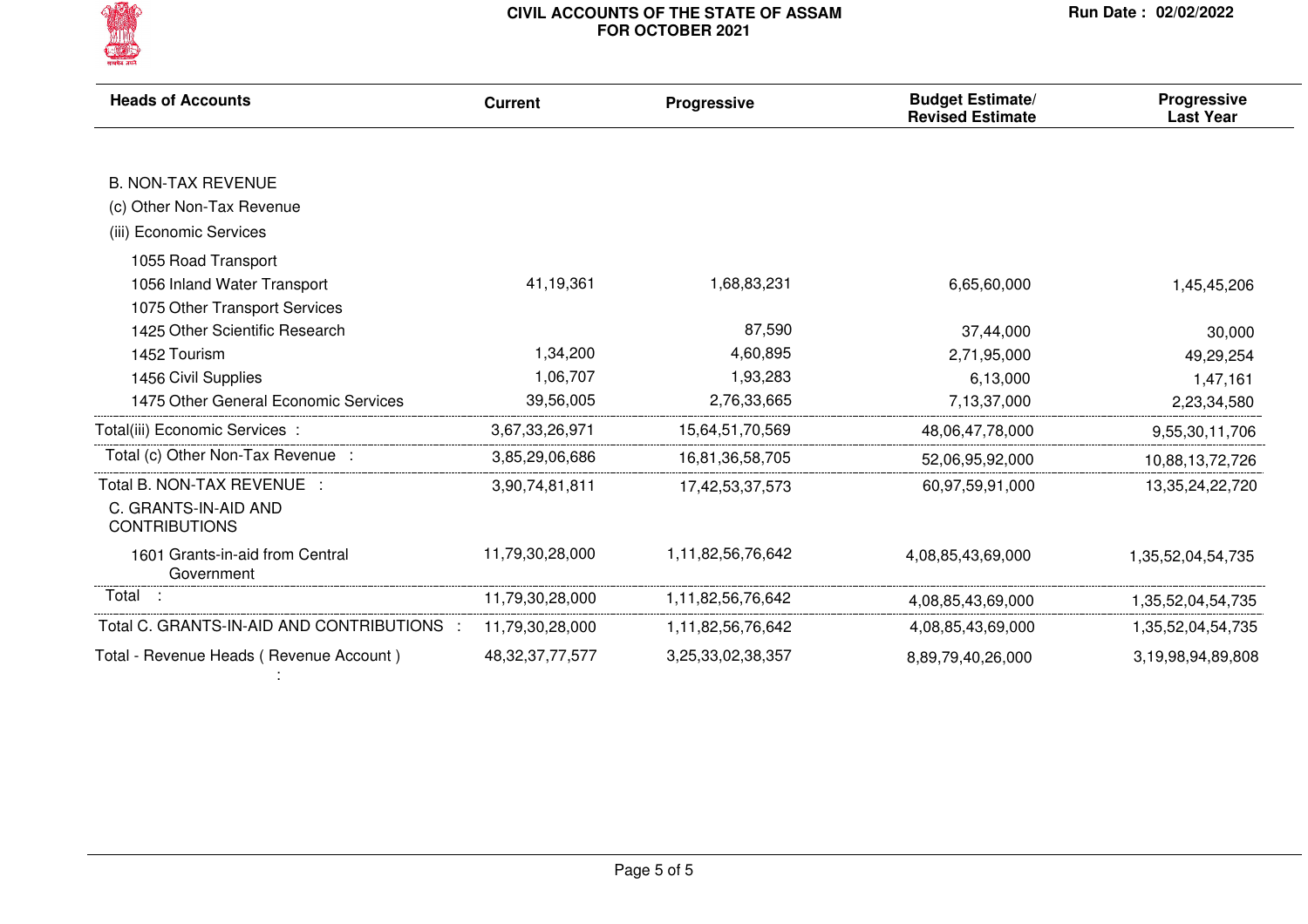

| <b>Heads of Account</b>             |                                                                                      | Current      | Progressive     | Budget Estimate/<br><b>Revised Estimate</b> | Progressive Last Year |  |
|-------------------------------------|--------------------------------------------------------------------------------------|--------------|-----------------|---------------------------------------------|-----------------------|--|
|                                     |                                                                                      | Amount       | Amount          | Amount                                      | Amount                |  |
| Expenditure Heads (Revenue Account) |                                                                                      |              |                 |                                             |                       |  |
| A. GENERAL SERVICES                 |                                                                                      |              |                 |                                             |                       |  |
| (a) Organs of State                 |                                                                                      |              |                 |                                             |                       |  |
| 2011                                | Parliament/State/Union<br><b>Territory Legislatures</b>                              |              | 32,56,48,378    | 76,11,58,000<br>76,11,58,000                | 30,85,39,629          |  |
| 2012                                | President, Vice President/<br>Governor, Administrator of<br><b>Union Territories</b> |              | 3,74,03,011     | 11,25,78,000<br>11,25,78,000                | 2,76,32,167           |  |
| 2013                                | <b>Council of Ministers</b>                                                          |              | 2,33,42,709     | 17,84,35,000<br>17,84,35,000                | 2,56,21,170           |  |
| 2014                                | Administration of Justice                                                            | 18,31,40,876 | 1,47,50,54,124  | 5,07,66,12,000<br>5,07,66,12,000            | 1,78,81,68,051        |  |
| 2015                                | Elections                                                                            | 6,60,09,683  | 13,34,65,127    | 1,64,38,79,000<br>1,64,38,79,000            | 7,87,64,634           |  |
| Total (a) Organs of State           |                                                                                      | 24,91,50,559 | 1,99,49,13,349  | 7,77,26,62,000<br>7,77,26,62,000            | 2,22,87,25,651        |  |
| (b) Fiscal Services                 |                                                                                      |              |                 |                                             |                       |  |
|                                     | (ii) Collection of Taxes on Property and Capital Transactions                        |              |                 |                                             |                       |  |
| 2029                                | Land Revenue                                                                         | 25,51,29,424 | 1,69,64,70,759  | 4,00,35,69,000<br>4,00,35,69,000            | 1,58,21,25,381        |  |
| 2030                                | Stamps and Registration                                                              | 1,24,44,776  | 8,51,26,919     | 99,55,25,000<br>99,55,25,000                | 38,93,79,439          |  |
|                                     | Total(ii) Collection of Taxes on Property<br>and Capital Transactions                | 26,75,74,200 | 1,78,15,97,678  | 4,99,90,94,000<br>4,99,90,94,000            | 1,97,15,04,820        |  |
|                                     | (iii) Collection of Taxes on Commodities and Services                                |              |                 |                                             |                       |  |
| 2039                                | <b>State Excise</b>                                                                  | 3,66,47,625  | 26, 36, 39, 881 | 61,03,90,000<br>61.03.90.000                | 28,47,39,435          |  |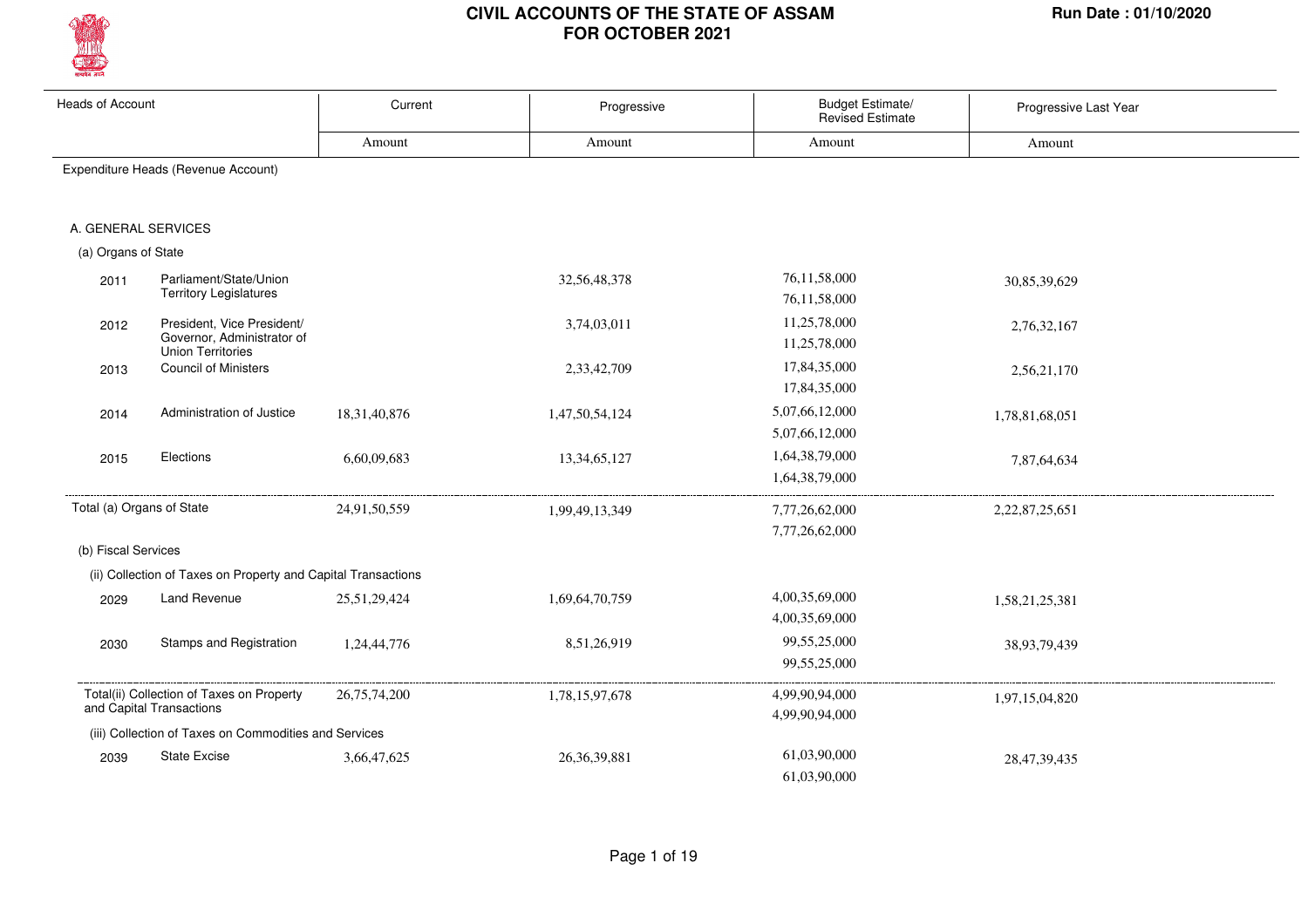

| <b>Heads of Account</b>                             |                                                                      | Current         | Progressive     | Budget Estimate/<br>Revised Estimate | Progressive Last Year |
|-----------------------------------------------------|----------------------------------------------------------------------|-----------------|-----------------|--------------------------------------|-----------------------|
|                                                     |                                                                      | Amount          | Amount          | Amount                               | Amount                |
|                                                     |                                                                      |                 |                 |                                      |                       |
| A. GENERAL SERVICES                                 |                                                                      |                 |                 |                                      |                       |
| (b) Fiscal Services                                 |                                                                      |                 |                 |                                      |                       |
|                                                     | (iii) Collection of Taxes on Commodities and Services                |                 |                 |                                      |                       |
| 2040                                                | Taxes on Sales, Trades etc.                                          | 4,31,95,472     | 37,82,34,849    | 7,19,30,88,000<br>7,19,30,88,000     | 41,60,34,958          |
| 2041                                                | Taxes on Vehicles                                                    | 3,07,64,652     | 26, 16, 54, 608 | 66,08,23,000<br>66,08,23,000         | 26,47,88,939          |
| 2045                                                | Other Taxes and Duties on<br><b>Commodities and Services</b>         | 36,29,326       | 2,44,14,046     | 5,83,07,000<br>5,83,07,000           | 2,59,05,993           |
|                                                     | Total(iii) Collection of Taxes on<br><b>Commodities and Services</b> | 11,42,37,075    | 92,79,43,384    | 8,52,26,08,000<br>8,52,26,08,000     | 99, 14, 69, 325       |
|                                                     | (iv) Other Fiscal Services                                           |                 |                 |                                      |                       |
| 2047                                                | <b>Other Fiscal Services</b>                                         |                 | 89,86,083       | 2,62,06,000<br>2,62,06,000           | 1,02,00,021           |
|                                                     | Total(iv) Other Fiscal Services                                      |                 | 89,86,083       | 2,62,06,000<br>2,62,06,000           | 1,02,00,021           |
| Total (b) Fiscal Services                           |                                                                      | 38, 18, 11, 275 | 2,71,85,27,145  | 13,54,79,08,000<br>13,54,79,08,000   | 2,97,31,74,166        |
|                                                     | (c) Interest payment and servicing of Debt                           |                 |                 |                                      |                       |
| 2048                                                | Appropriation for reduction or 70,89,17,000<br>avoidance of Debt     |                 | 70,89,17,000    | 4,45,89,17,000<br>4,45,89,17,000     | 60,00,00,000          |
| 2049                                                | <b>Interest Payments</b>                                             | 3,12,59,57,067  | 27,90,00,09,934 | 70,63,72,70,000<br>70,63,72,70,000   | 20, 52, 16, 19, 278   |
| Total (c) Interest payment and<br>servicing of Debt |                                                                      | 3,83,48,74,067  | 28,60,89,26,934 | 75,09,61,87,000<br>75,09,61,87,000   | 21, 12, 16, 19, 278   |
|                                                     | (d) Administrative Services                                          |                 |                 |                                      |                       |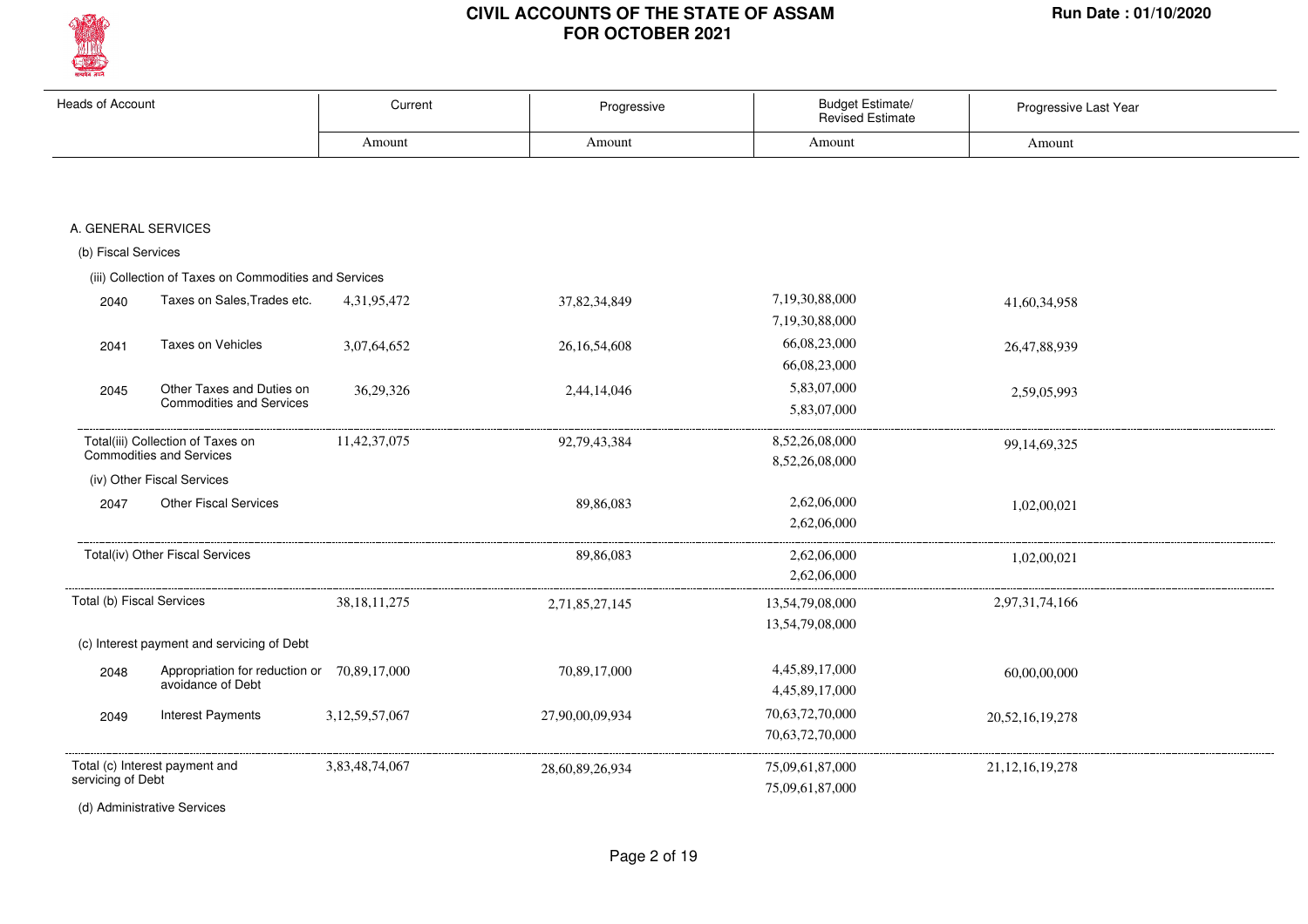

| <b>Heads of Account</b> |                                                 | Current            | Progressive         | <b>Budget Estimate/</b><br><b>Revised Estimate</b> | Progressive Last Year |
|-------------------------|-------------------------------------------------|--------------------|---------------------|----------------------------------------------------|-----------------------|
|                         |                                                 | Amount             | Amount              | Amount                                             | Amount                |
|                         |                                                 |                    |                     |                                                    |                       |
|                         |                                                 |                    |                     |                                                    |                       |
| A. GENERAL SERVICES     |                                                 |                    |                     |                                                    |                       |
|                         | (d) Administrative Services                     |                    |                     |                                                    |                       |
| 2051                    | <b>Public Service Commission</b>                |                    | 7,47,18,678         | 21,69,59,000                                       | 6,68,86,438           |
|                         |                                                 |                    |                     | 21,69,59,000                                       |                       |
| 2052                    | Secretariat-General Services                    |                    | 9,24,18,55,737      | 35,68,35,62,000                                    | 1,42,96,86,227        |
|                         |                                                 |                    |                     | 61,18,99,62,000                                    |                       |
| 2053                    | <b>District Administration</b>                  | 18,81,98,988       | 1,09,85,76,695      | 2,78,75,10,000                                     | 1,02,30,40,417        |
|                         |                                                 |                    |                     | 2,78,75,10,000                                     |                       |
| 2054                    | <b>Treasury and Accounts</b>                    | 5,65,22,610        | 44,01,68,577        | 1,06,39,95,000                                     | 45, 29, 75, 824       |
|                         | Administration                                  |                    |                     | 1,06,39,95,000                                     |                       |
| 2055                    | Police                                          | 2,70,80,01,154     | 19,20,08,22,580     | 50,04,90,59,000                                    | 20,40,27,13,420       |
|                         |                                                 |                    |                     | 50,04,90,59,000                                    |                       |
| 2056                    | Jails                                           | 4,49,46,455        | 27,53,94,576        | 89,75,20,000                                       | 26,87,53,608          |
|                         |                                                 |                    |                     | 89,75,20,000                                       |                       |
| 2058                    | <b>Stationery and Printing</b>                  | 1,59,58,392        | 11,04,70,063        | 43, 32, 27, 000                                    | 10,74,32,286          |
|                         |                                                 |                    |                     | 43, 32, 27, 000                                    |                       |
| 2059                    | <b>Public Works</b>                             | 10,92,85,919       | 1,91,48,11,697      | 5,18,92,64,000                                     | 2,08,27,31,157        |
|                         |                                                 |                    |                     | 5,18,92,64,000                                     |                       |
| 2070                    | Other Administrative Services 17,26,40,638      |                    | 2,53,99,59,071      | 9,32,69,74,000                                     | 3,54,19,43,993        |
|                         |                                                 |                    |                     | 9,32,69,74,000                                     |                       |
|                         | Total (d) Administrative Services               | 3, 29, 55, 54, 156 | 34,89,67,77,674     | 1,05,64,80,70,000                                  | 29, 37, 61, 63, 370   |
|                         |                                                 |                    |                     | 1,31,15,44,70,000                                  |                       |
|                         | (e) Pensions and Miscellaneous General Services |                    |                     |                                                    |                       |
| 2071                    | Pensions and Other                              | 9,14,53,85,919     | 66, 37, 69, 94, 277 | 86,96,63,13,000                                    | 57,90,35,97,719       |
|                         | <b>Retirement Benefits</b>                      |                    |                     | 86,96,63,13,000                                    |                       |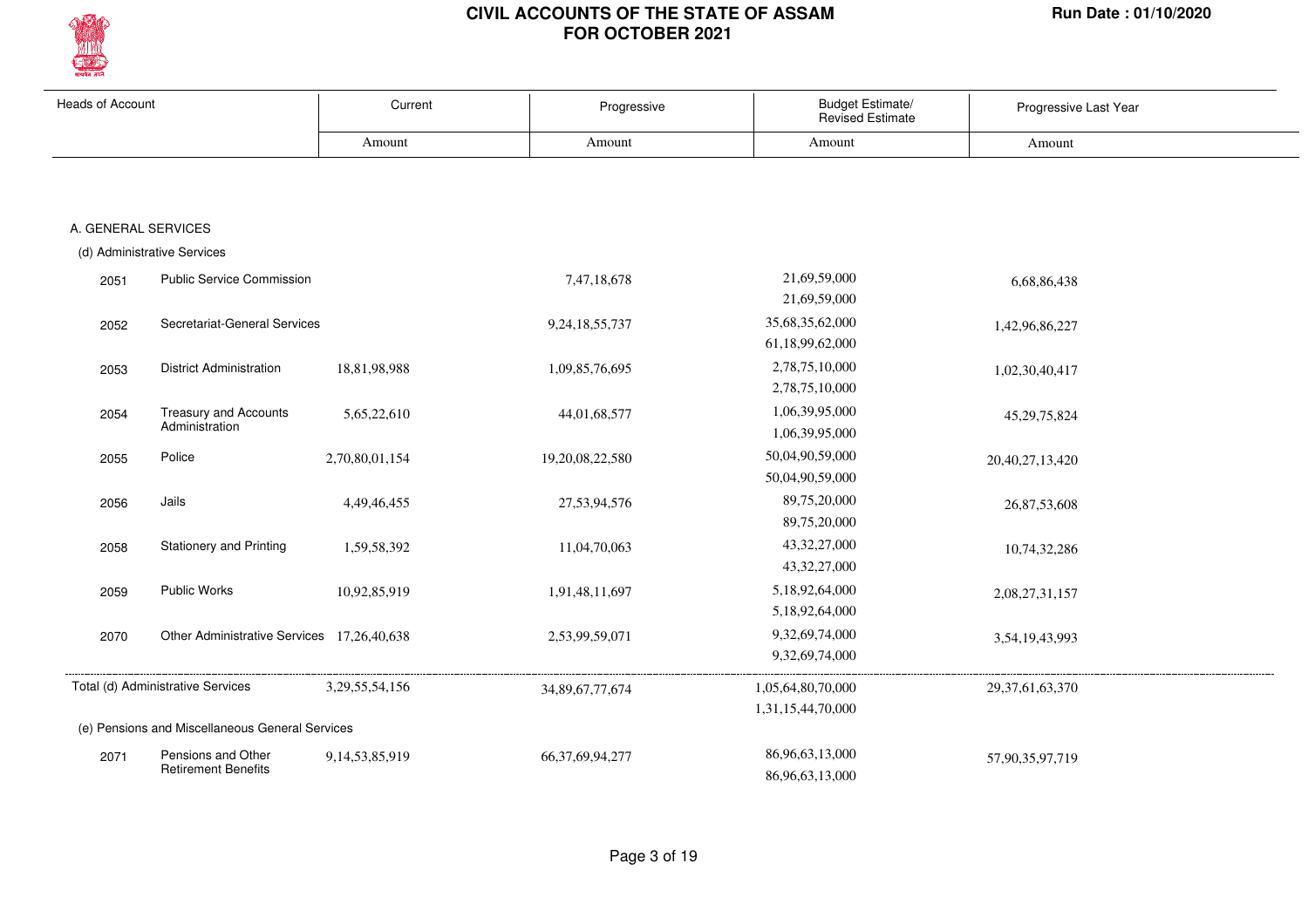

| <b>Heads of Account</b>   |                                                 | Current         | Progressive         | Budget Estimate/<br>Revised Estimate        | Progressive Last Year |
|---------------------------|-------------------------------------------------|-----------------|---------------------|---------------------------------------------|-----------------------|
|                           |                                                 | Amount          | Amount              | Amount                                      | Amount                |
|                           |                                                 |                 |                     |                                             |                       |
| A. GENERAL SERVICES       |                                                 |                 |                     |                                             |                       |
|                           | (e) Pensions and Miscellaneous General Services |                 |                     |                                             |                       |
| 2075                      | Miscellaneous General<br>Services               | 1,14,49,493     | 8,01,17,302         | 2,83,58,62,000<br>2,83,58,62,000            | 7,68,46,980           |
| Total (e) Pensions and    | Miscellaneous General Services                  | 9,15,68,35,412  | 66, 45, 71, 11, 579 | 89, 80, 21, 75, 000<br>89, 80, 21, 75, 000  | 57,98,04,44,699       |
|                           | Total A. GENERAL SERVICES                       | 16,91,82,25,469 | 1,34,67,62,56,680   | 2,91,86,70,02,000<br>3, 17, 37, 34, 02, 000 | 1,13,68,01,27,164     |
| <b>B. SOCIAL SERVICES</b> |                                                 |                 |                     |                                             |                       |
|                           | (a) Education, Sports, Art and Culture          |                 |                     |                                             |                       |
| 2202                      | <b>General Education</b>                        | 11,54,81,25,687 | 81,50,77,36,654     | 1,87,65,19,33,000<br>2,00,63,28,77,000      | 77, 72, 72, 88, 075   |
| 2203                      | <b>Technical Education</b>                      | 14,53,32,835    | 94,81,97,519        | 3,40,11,90,000<br>3,40,11,90,000            | 86, 33, 76, 871       |
| 2204                      | Sports and Youth Services                       | 3,43,88,558     | 28,50,96,597        | 1,12,16,11,000<br>1,12,16,11,000            | 35,06,55,671          |
| 2205                      | Art and Culture                                 | 2,33,39,533     | 17,65,03,756        | 1,08,63,55,000<br>1,09,02,62,000            | 25,90,39,004          |
| Culture                   | Total (a) Education, Sports, Art and            | 11,75,11,86,613 | 82,91,75,34,526     | 1,93,26,10,89,000<br>2,06,24,59,40,000      | 79, 20, 03, 59, 621   |
|                           | (b) Health and Family Welfare                   |                 |                     |                                             |                       |
| 2210                      | Medical and Public Health                       | 1,51,18,17,134  | 29, 52, 37, 57, 360 | 61,80,70,77,000<br>61,80,70,77,000          | 21,83,13,79,109       |
| 2211                      | <b>Family Welfare</b>                           | 24,83,68,664    | 1,84,10,01,746      | 4,02,48,53,000<br>4,02,48,53,000            | 1,88,98,68,615        |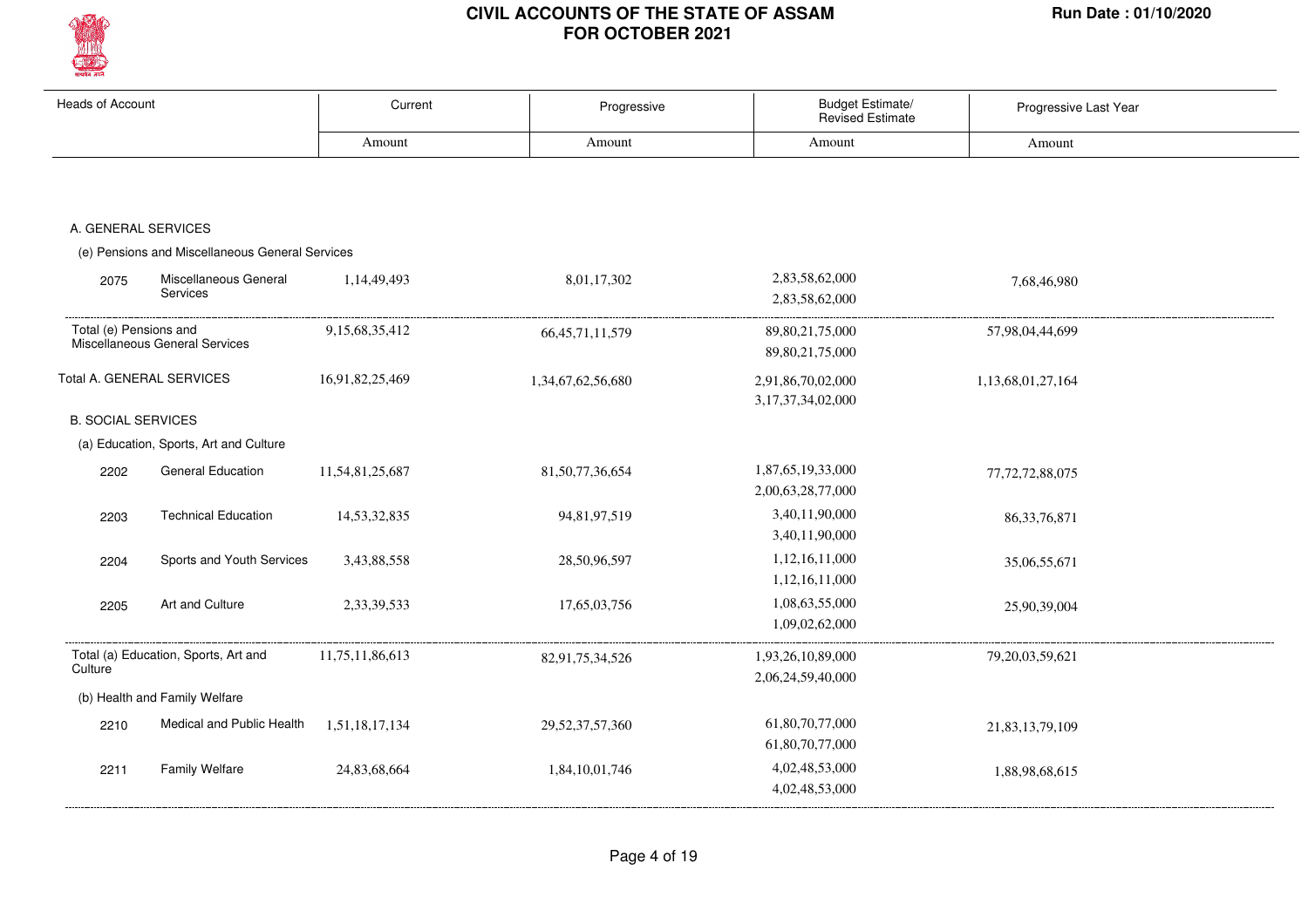

| <b>Heads of Account</b>   |                                                                              | Current         | Progressive         | Budget Estimate/<br><b>Revised Estimate</b> | Progressive Last Year |
|---------------------------|------------------------------------------------------------------------------|-----------------|---------------------|---------------------------------------------|-----------------------|
|                           |                                                                              | Amount          | Amount              | Amount                                      | Amount                |
|                           |                                                                              |                 |                     |                                             |                       |
|                           |                                                                              |                 |                     |                                             |                       |
| <b>B. SOCIAL SERVICES</b> |                                                                              |                 |                     |                                             |                       |
|                           | (b) Health and Family Welfare                                                |                 |                     |                                             |                       |
|                           | Total (b) Health and Family Welfare                                          | 1,76,01,85,798  | 31, 36, 47, 59, 106 | 65,83,19,30,000                             | 23, 72, 12, 47, 724   |
|                           |                                                                              |                 |                     | 65,83,19,30,000                             |                       |
|                           | (c) Water Supply, Sanitation, Housing and Urban Development                  |                 |                     |                                             |                       |
| 2215                      | Water Supply and Sanitation -17,16,04,596                                    |                 | 2,18,38,49,088      | 7,16,95,07,000                              | 2,21,98,91,482        |
|                           |                                                                              |                 |                     | 7,16,95,07,000                              |                       |
| 2216                      | Housing                                                                      | 1,34,87,365     | 2,25,43,29,977      | 28,70,57,03,000                             | 6,78,50,17,784        |
|                           |                                                                              |                 |                     | 28,70,57,03,000                             |                       |
| 2217                      | Urban Development                                                            | 1,25,69,009     | 2,93,98,32,086      | 23,70,56,12,000                             | 6,68,85,48,420        |
|                           |                                                                              |                 |                     | 24,93,40,78,000                             |                       |
|                           | Total (c) Water Supply, Sanitation,                                          | $-14,55,48,222$ | 7,37,80,11,151      | 59, 58, 08, 22, 000                         | 15,69,34,57,686       |
|                           | Housing and Urban Development                                                |                 |                     | 60,80,92,88,000                             |                       |
|                           | (d) Information and Broadcasting                                             |                 |                     |                                             |                       |
| 2220                      | Information and Publicity                                                    | 1,63,59,717     | 31,86,00,709        | 1,29,67,81,000                              | 29,76,80,486          |
|                           |                                                                              |                 |                     | 1,29,67,81,000                              |                       |
| Total (d) Information and |                                                                              | 1,63,59,717     | 31,86,00,709        | 1,29,67,81,000                              | 29,76,80,486          |
| Broadcasting              |                                                                              |                 |                     | 1,29,67,81,000                              |                       |
|                           | (e) Welfare of Schedule Castes, Schedule Tribes and Other Backward Classes   |                 |                     |                                             |                       |
| 2225                      | Welfare of Scheduled                                                         | 8,22,49,848     | 2,07,45,18,000      | 17,85,48,61,000                             | 12,05,48,637          |
|                           | Castes, Scheduled Tribes,<br>Other Backward Classes and<br><b>Minorities</b> |                 |                     | 20,30,67,25,000                             |                       |
|                           | Total (e) Welfare of Schedule                                                | 8,22,49,848     | 2,07,45,18,000      | 17,85,48,61,000                             | 12,05,48,637          |
| <b>Backward Classes</b>   | Castes, Schedule Tribes and Other<br>(f) Labour and Labour Welfare           |                 |                     | 20,30,67,25,000                             |                       |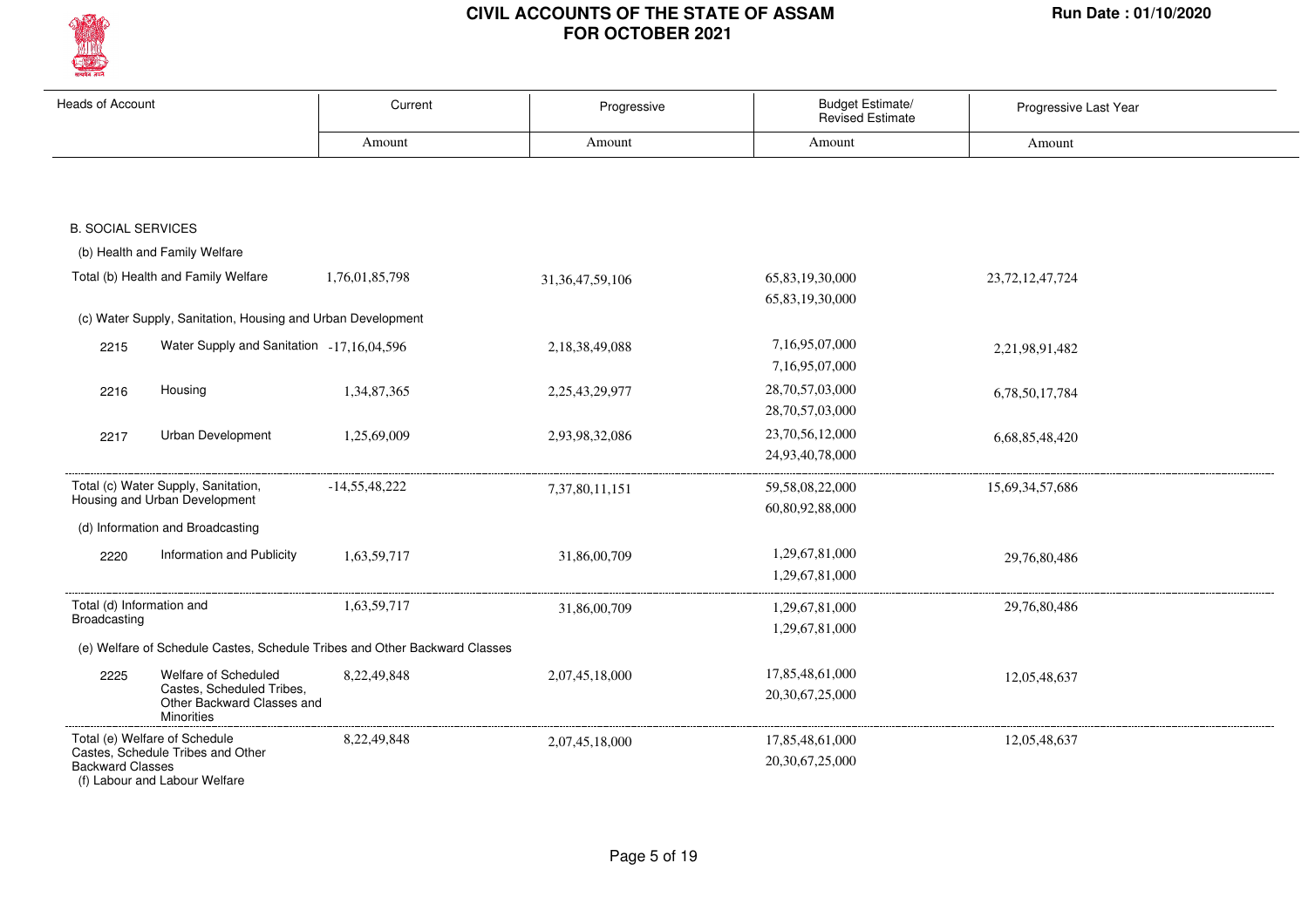

| <b>Heads of Account</b>   |                                                         | Current         | Progressive       | Budget Estimate/<br>Revised Estimate   | Progressive Last Year |
|---------------------------|---------------------------------------------------------|-----------------|-------------------|----------------------------------------|-----------------------|
|                           |                                                         | Amount          | Amount            | Amount                                 | Amount                |
|                           |                                                         |                 |                   |                                        |                       |
| <b>B. SOCIAL SERVICES</b> |                                                         |                 |                   |                                        |                       |
|                           | (f) Labour and Labour Welfare                           |                 |                   |                                        |                       |
| 2230                      | Labour, Employment and Skill 6,73,57,972<br>Development |                 | 52,02,36,695      | 2,01,71,35,000<br>2,01,71,35,000       | 59,02,53,142          |
|                           | Total (f) Labour and Labour Welfare                     | 6,73,57,972     | 52,02,36,695      | 2,01,71,35,000<br>2,01,71,35,000       | 59,02,53,142          |
|                           | (g) Social Welfare and Nutrition                        |                 |                   |                                        |                       |
| 2235                      | Social Security and Welfare 3,80,34,64,467              |                 | 8,72,19,51,311    | 15,75,47,08,000                        | 6,51,23,60,742        |
|                           |                                                         |                 |                   | 18,27,25,58,000                        |                       |
| 2236                      | Nutrition                                               | 75,93,56,089    | 3,06,77,55,562    | 5,75,56,22,000                         | 2,24,62,65,603        |
|                           |                                                         |                 |                   | 5,75,56,22,000                         |                       |
| 2245                      | Relief on Account of Natural<br>Calamities              | 98, 23, 28, 238 | 5,99,40,70,585    | 23,28,40,90,000                        | 7, 12, 42, 36, 942    |
|                           |                                                         |                 |                   | 23,28,40,90,000                        |                       |
|                           | Total (g) Social Welfare and Nutrition                  | 5,54,51,48,794  | 17,78,37,77,458   | 44,79,44,20,000                        | 15,88,28,63,287       |
|                           |                                                         |                 |                   | 47,31,22,70,000                        |                       |
| (h) Others                |                                                         |                 |                   |                                        |                       |
| 2250                      | <b>Other Social Services</b>                            |                 | 12,87,000         | 2,44,83,000                            |                       |
|                           |                                                         |                 |                   | 2,44,83,000                            |                       |
| Total (h) Others          |                                                         |                 | 12,87,000         | 2,44,83,000                            |                       |
|                           |                                                         |                 |                   | 2,44,83,000                            |                       |
| Total B. SOCIAL SERVICES  |                                                         | 19,07,69,40,520 | 1,42,35,87,24,645 | 3,84,66,15,21,000<br>4,03,84,45,52,000 | 1,35,50,64,10,583     |
| C. ECONOMIC SERVICES      |                                                         |                 |                   |                                        |                       |

(a) Agriculture and Allied Activities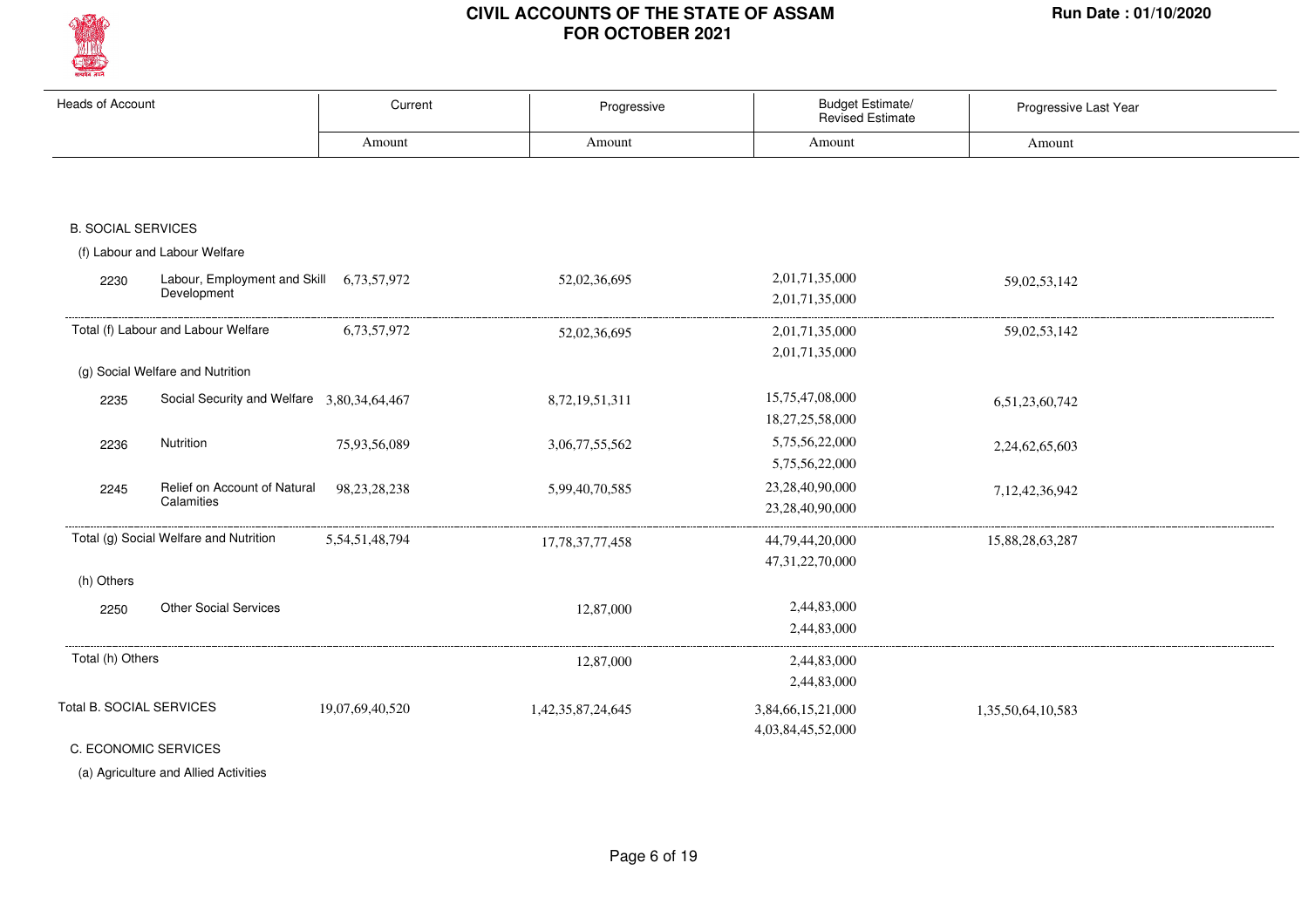

| <b>Heads of Account</b> |                                       | Current        | Progressive         | <b>Budget Estimate/</b><br><b>Revised Estimate</b> | Progressive Last Year |
|-------------------------|---------------------------------------|----------------|---------------------|----------------------------------------------------|-----------------------|
|                         |                                       | Amount         | Amount              | Amount                                             | Amount                |
|                         |                                       |                |                     |                                                    |                       |
| C. ECONOMIC SERVICES    |                                       |                |                     |                                                    |                       |
|                         | (a) Agriculture and Allied Activities |                |                     |                                                    |                       |
| 2401                    | Crop Husbandry                        | 32,73,33,540   | 1,79,14,60,700      | 17,73,83,57,000                                    | 2,77,44,62,198        |
|                         |                                       |                |                     | 17,73,83,57,000                                    |                       |
| 2402                    | Soil and Water Conservation           | 5,99,49,273    | 39,28,50,806        | 2,31,87,93,000                                     | 58, 24, 83, 432       |
|                         |                                       |                |                     | 2,31,87,93,000                                     |                       |
| 2403                    | Animal Husbandry                      | 17,79,54,829   | 1,41,38,60,999      | 5,43,26,68,000                                     | 1,59,19,55,866        |
|                         |                                       |                |                     | 5,43,26,68,000                                     |                       |
| 2404                    | Dairy Development                     | 1,12,33,928    | 10,97,43,463        | 89,79,26,000                                       | 11,99,31,097          |
|                         |                                       |                |                     | 89,79,26,000                                       |                       |
| 2405                    | Fisheries                             | 3,72,05,410    | 28, 19, 75, 121     | 1,26,79,43,000                                     | 30,07,10,776          |
|                         |                                       |                |                     | 1,26,79,43,000                                     |                       |
| 2406                    | Forestry and Wild Life                | 34,16,62,080   | 2,58,86,82,452      | 8,79,41,15,000                                     | 3,62,66,19,320        |
|                         |                                       |                |                     | 8,79,41,15,000                                     |                       |
| 2408                    | Food Storage and                      | 3,80,16,663    | 2,96,18,46,958      | 8,99,56,70,000                                     | 4,47,12,27,689        |
|                         | Warehousing                           |                |                     | 9,26,56,70,000                                     |                       |
| 2415                    | Agricultural Research and             | 36,95,582      | 2,01,69,93,065      | 4,35,55,36,000                                     | 86, 17, 53, 138       |
|                         | Education                             |                |                     | 4,35,55,36,000                                     |                       |
| 2425                    | Co-operation                          | 7,44,63,611    | 56,07,13,950        | 1,41,79,87,000                                     | 59,80,96,868          |
|                         |                                       |                |                     | 1,41,79,87,000                                     |                       |
| 2435                    | Other Agricultural                    | 56,59,923      | 4,51,03,092         | 64,40,36,000                                       | 4,96,84,193           |
|                         | Programmes                            |                |                     | 64,40,36,000                                       |                       |
|                         | Total (a) Agriculture and Allied      | 1,07,71,74,839 | 12, 16, 32, 30, 606 | 51,86,30,31,000                                    | 14,97,69,24,577       |
| Activities              |                                       |                |                     | 52,13,30,31,000                                    |                       |

(b) Rural Development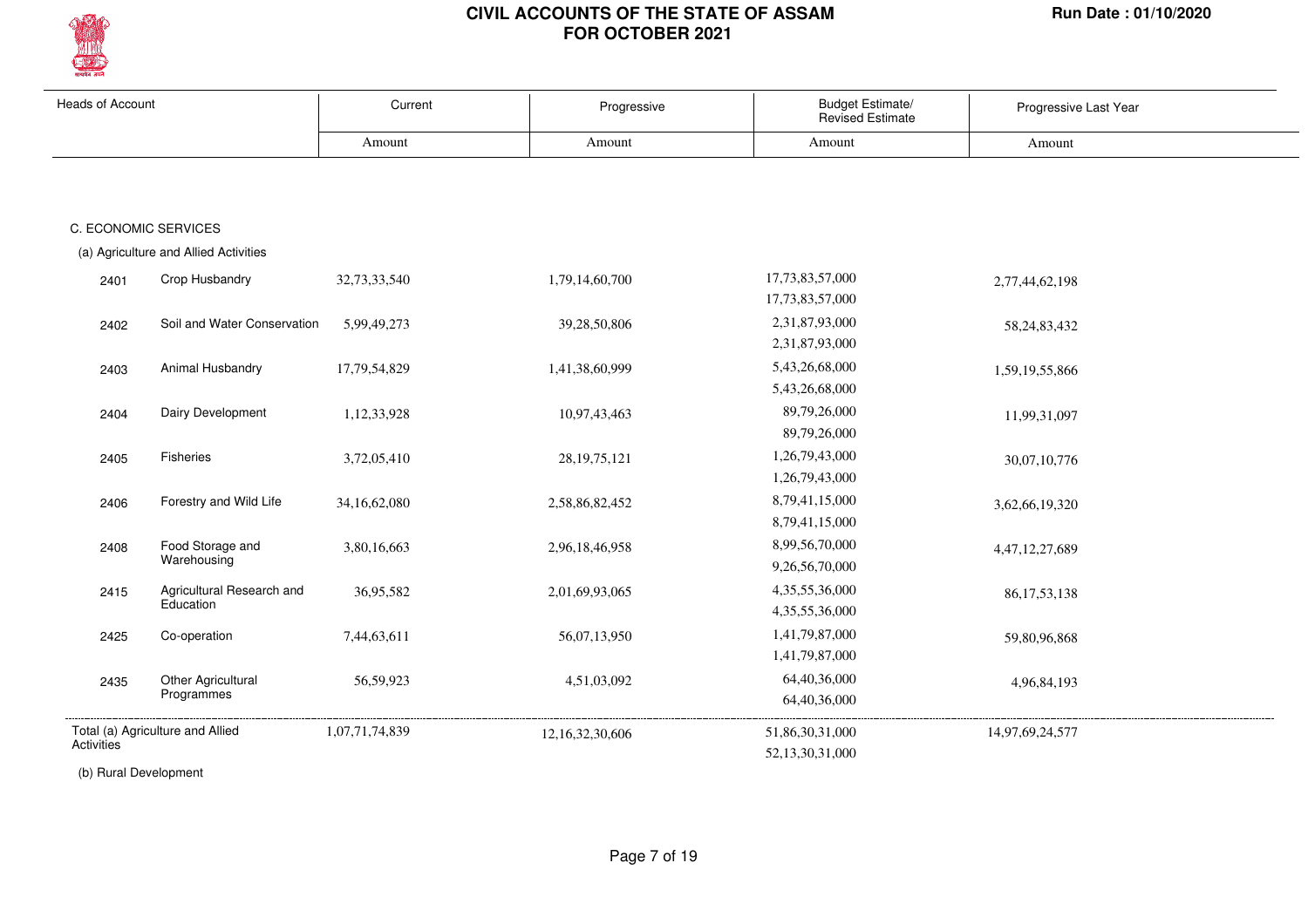

| <b>Heads of Account</b> |                                                         | Current         | Progressive     | Budget Estimate/<br><b>Revised Estimate</b> | Progressive Last Year |  |
|-------------------------|---------------------------------------------------------|-----------------|-----------------|---------------------------------------------|-----------------------|--|
|                         |                                                         | Amount          | Amount          | Amount                                      | Amount                |  |
|                         |                                                         |                 |                 |                                             |                       |  |
|                         | C. ECONOMIC SERVICES                                    |                 |                 |                                             |                       |  |
| (b) Rural Development   |                                                         |                 |                 |                                             |                       |  |
|                         |                                                         |                 |                 |                                             |                       |  |
| 2501                    | Special Programmes for Rural 8,05,76,045<br>Development |                 | 3,17,90,10,032  | 12,16,84,56,000                             | 3,89,55,58,435        |  |
|                         |                                                         |                 |                 | 12, 16, 84, 56, 000                         |                       |  |
| 2505                    | <b>Rural Employment</b>                                 |                 | 4,40,16,37,000  | 11,75,97,38,000                             | 3,19,30,32,000        |  |
|                         |                                                         |                 |                 | 11,75,97,38,000                             |                       |  |
| 2515                    | Other Rural Development<br>Programmes                   | 39, 21, 58, 577 | 10,00,09,81,393 | 29,04,57,41,000                             | 5,55,74,24,811        |  |
|                         |                                                         |                 |                 | 29,04,57,41,000                             |                       |  |
|                         | Total (b) Rural Development                             | 47, 27, 34, 622 | 17,58,16,28,425 | 52,97,39,35,000                             | 12,64,60,15,246       |  |
|                         |                                                         |                 |                 | 52,97,39,35,000                             |                       |  |
|                         | (c) Special Areas Programmes                            |                 |                 |                                             |                       |  |
| 2552                    | North Eastern Areas                                     |                 |                 | 4,32,59,000                                 |                       |  |
|                         |                                                         |                 |                 | 4,32,59,000                                 |                       |  |
| 2575                    | Other Special Areas                                     | 19,40,687       | 2,34,57,752     | 57,26,69,000                                | 79,83,61,136          |  |
|                         | Programmes                                              |                 |                 | 57,26,69,000                                |                       |  |
|                         | Total (c) Special Areas Programmes                      | 19,40,687       | 2,34,57,752     | 61,59,28,000                                | 79,83,61,136          |  |
|                         |                                                         |                 |                 | 61,59,28,000                                |                       |  |
|                         | (d) Irrigation and Flood Control                        |                 |                 |                                             |                       |  |
| 2701                    | Medium Irrigation                                       | 14,99,21,410    | 80,21,67,659    | 1,86,98,29,000                              | 81, 87, 77, 741       |  |
|                         |                                                         |                 |                 | 1,86,98,29,000                              |                       |  |
| 2702                    | Minor Irrigation                                        | 38,80,94,972    | 2,26,63,72,393  | 5,27,77,38,000                              | 2,27,33,79,488        |  |
|                         |                                                         |                 |                 | 5,27,77,38,000                              |                       |  |
| 2705                    | Command Area Development                                | 71,72,627       | 2,77,30,153     | 7,00,37,000                                 | 2,94,70,603           |  |
|                         |                                                         |                 |                 | 7,00,37,000                                 |                       |  |
| 2711                    | Flood Control and Drainage                              | 26, 14, 91, 136 | 1,40,63,59,543  | 3,66,41,68,000                              | 1,36,17,79,338        |  |
|                         |                                                         |                 |                 | 3,66,41,68,000                              |                       |  |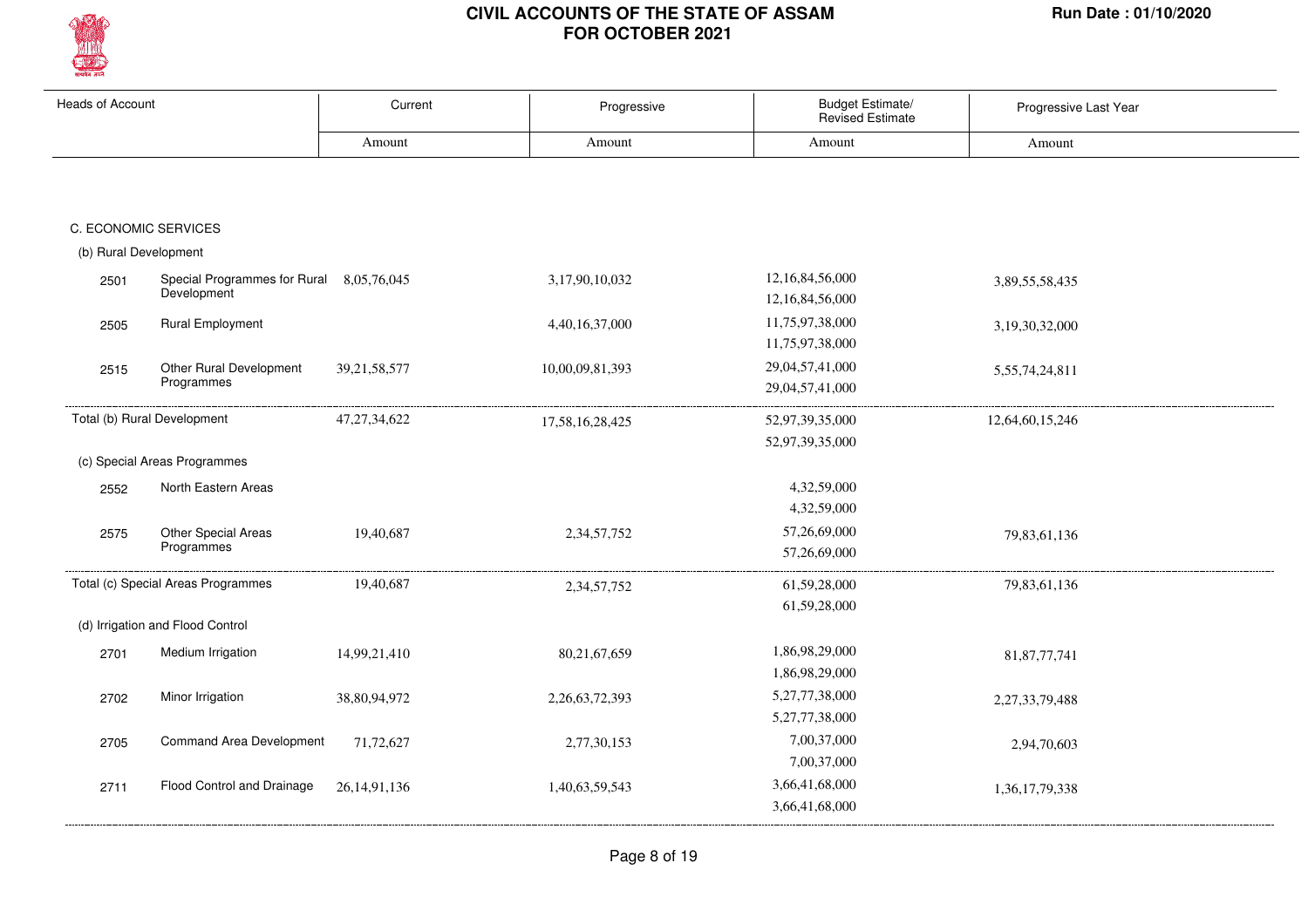

| <b>Heads of Account</b>   |                                                    | Current         | Progressive        | Budget Estimate/<br><b>Revised Estimate</b> | Progressive Last Year |
|---------------------------|----------------------------------------------------|-----------------|--------------------|---------------------------------------------|-----------------------|
|                           |                                                    | Amount          | Amount             | Amount                                      | Amount                |
|                           |                                                    |                 |                    |                                             |                       |
| C. ECONOMIC SERVICES      |                                                    |                 |                    |                                             |                       |
|                           | (d) Irrigation and Flood Control                   |                 |                    |                                             |                       |
|                           | Total (d) Irrigation and Flood Control             | 80,66,80,145    | 4,50,26,29,748     | 10,88,17,72,000<br>10,88,17,72,000          | 4,48,34,07,170        |
| (e) Energy                |                                                    |                 |                    |                                             |                       |
| 2801                      | Power                                              |                 | 1,75,00,00,000     | 12,00,77,25,000<br>12,00,77,25,000          | 6,14,59,85,000        |
| 2810                      | New and Renewable Energy                           |                 | 15,67,600          | 70,84,000<br>70,84,000                      | 17,64,735             |
| Total (e) Energy          |                                                    |                 | 1,75,15,67,600     | 12,01,48,09,000                             | 6, 14, 77, 49, 735    |
|                           |                                                    |                 |                    | 12,01,48,09,000                             |                       |
| (f) Industry and Minerals |                                                    |                 |                    |                                             |                       |
| 2851                      | Village and Small Industries                       | 21,44,56,042    | 1,45,99,80,514     | 5,46,99,46,000<br>5,46,99,46,000            | 1,53,93,76,807        |
| 2852                      | Industries                                         | 24,61,659       | 2,43,13,746        | 92,14,01,000<br>92,14,01,000                | 8, 19, 76, 143        |
| 2853                      | Non-ferrous Mining and<br>Metallurgical Industries | 1,91,874        | 5,49,81,384        | 20,17,48,000<br>20,17,48,000                | 6,71,14,174           |
|                           | Total (f) Industry and Minerals                    | 21,71,09,575    | 1,53,92,75,644     | 6,59,30,95,000                              | 1,68,84,67,124        |
|                           |                                                    |                 |                    | 6,59,30,95,000                              |                       |
| (g) Transport             |                                                    |                 |                    |                                             |                       |
| 3054                      | Roads and Bridges                                  | 69, 19, 15, 573 | 5, 25, 15, 38, 635 | 15,90,23,61,000<br>15,90,23,61,000          | 6,67,18,26,621        |
| 3055                      | Road Transport                                     | 10,34,111       | 27,74,05,116       | 1,23,25,61,000<br>1,23,25,61,000            | 45,22,30,289          |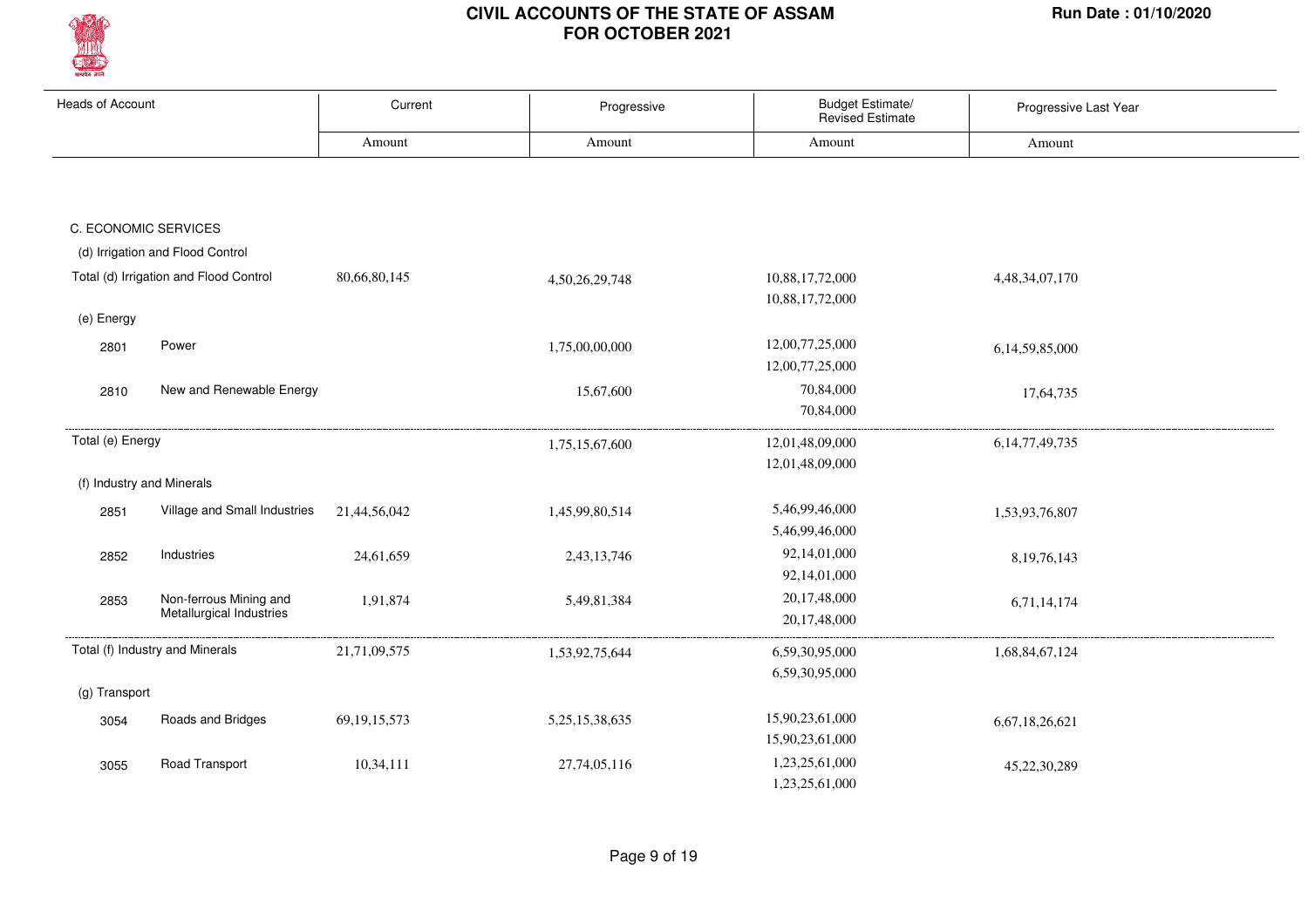

| <b>Heads of Account</b> |                                        | Current        | Progressive         | Budget Estimate/<br><b>Revised Estimate</b> | Progressive Last Year |
|-------------------------|----------------------------------------|----------------|---------------------|---------------------------------------------|-----------------------|
|                         |                                        | Amount         | Amount              | Amount                                      | Amount                |
|                         |                                        |                |                     |                                             |                       |
|                         |                                        |                |                     |                                             |                       |
|                         | C. ECONOMIC SERVICES                   |                |                     |                                             |                       |
| (g) Transport           |                                        |                |                     |                                             |                       |
| 3056                    | <b>Inland Water Transport</b>          | 4,75,91,721    | 54,81,30,901        | 2,34,87,91,000                              | 86,80,96,827          |
|                         |                                        |                |                     | 2,34,87,91,000                              |                       |
| Total (g) Transport     |                                        | 74,05,41,405   | 6,07,70,74,652      | 19,48,37,13,000                             | 7,99,21,53,737        |
|                         |                                        |                |                     | 19,48,37,13,000                             |                       |
|                         | (i) Science Technology and Environment |                |                     |                                             |                       |
| 3425                    | Other Scientific Research              |                | 77,11,239           | 14,90,15,000                                | 1,62,77,422           |
|                         |                                        |                |                     | 19,90,15,000                                |                       |
|                         | Total (i) Science Technology and       |                | 77,11,239           | 14,90,15,000                                | 1,62,77,422           |
| Environment             |                                        |                |                     | 19,90,15,000                                |                       |
|                         | (j) General Economic Services          |                |                     |                                             |                       |
| 3451                    | Secretariat-Economic                   | 3,54,16,686    | 15, 13, 87, 182     | 3,62,37,28,000                              | 1,03,54,65,564        |
|                         | Services                               |                |                     | 3,62,37,28,000                              |                       |
| 3452                    | Tourism                                | 66,19,824      | 5,09,07,594         | 59,61,11,000                                | 7,50,52,960           |
|                         |                                        |                |                     | 59,61,11,000                                |                       |
| 3454                    | Census Surveys and                     | 1,83,82,370    | 17,55,24,541        | 47, 45, 15, 000                             | 20,17,49,668          |
|                         | <b>Statistics</b>                      |                |                     | 47, 45, 15, 000                             |                       |
| 3456                    | <b>Civil Supplies</b>                  | 94,667         | 22,20,887           | 85,58,000                                   | 30,26,644             |
|                         |                                        |                |                     | 85,58,000                                   |                       |
| 3475                    | Other General Economic                 | 1,64,36,825    | 9,22,30,309         | 29,91,37,000                                | 9,31,71,344           |
|                         | Services                               |                |                     | 29,91,37,000                                |                       |
|                         | Total (j) General Economic Services    | 7,69,50,372    | 47, 22, 70, 513     | 5,00,20,49,000                              | 1,40,84,66,180        |
|                         |                                        |                |                     | 5,00,20,49,000                              |                       |
|                         | Total C. ECONOMIC SERVICES             | 3,39,31,31,645 | 44, 11, 88, 46, 179 | 1,59,57,73,47,000                           | 50, 15, 78, 22, 327   |
|                         |                                        |                |                     |                                             |                       |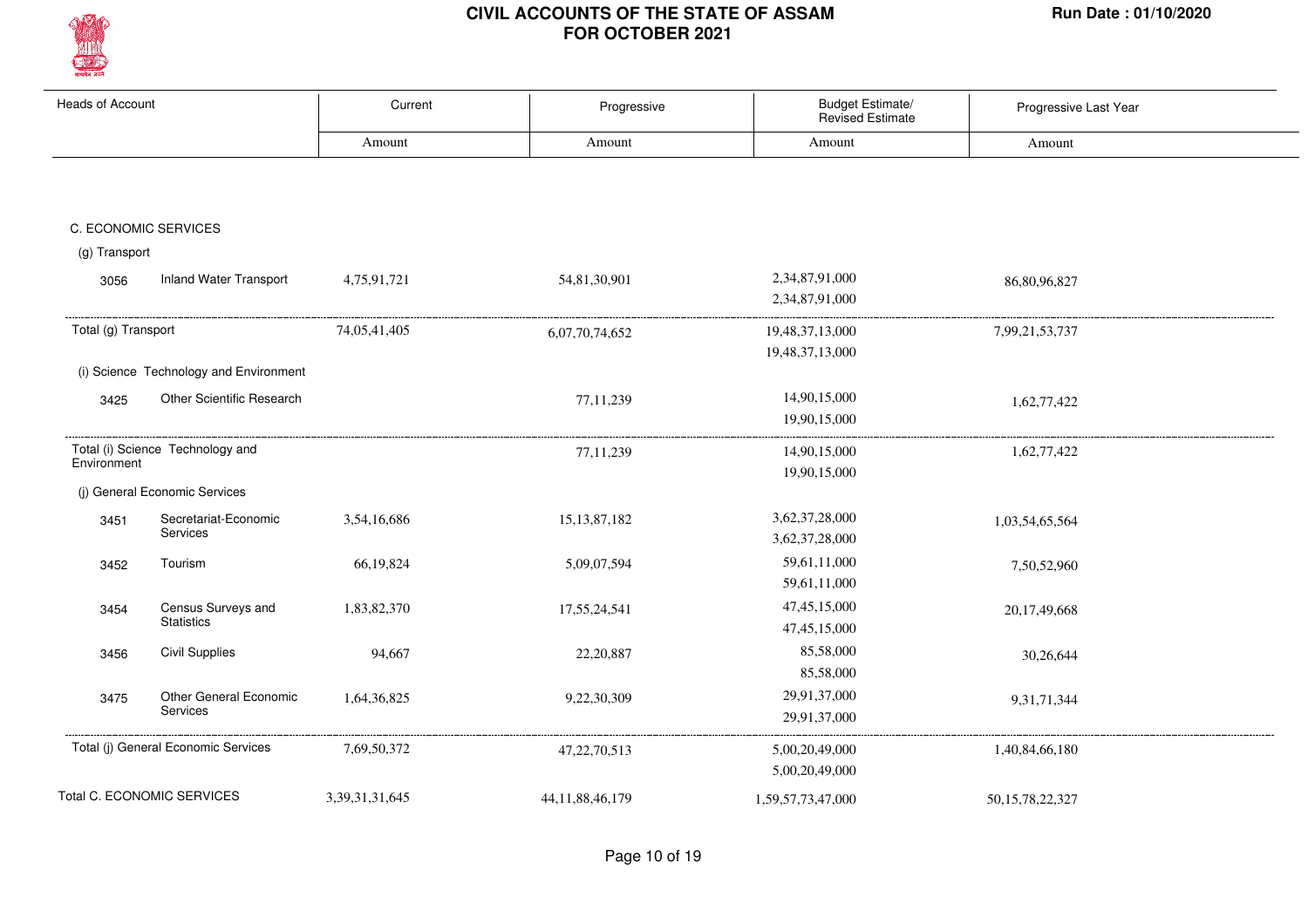

| <b>Heads of Account</b>                                 | Current                                 | Progressive            | Budget Estimate/<br>Revised Estimate | Progressive Last Year |
|---------------------------------------------------------|-----------------------------------------|------------------------|--------------------------------------|-----------------------|
|                                                         | Amount                                  | Amount                 | Amount                               | Amount                |
|                                                         |                                         |                        |                                      |                       |
|                                                         |                                         |                        |                                      |                       |
| C. ECONOMIC SERVICES                                    |                                         |                        |                                      |                       |
|                                                         |                                         |                        |                                      |                       |
|                                                         |                                         |                        | 1,59,89,73,47,000                    |                       |
| D. GRANTS-IN-AID AND CONTRIBUTIONS                      |                                         |                        |                                      |                       |
|                                                         |                                         |                        |                                      |                       |
| 3604<br>to Local Bodies & Panchayati                    | Compensation & Assignments 25,64,85,000 | 95,97,60,000           | 7,94,87,55,000<br>7,94,87,55,000     | 1,09,44,19,000        |
| Raj Institutions<br>Aid Materials and Equipment<br>3606 |                                         |                        | 90,000                               |                       |
|                                                         |                                         |                        | 90,000                               |                       |
| Total                                                   | 25,64,85,000                            | 95,97,60,000           | 7,94,88,45,000                       | 1,09,44,19,000        |
|                                                         |                                         |                        | 7,94,88,45,000                       |                       |
| Total D. GRANTS-IN-AID AND                              | 25,64,85,000                            | 95,97,60,000           | 7,94,88,45,000                       | 1,09,44,19,000        |
| <b>CONTRIBUTIONS</b>                                    |                                         |                        | 7,94,88,45,000                       |                       |
| Total-A.B.C.D.                                          | 39, 64, 47, 82, 634                     | 3, 22, 11, 35, 87, 505 | 8,44,05,47,15,000                    | 3,00,43,87,79,074     |
| (Expenditure Heads-Revenue Account)                     |                                         |                        | 8,89,06,41,46,000                    |                       |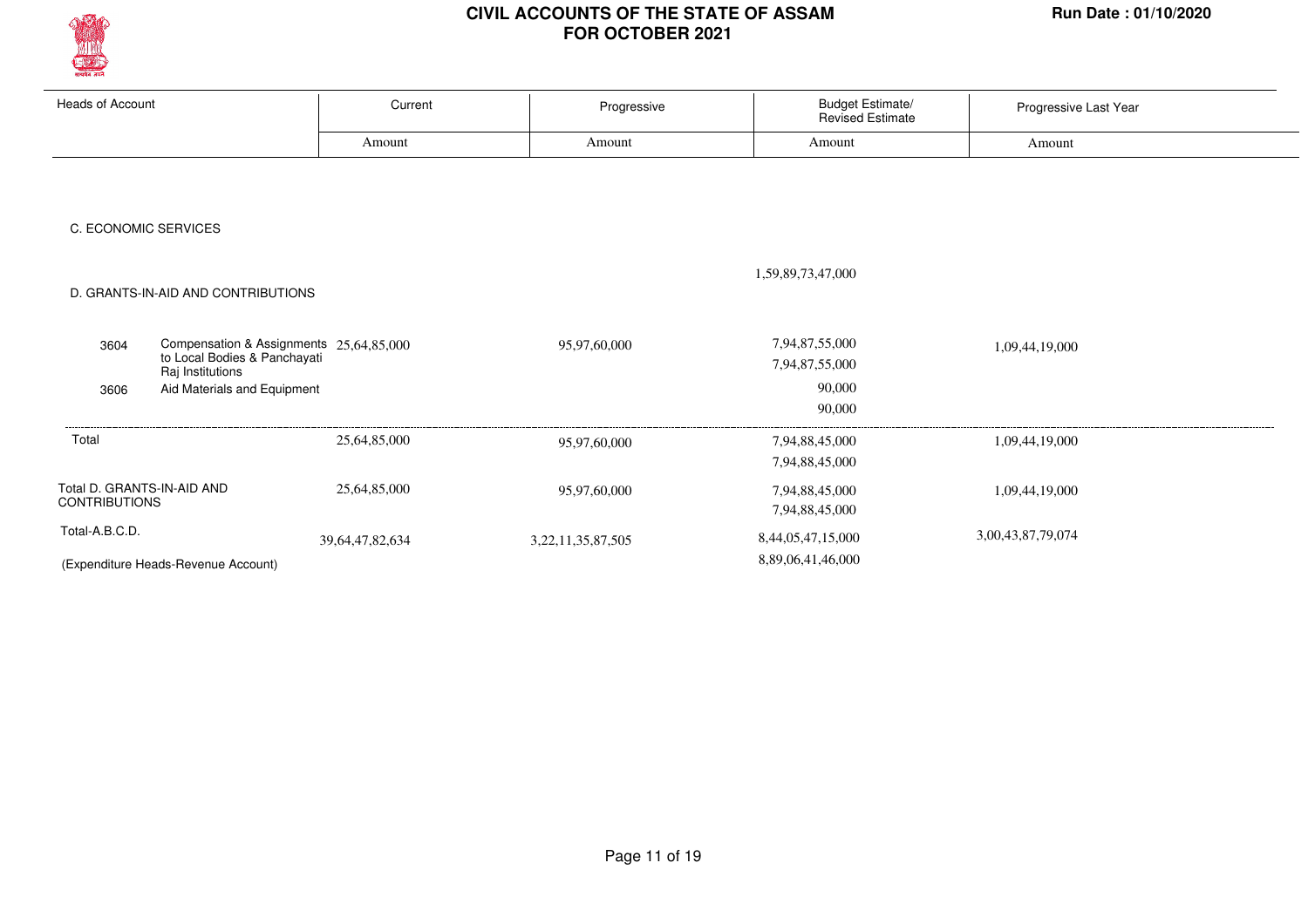

| <b>Heads of Account</b> |                                                            | Current         | Progressive    | Budget Estimate/<br><b>Revised Estimate</b> | Progressive Last Year |
|-------------------------|------------------------------------------------------------|-----------------|----------------|---------------------------------------------|-----------------------|
|                         |                                                            | Amount          | Amount         | Amount                                      | Amount                |
|                         |                                                            |                 |                |                                             |                       |
|                         | (Expenditure Heads-Capital Account)                        |                 |                |                                             |                       |
|                         | A. CAPITAL ACCOUNT OF GENERAL SERVICES                     |                 |                |                                             |                       |
|                         |                                                            |                 |                |                                             |                       |
| 4055                    | Capital Outlay on Police                                   |                 |                | 1,76,97,27,000<br>1,76,97,27,000            | 20,69,042             |
|                         | Capital Outlay on Stationery                               |                 |                | 1,75,20,000                                 |                       |
| 4058                    | and Printing                                               |                 |                | 1,75,20,000                                 |                       |
| 4059                    | Capital Outlay on Public                                   | 38,00,02,898    | 75,18,82,338   | 7,37,61,53,000                              | 34, 72, 27, 795       |
|                         | Works                                                      |                 |                | 7,37,61,53,000                              |                       |
| 4070                    | Capital Outlay on other                                    | 32,23,40,283    | 73,52,38,606   | 2, 20, 87, 41, 000                          | 16,97,85,801          |
|                         | Administrative Services                                    |                 |                | 2,21,87,41,000                              |                       |
| Total                   |                                                            | 70, 23, 43, 181 | 1,48,71,20,944 | 11,37,21,41,000                             | 51,90,82,638          |
|                         |                                                            |                 |                | 11,38,21,41,000                             |                       |
|                         | Total A. CAPITAL ACCOUNT OF                                | 70,23,43,181    | 1,48,71,20,944 | 11,37,21,41,000                             | 51,90,82,638          |
| <b>GENERAL SERVICES</b> |                                                            |                 |                | 11,38,21,41,000                             |                       |
|                         | B. CAPITAL ACCOUNT OF SOCIAL SERVICES                      |                 |                |                                             |                       |
|                         | (a) Capital A/C of Education, Sports, Art and Culture      |                 |                |                                             |                       |
| 4202                    | Capital Outlay on Education,                               |                 | 1,44,68,15,990 | 7,22,56,71,000                              |                       |
|                         | Sports, Art and Culture                                    |                 |                | 7,23,56,71,000                              |                       |
|                         | Total (a) Capital A/C of Education,                        |                 | 1,44,68,15,990 | 7,22,56,71,000                              |                       |
| Sports, Art and Culture |                                                            |                 |                | 7,23,56,71,000                              |                       |
|                         | (b) Capital A/C of Health and Family Welfare               |                 |                |                                             |                       |
| 4210                    | Capital Outlay on Medical and 5,62,61,378<br>Public Health |                 | 2,58,97,70,645 | 8, 13, 57, 28, 000                          | 1,16,96,65,019        |
|                         |                                                            |                 |                | 8,13,57,28,000                              |                       |
| 4211                    | Capital Outlay on Family                                   |                 |                | 40,00,000                                   |                       |
|                         | Welfare                                                    |                 |                | 40,00,000                                   |                       |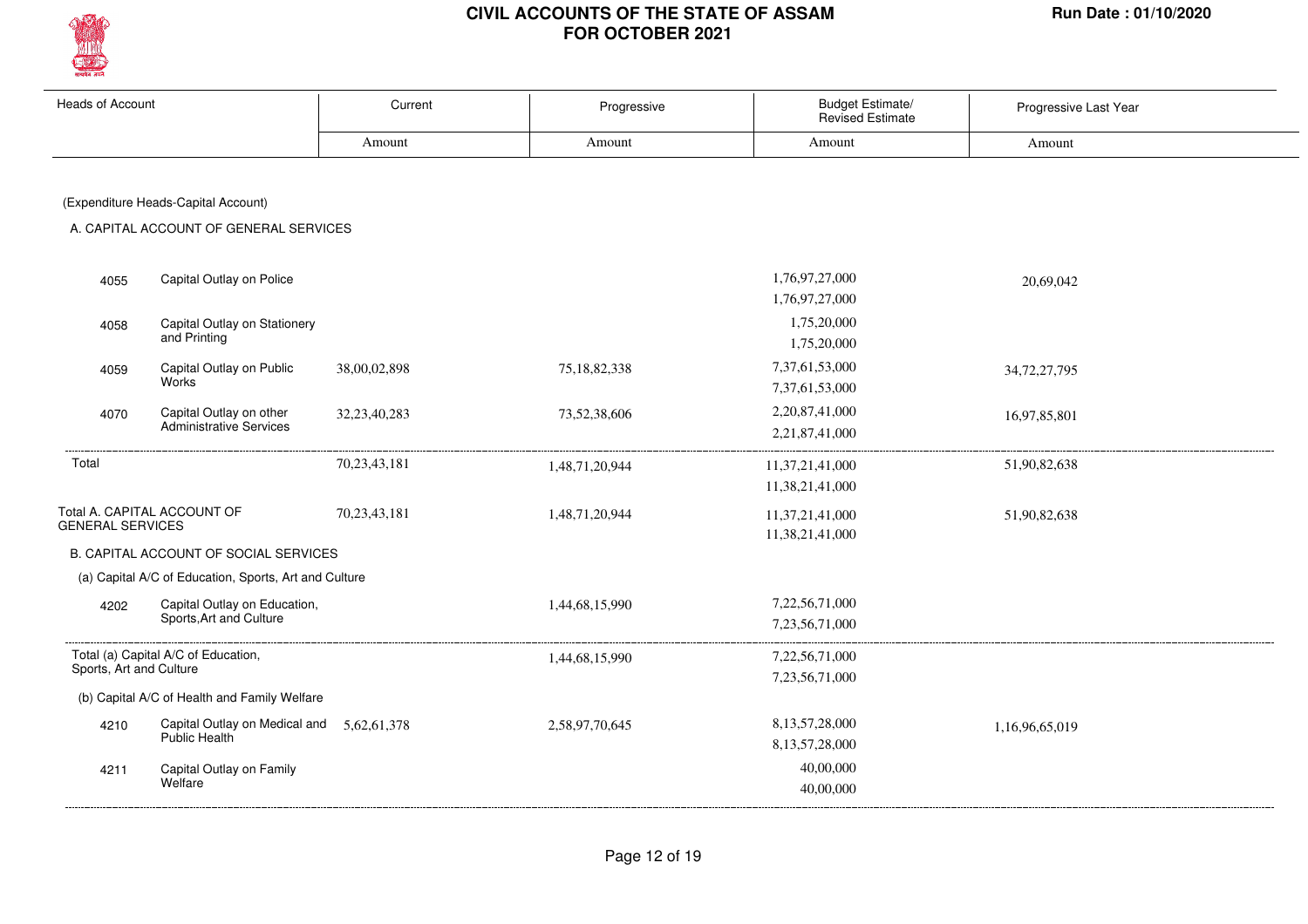

| <b>Heads of Account</b> |                                                                                                                                                            | Current                                                                    | Progressive    | Budget Estimate/<br>Revised Estimate | Progressive Last Year |  |
|-------------------------|------------------------------------------------------------------------------------------------------------------------------------------------------------|----------------------------------------------------------------------------|----------------|--------------------------------------|-----------------------|--|
|                         |                                                                                                                                                            | Amount                                                                     | Amount         | Amount                               | Amount                |  |
|                         |                                                                                                                                                            |                                                                            |                |                                      |                       |  |
|                         | B. CAPITAL ACCOUNT OF SOCIAL SERVICES                                                                                                                      |                                                                            |                |                                      |                       |  |
|                         | (b) Capital A/C of Health and Family Welfare                                                                                                               |                                                                            |                |                                      |                       |  |
| Family Welfare          | Total (b) Capital A/C of Health and                                                                                                                        | 5.62.61.378                                                                | 2,58,97,70,645 | 8,13,97,28,000<br>8,13,97,28,000     | 1,16,96,65,019        |  |
|                         |                                                                                                                                                            | (c) Capital A/C of Water Supply, Sanitation, Housing and Urban Development |                |                                      |                       |  |
| 4215                    | Capital Outlay on Water<br>Supply and Sanitation                                                                                                           | 69,52,01,232                                                               | 3,13,61,18,145 | 6,83,60,37,000<br>6,83,60,37,000     | 2,51,74,53,292        |  |
| 4216                    | Capital Outlay on Housing                                                                                                                                  | 40,64,683                                                                  | 6,27,71,571    | 49,66,91,000                         | 2,92,88,648           |  |
|                         |                                                                                                                                                            |                                                                            |                | 49,66,91,000                         |                       |  |
| 4217                    | Capital Outlay on Urban<br>Development                                                                                                                     | 18,23,042                                                                  | 2,04,77,92,514 | 7,87,37,70,000<br>7,87,37,70,000     | 6,11,76,691           |  |
| Urban Development       | Total (c) Capital A/C of Water<br>Supply, Sanitation, Housing and<br>(d) Capital A/C of Information and Broadcasting                                       | 70, 10, 88, 957                                                            | 5,24,66,82,230 | 15,20,64,98,000<br>15,20,64,98,000   | 2,60,79,18,631        |  |
| 4220                    | Capital Outlay on Information<br>and Publicity                                                                                                             |                                                                            |                | 80,000<br>80,000                     |                       |  |
| and Broadcasting        | Total (d) Capital A/C of Information                                                                                                                       |                                                                            |                | 80,000<br>80,000                     |                       |  |
| Backward Classes        |                                                                                                                                                            | (e) Capital A/C of Welfare of Scheduled Castes, Scheduled Tribes and other |                |                                      |                       |  |
| 4225                    | Capital Outlay on Welfare of<br>Scheduled Caste, Scheduled<br>Tribes, Other Backward<br><b>Classes &amp; Minorities</b>                                    |                                                                            | 1,32,54,155    | 60,00,65,000<br>60,00,65,000         | 38,01,195             |  |
|                         | Total (e) Capital A/C of Welfare of<br>Scheduled Castes, Scheduled Tribes<br>and other Backward Classes<br>(g) Capital A/C of Social Welfare and Nutrition |                                                                            | 1,32,54,155    | 60,00,65,000<br>60,00,65,000         | 38,01,195             |  |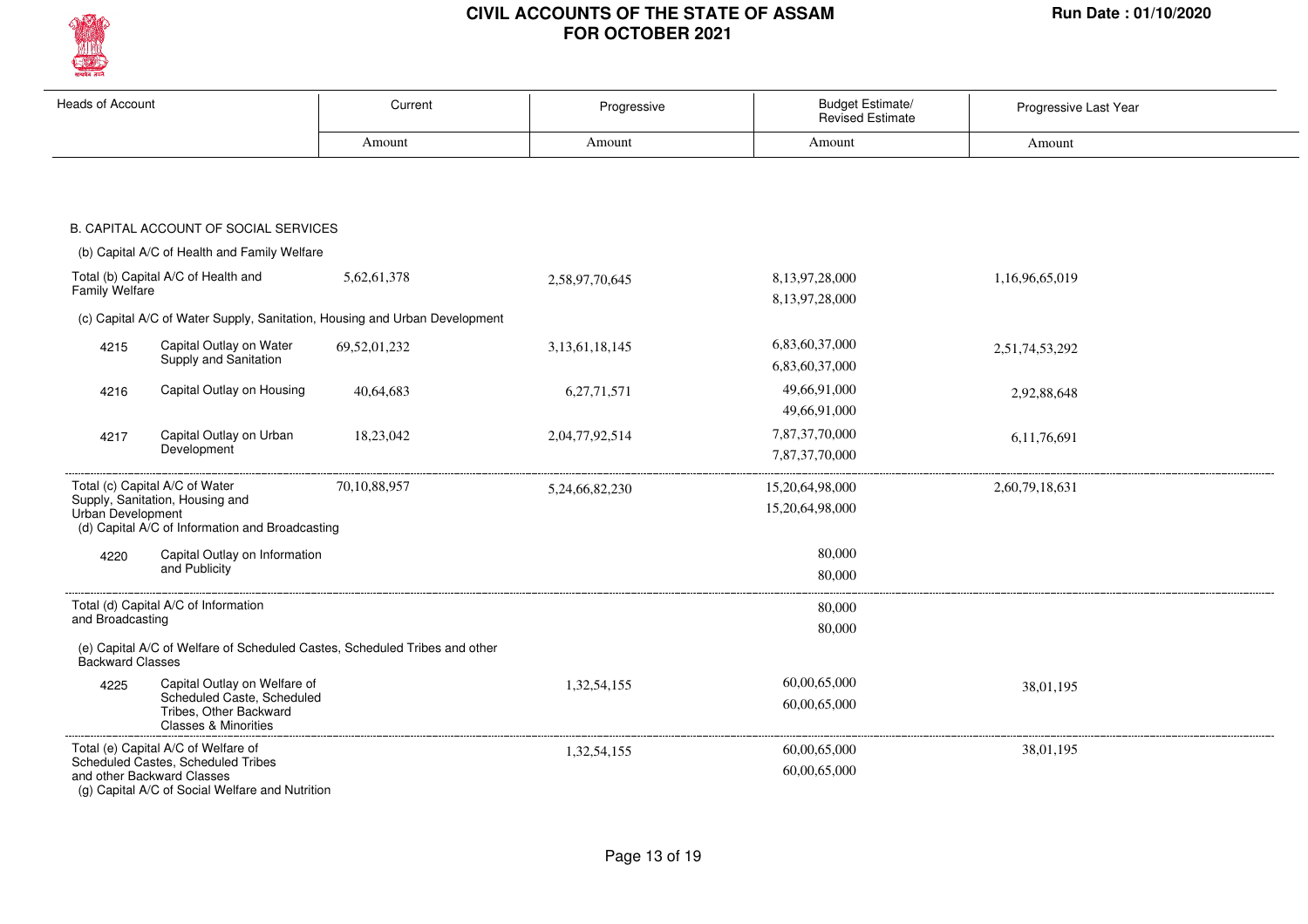

| <b>Heads of Account</b>                                  | Current         | Progressive    | <b>Budget Estimate/</b><br>Revised Estimate | Progressive Last Year |
|----------------------------------------------------------|-----------------|----------------|---------------------------------------------|-----------------------|
|                                                          | Amount          | Amount         | Amount                                      | Amount                |
|                                                          |                 |                |                                             |                       |
|                                                          |                 |                |                                             |                       |
|                                                          |                 |                |                                             |                       |
| B. CAPITAL ACCOUNT OF SOCIAL SERVICES                    |                 |                |                                             |                       |
| (g) Capital A/C of Social Welfare and Nutrition          |                 |                |                                             |                       |
| Capital Outlay on Social<br>4235                         |                 |                | 28, 18, 17, 000                             |                       |
| Security and Welfare                                     |                 |                | 28, 18, 17, 000                             |                       |
| Total (g) Capital A/C of Social                          |                 |                | 28, 18, 17, 000                             |                       |
| Welfare and Nutrition                                    |                 |                | 28, 18, 17, 000                             |                       |
| (h) Capital A/C of Other Social Services                 |                 |                |                                             |                       |
| Capital Outlay on Other Social<br>4250                   |                 |                | 60,51,02,000                                |                       |
| Services                                                 |                 |                | 60,51,02,000                                |                       |
|                                                          |                 |                |                                             |                       |
| Total (h) Capital A/C of Other Social<br>Services        |                 |                | 60,51,02,000                                |                       |
|                                                          |                 |                | 60,51,02,000                                |                       |
| Total B. CAPITAL ACCOUNT OF<br><b>SOCIAL SERVICES</b>    | 75, 73, 50, 335 | 9,29,65,23,020 | 32,05,89,61,000                             | 3,78,13,84,845        |
|                                                          |                 |                | 32,06,89,61,000                             |                       |
| C. CAPITAL ACCOUNT OF ECONOMIC SERVICES                  |                 |                |                                             |                       |
| (a) Capital Account of Agriculture and Allied Activities |                 |                |                                             |                       |
| Capital Outlay on Crop<br>4401                           |                 |                | 2,29,21,96,000                              |                       |
| Husbandry                                                |                 |                | 2,29,21,96,000                              |                       |
| Capital Outlay on Soil and<br>4402                       | 80,55,012       | 1,43,96,009    | 60,82,40,000                                | 3,36,00,111           |
| Water Conservation                                       |                 |                | 60,82,40,000                                |                       |
| Capital Outlay on Animal<br>4403                         |                 |                | 57,67,82,000                                | 13,27,978             |
| Husbandry                                                |                 |                | 57,67,82,000                                |                       |
| Capital Outlay on Dairy<br>4404                          |                 |                | 7,47,21,000                                 |                       |
| Development                                              |                 |                | 7,47,21,000                                 |                       |
| Capital Outlay on Fisheries<br>4405                      |                 | $-5,41,800$    | 21,63,80,000                                |                       |
|                                                          |                 |                | 21,63,80,000                                |                       |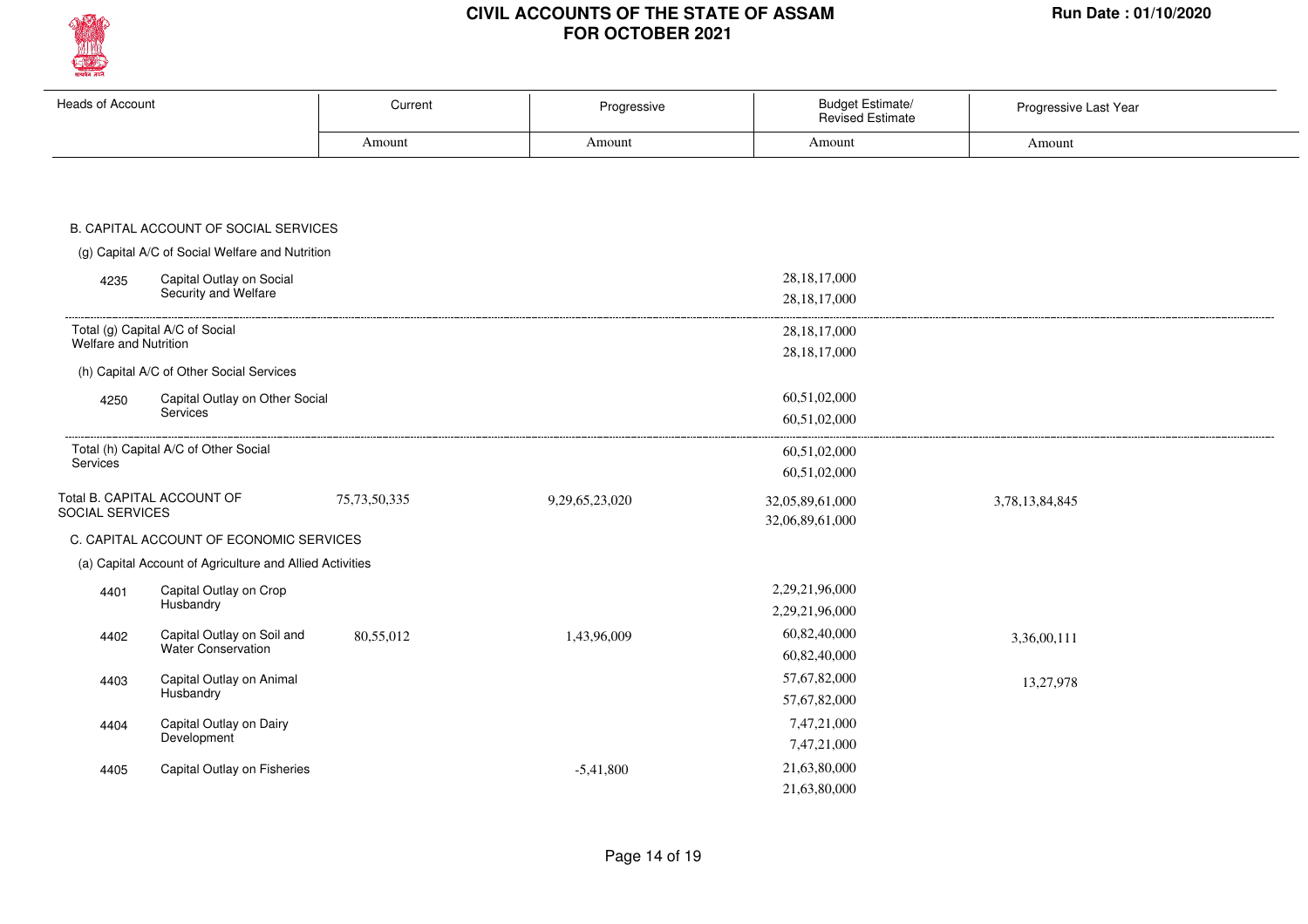

| <b>Heads of Account</b> |                                                                   | Current     | Progressive     | Budget Estimate/<br><b>Revised Estimate</b> | Progressive Last Year |
|-------------------------|-------------------------------------------------------------------|-------------|-----------------|---------------------------------------------|-----------------------|
|                         |                                                                   | Amount      | Amount          | Amount                                      | Amount                |
|                         |                                                                   |             |                 |                                             |                       |
|                         | C. CAPITAL ACCOUNT OF ECONOMIC SERVICES                           |             |                 |                                             |                       |
|                         | (a) Capital Account of Agriculture and Allied Activities          |             |                 |                                             |                       |
| 4406                    | Capital Outlay on Forestry<br>and Wild Life                       |             | 1,75,63,240     | 42,64,02,000<br>42,64,02,000                | 1,39,013              |
| 4408                    | Capital Outlay on Food<br>Storage and Warehousing                 |             |                 | 3,23,07,000<br>3,23,07,000                  |                       |
| 4425                    | Capital Outlay on Co-<br>operation                                |             |                 | 38,22,10,000<br>38,22,10,000                |                       |
|                         | Total (a) Capital Account of<br>Agriculture and Allied Activities | 80,55,012   | 3, 14, 17, 449  | 4,60,92,38,000<br>4,60,92,38,000            | 3,50,67,102           |
|                         | (b) Capital Account of Rural Development                          |             |                 |                                             |                       |
| 4515                    | Capital Outlay on other Rural<br>Devalopment Programmes           |             |                 | 1,000<br>1,000                              |                       |
| Development             | Total (b) Capital Account of Rural                                |             |                 | 1,000<br>1,000                              |                       |
|                         | (c) Capital Account of Special Areas Programme                    |             |                 |                                             |                       |
| 4552                    | Capital Outlay on North<br>Eastern Areas                          | 2,18,26,900 | 30, 20, 35, 609 | 13,38,58,59,000<br>13,38,58,59,000          | 81,89,33,532          |
| 4575                    | Capital Outlay on other<br>Special Areas Programmes               |             | 8,26,45,037     | 66,51,38,000<br>66,51,38,000                | 2,43,61,983           |
| Areas Programme         | Total (c) Capital Account of Special                              | 2,18,26,900 | 38,46,80,646    | 14,05,09,97,000<br>14,05,09,97,000          | 84, 32, 95, 515       |
|                         | (d) Capital Account of Irrigation and Flood Control               |             |                 |                                             |                       |
| 4701                    | Capital Outlay on Medium<br>Irrigation                            | 93,06,000   | 1,58,64,656     | 1,09,23,75,000<br>1,09,23,75,000            | 1,11,54,765           |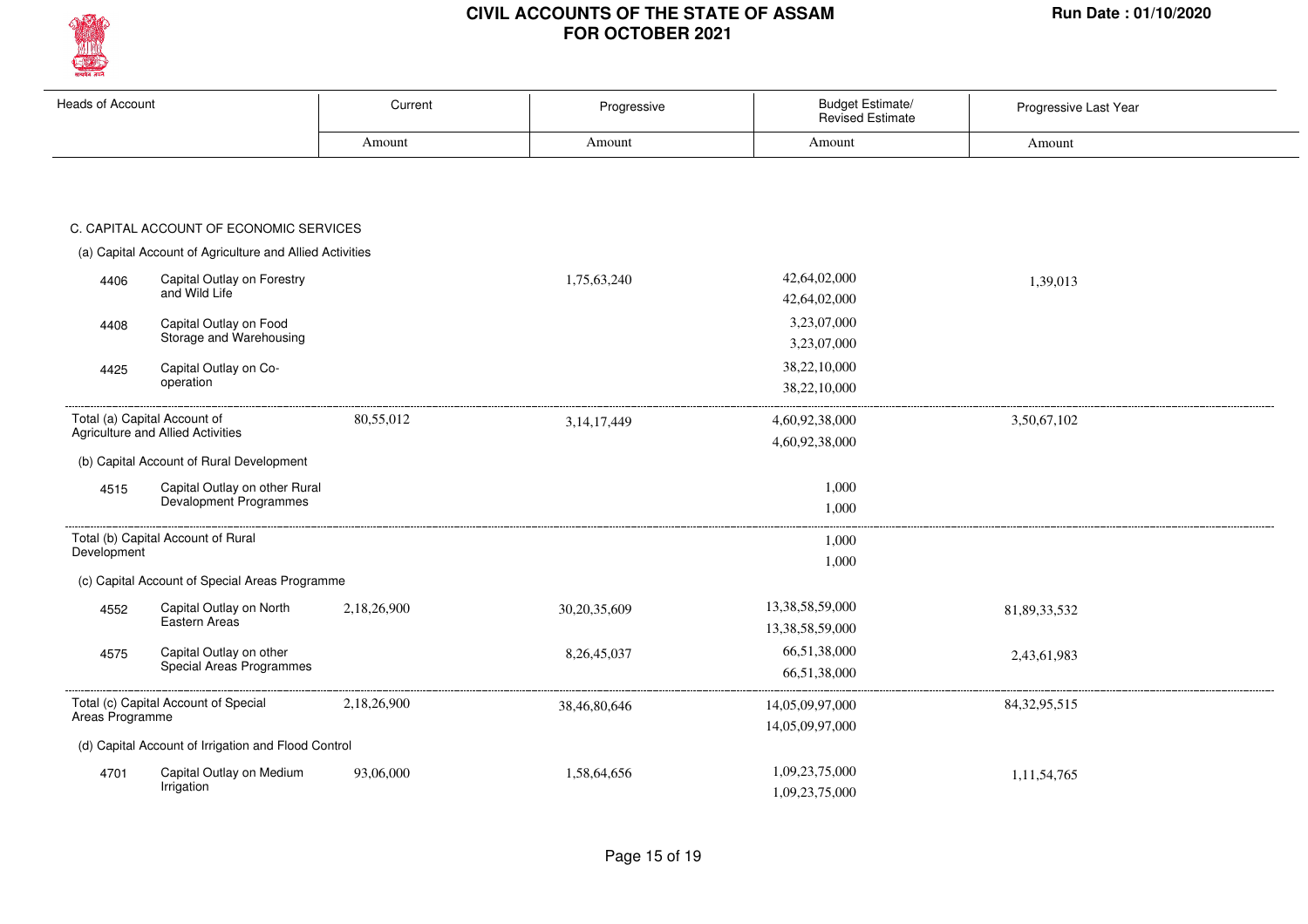

| <b>Heads of Account</b> |                                                        | Current         | Progressive    | Budget Estimate/<br><b>Revised Estimate</b> | Progressive Last Year |
|-------------------------|--------------------------------------------------------|-----------------|----------------|---------------------------------------------|-----------------------|
|                         |                                                        | Amount          | Amount         | Amount                                      | Amount                |
|                         |                                                        |                 |                |                                             |                       |
|                         | C. CAPITAL ACCOUNT OF ECONOMIC SERVICES                |                 |                |                                             |                       |
|                         | (d) Capital Account of Irrigation and Flood Control    |                 |                |                                             |                       |
| 4702                    | Capital Outlay on Minor<br>Irrigation                  | 25, 15, 42, 103 | 40,16,91,297   | 6,54,26,23,000<br>6,75,31,33,000            | 1,04,68,51,134        |
| 4705                    | Capital Outlay on Command<br>Area Development          | 73,25,020       | 2,43,76,721    | 12,05,94,000<br>12,05,94,000                | 78,11,594             |
| 4711                    | Capital Outlay on Flood<br>Control Projects            | 79, 14, 21, 465 | 96,93,05,601   | 5,87,97,69,000<br>5,87,97,69,000            | 94,28,45,938          |
| and Flood Control       | Total (d) Capital Account of Irrigation                | 1,05,95,94,588  | 1,41,12,38,275 | 13,63,53,61,000<br>13,84,58,71,000          | 2,00,86,63,431        |
|                         | (e) Capital Account of Energy                          |                 |                |                                             |                       |
| 4801                    | Capital Outlay on Power                                |                 |                | 31,09,10,82,000                             | 1,22,03,00,000        |
|                         | Projects                                               |                 |                | 31,09,10,82,000                             |                       |
|                         | Total (e) Capital Account of Energy                    |                 |                | 31,09,10,82,000                             | 1,22,03,00,000        |
|                         |                                                        |                 |                | 31,09,10,82,000                             |                       |
|                         | (f) Capital Account of Industry and Minerals           |                 |                |                                             |                       |
| 4851                    | Capital Outlay on Village and                          | 1,24,27,279     | 1,57,20,319    | 15,37,60,000                                |                       |
|                         | Small Industries                                       |                 |                | 15,37,60,000                                |                       |
| 4853                    | Capital Outlay on Non-                                 |                 |                | 43, 19, 78, 000                             |                       |
|                         | ferrous Mining and<br>Metallurgical Industries         |                 |                | 43, 19, 78, 000                             |                       |
| 4859                    | Capital Outlay on                                      |                 |                | 40,01,000                                   |                       |
|                         | Telecommunication and<br><b>Electronics Industries</b> |                 |                | 40,01,000                                   |                       |
| 4885                    | Other Capital Outlay on                                | 3,58,04,716     | 3,58,04,716    | 79,76,03,000                                |                       |
|                         | <b>Industries and Minerals</b>                         |                 |                | 79,76,03,000                                |                       |
|                         | Total (f) Capital Account of Industry                  | 4,82,31,995     | 5,15,25,035    | 1,38,73,42,000                              |                       |
| and Minerals            |                                                        |                 |                | 1,38,73,42,000                              |                       |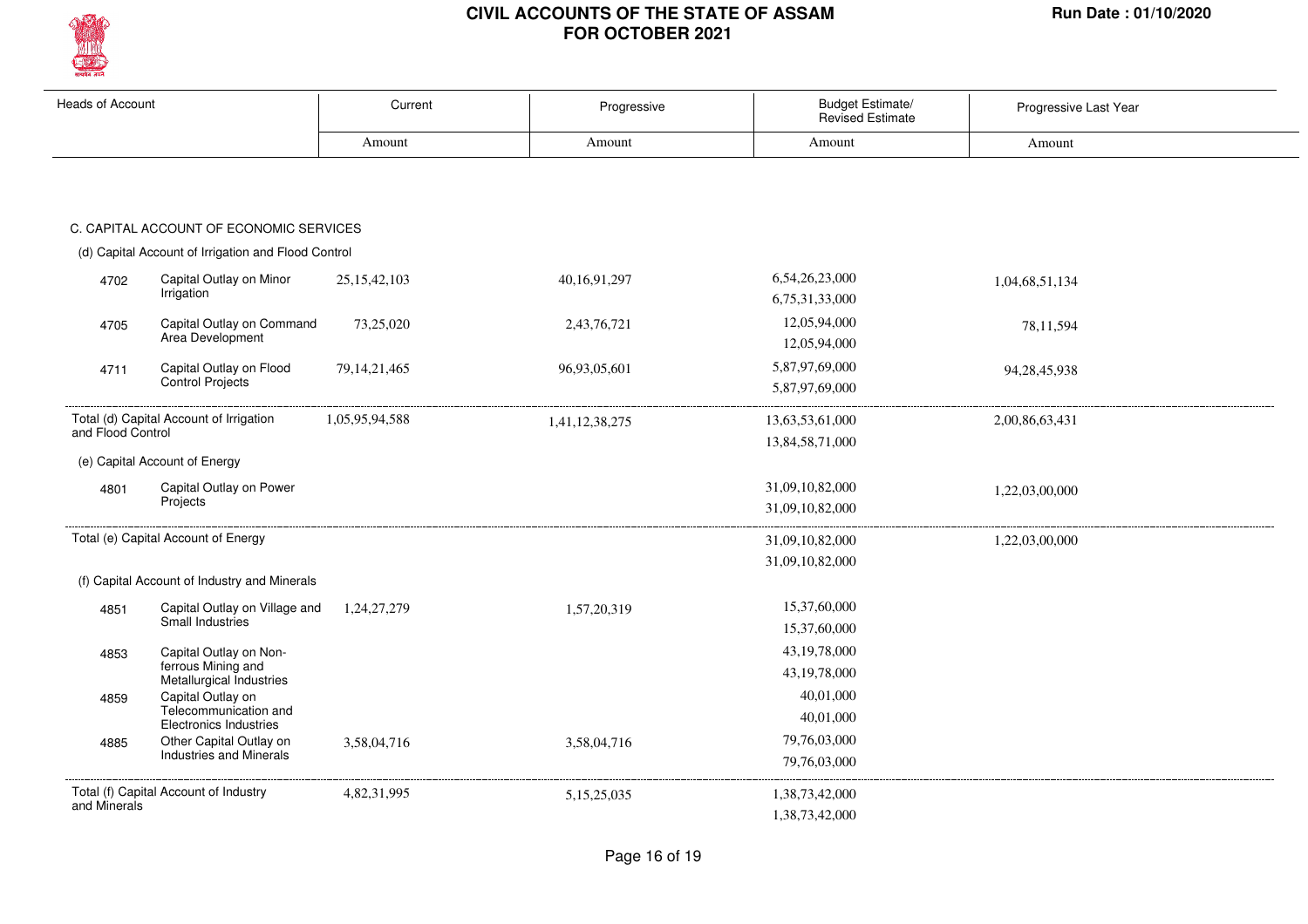

| <b>Heads of Account</b> |                                                                           | Current         | Progressive         | <b>Budget Estimate/</b><br><b>Revised Estimate</b> | Progressive Last Year |
|-------------------------|---------------------------------------------------------------------------|-----------------|---------------------|----------------------------------------------------|-----------------------|
|                         |                                                                           | Amount          | Amount              | Amount                                             | Amount                |
|                         |                                                                           |                 |                     |                                                    |                       |
|                         | C. CAPITAL ACCOUNT OF ECONOMIC SERVICES                                   |                 |                     |                                                    |                       |
|                         | (f) Capital Account of Industry and Minerals                              |                 |                     |                                                    |                       |
|                         | (g) Capital Account of Transport                                          |                 |                     |                                                    |                       |
| 5054                    | Capital Outlay on Roads and 11, 66, 65, 45, 116<br><b>Bridges</b>         |                 | 25,39,55,06,659     | 77, 14, 87, 37, 000<br>79, 14, 87, 37, 000         | 20,52,73,49,316       |
| 5055                    | Capital Outlay on Road<br>Transport                                       |                 |                     | 11,18,09,000<br>11,18,09,000                       | 17,10,000             |
| 5056                    | Capital Outlay on Inland and<br><b>Water Transport</b>                    |                 |                     | 80,46,35,000<br>80,46,35,000                       | 12,00,00,000          |
| Transport               | Total (g) Capital Account of                                              | 11,66,65,45,116 | 25, 39, 55, 06, 659 | 78,06,51,81,000<br>80,06,51,81,000                 | 20,64,90,59,316       |
|                         | (i) Capital Account of Science Technology and Environment                 |                 |                     |                                                    |                       |
| 5425                    | Capital Outlay on Other<br>Scientific and Environmental<br>Research       |                 |                     | 16,57,61,000<br>16,57,61,000                       |                       |
|                         | Total (i) Capital Account of Science<br><b>Technology and Environment</b> |                 |                     | 16,57,61,000<br>16,57,61,000                       |                       |
|                         | (j) Capital Account of General Economic Services                          |                 |                     |                                                    |                       |
| 5452                    | Capital Outlay on Tourism                                                 | 18,63,142       | 18,63,142           | 30,53,97,000<br>30,53,97,000                       | 1,62,94,959           |
| 5465                    | Investments in General<br><b>Financial and Trading</b><br>Institutions    |                 | 7,99,99,99,662      | 8,16,84,00,000<br>8,16,84,00,000                   | 8,24,957              |
| Economic Services       | Total (j) Capital Account of General                                      | 18,63,142       | 8,00,18,62,804      | 8,47,37,97,000<br>8,47,37,97,000                   | 1,71,19,916           |

Total C. CAPITAL ACCOUNT OF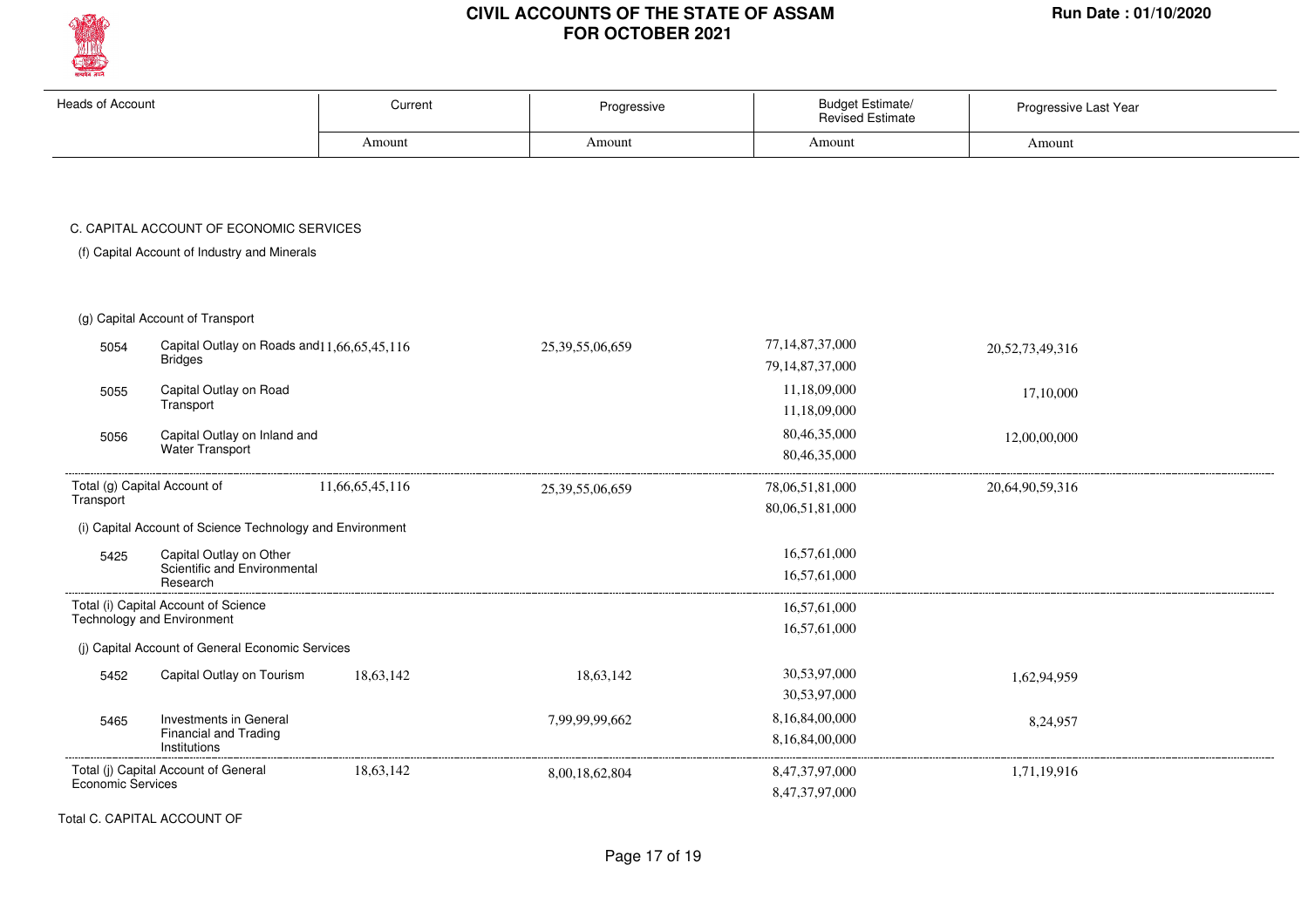

Account

#### **CIVIL ACCOUNTS OF THE STATE OF ASSAM Run Date : 01/10/2020 FOR OCTOBER 2021**

| <b>Heads of Account</b>                 | Current         | Progressive     | <b>Budget Estimate/</b><br><b>Revised Estimate</b> | Progressive Last Year |
|-----------------------------------------|-----------------|-----------------|----------------------------------------------------|-----------------------|
|                                         | Amount          | Amount          | Amount                                             | Amount                |
|                                         |                 |                 |                                                    |                       |
|                                         |                 |                 |                                                    |                       |
|                                         |                 |                 |                                                    |                       |
| C. CAPITAL ACCOUNT OF ECONOMIC SERVICES |                 |                 |                                                    |                       |
| <b>ECONOMIC SERVICES</b>                | 12,80,61,16,753 | 35,27,62,30,868 | 1,51,47,87,60,000                                  | 24,77,35,05,280       |
|                                         |                 |                 | 1,53,68,92,70,000                                  |                       |

1,97,14,03,72,000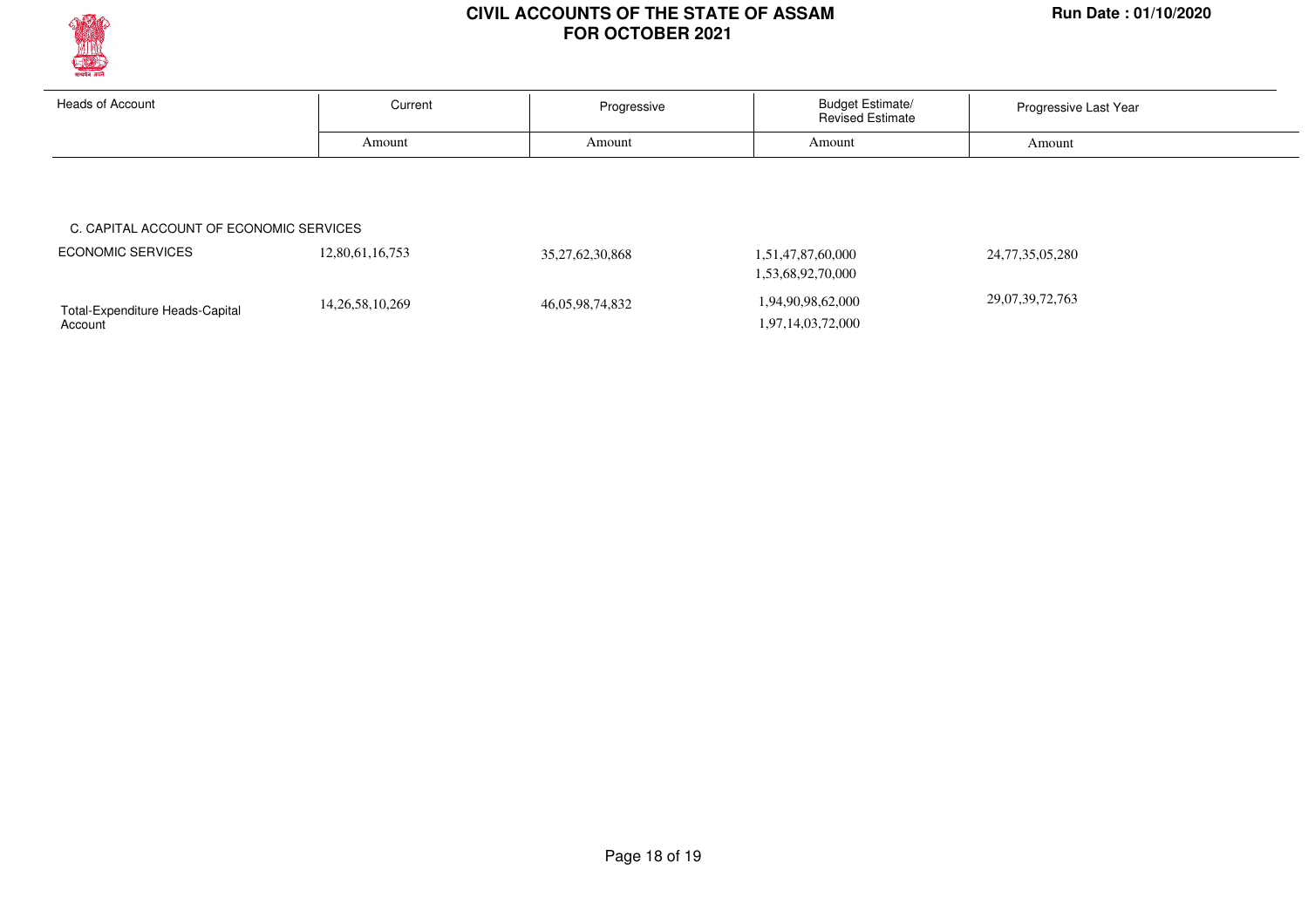

| Heads of Account | Current | Progressive | <b>Budget Estimate/</b><br><b>Revised Estimate</b> | Progressive Last Year |  |
|------------------|---------|-------------|----------------------------------------------------|-----------------------|--|
|                  | Amount  | Amount      | Amount                                             | Amount                |  |
|                  |         |             |                                                    |                       |  |

Total - Expenditure.(Rev. & Cap.)C.O. 53,91,05,92,903 3,68,17,34,62,337

10,38,96,45,77,000

10,86,20,45,18,000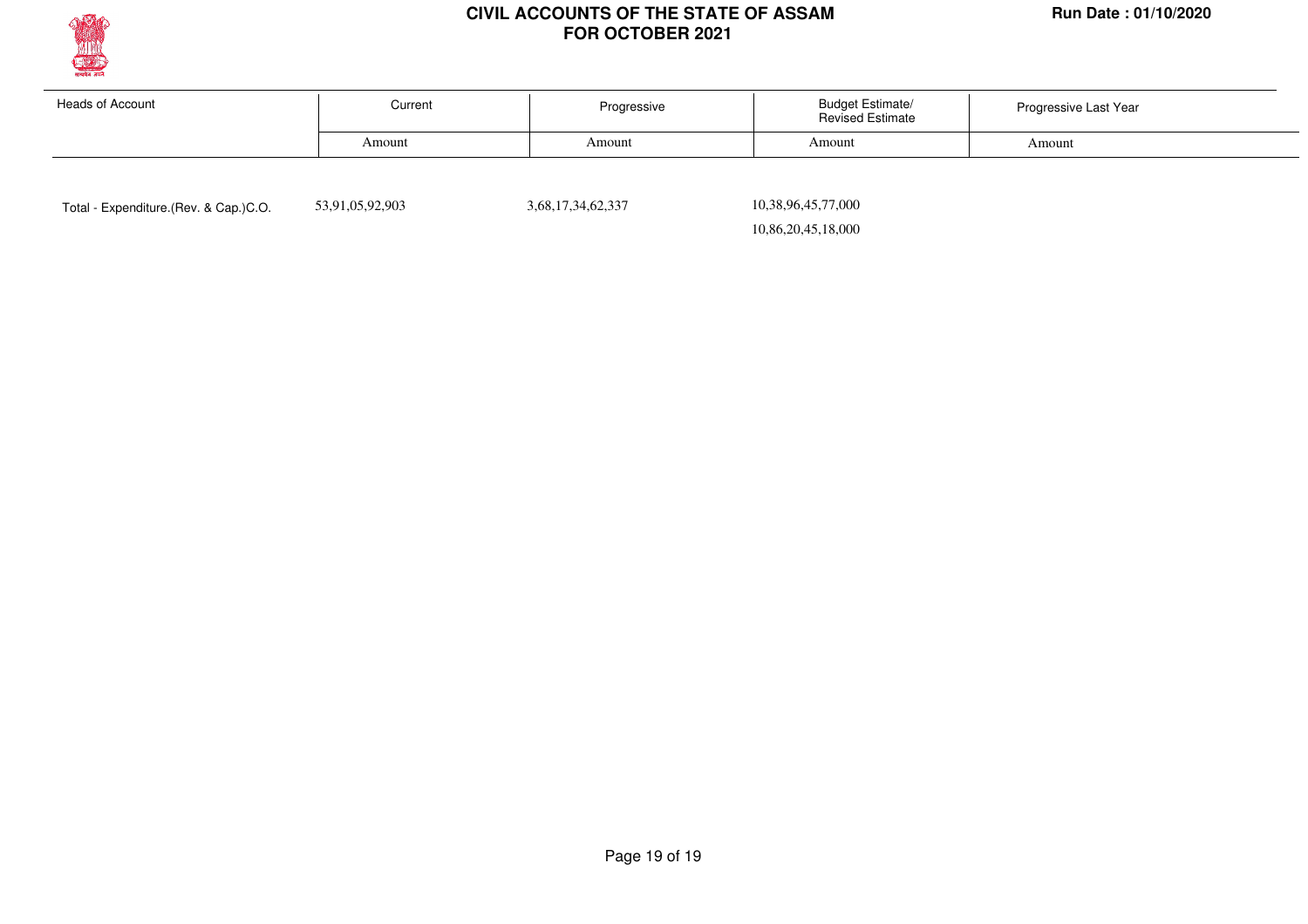

| <b>Heads of Account</b> |                                                                              |                 | Receipt         |                   | Payment          | Net Receipts(Plus/Minus) |                     | Net Budget/Revised                                              |  |
|-------------------------|------------------------------------------------------------------------------|-----------------|-----------------|-------------------|------------------|--------------------------|---------------------|-----------------------------------------------------------------|--|
|                         |                                                                              | Current         | Progressive     | Current           | Progressive      | Current                  | Progressive         | Receipts(+)/Payment(-)                                          |  |
|                         |                                                                              |                 |                 |                   |                  |                          |                     |                                                                 |  |
|                         | E. PUBLIC DEBT                                                               |                 |                 |                   |                  |                          |                     |                                                                 |  |
| 6003                    | Internal Debt of the State Government                                        | 11,06,25,23,200 | 5,124,66,49,450 | $-5,65,87,55,000$ | $-214,89,72,400$ | 16,72,12,78,200          |                     | 53, 39, 56, 21, 850 1, 48, 09, 21, 59, 000<br>1,48,09,21,59,000 |  |
| 6004                    | Loans and Advances from the Central<br>Government                            | 9,39,58,55,000  | 1,854,20,82,000 | 15,40,30,029      | 77,01,50,145     | 9,24,18,24,971           | 17,77,19,31,855     | $-19,91,50,000$<br>$-19,91,50,000$                              |  |
|                         | Total E. PUBLIC DEBT                                                         | 20,45,83,78,200 | 6,978,87,31,450 | $-5,50,47,24,971$ | $-137,88,22,255$ | 25,96,31,03,171          | 71, 16, 75, 53, 705 | 1,47,89,30,09,000<br>1,47,89,30,09,000                          |  |
|                         | F. LOANS AND ADVANCES                                                        |                 |                 |                   |                  |                          |                     |                                                                 |  |
|                         | 1. Loans for Social Service                                                  |                 |                 |                   |                  |                          |                     |                                                                 |  |
|                         | (b) Health and Family Welfare                                                |                 |                 |                   |                  |                          |                     |                                                                 |  |
| 6210                    | Loans for Medical and Public Health                                          |                 |                 |                   |                  |                          |                     | 4,000<br>4,000                                                  |  |
|                         | Total (b) Health and Family Welfare                                          |                 |                 |                   |                  |                          |                     | 4,000                                                           |  |
|                         | (c) Water Supply, Sanitation, Housing and Urban Development                  |                 |                 |                   |                  |                          |                     | 4,000                                                           |  |
| 6215                    | Loans for Water Supply and Sanitation                                        |                 |                 |                   |                  |                          |                     | 32,000                                                          |  |
|                         |                                                                              |                 |                 |                   |                  |                          |                     | 32,000                                                          |  |
| 6216                    | Loans for Housing                                                            |                 |                 |                   |                  |                          |                     | 84,000<br>84,000                                                |  |
| 6217                    | Loans for Urban Development                                                  |                 |                 |                   |                  |                          |                     | $-2,95,09,000$<br>$-2,95,09,000$                                |  |
|                         | Total (c) Water Supply, Sanitation, Housing and                              |                 |                 |                   |                  |                          |                     | $-2,93,93,000$                                                  |  |
|                         | Urban Development                                                            |                 |                 |                   |                  |                          |                     | $-2,93,93,000$                                                  |  |
|                         | (e) Welfare of Scheduled Castes, Scheduled tribes and other backward classes |                 |                 |                   |                  |                          |                     |                                                                 |  |
| 6225                    | Loans for Welfare of SC, ST, OBC and<br><b>Minorities</b>                    |                 |                 |                   |                  |                          |                     | $-14,87,000$<br>$-14,87,000$                                    |  |
|                         | Total (e) Welfare of Scheduled Castes, Scheduled                             |                 |                 |                   |                  |                          |                     | $-14,87,000$                                                    |  |
|                         | tribes and other backward classes                                            |                 |                 |                   |                  |                          |                     | $-14,87,000$                                                    |  |

(g) Social Welfare & Nutrition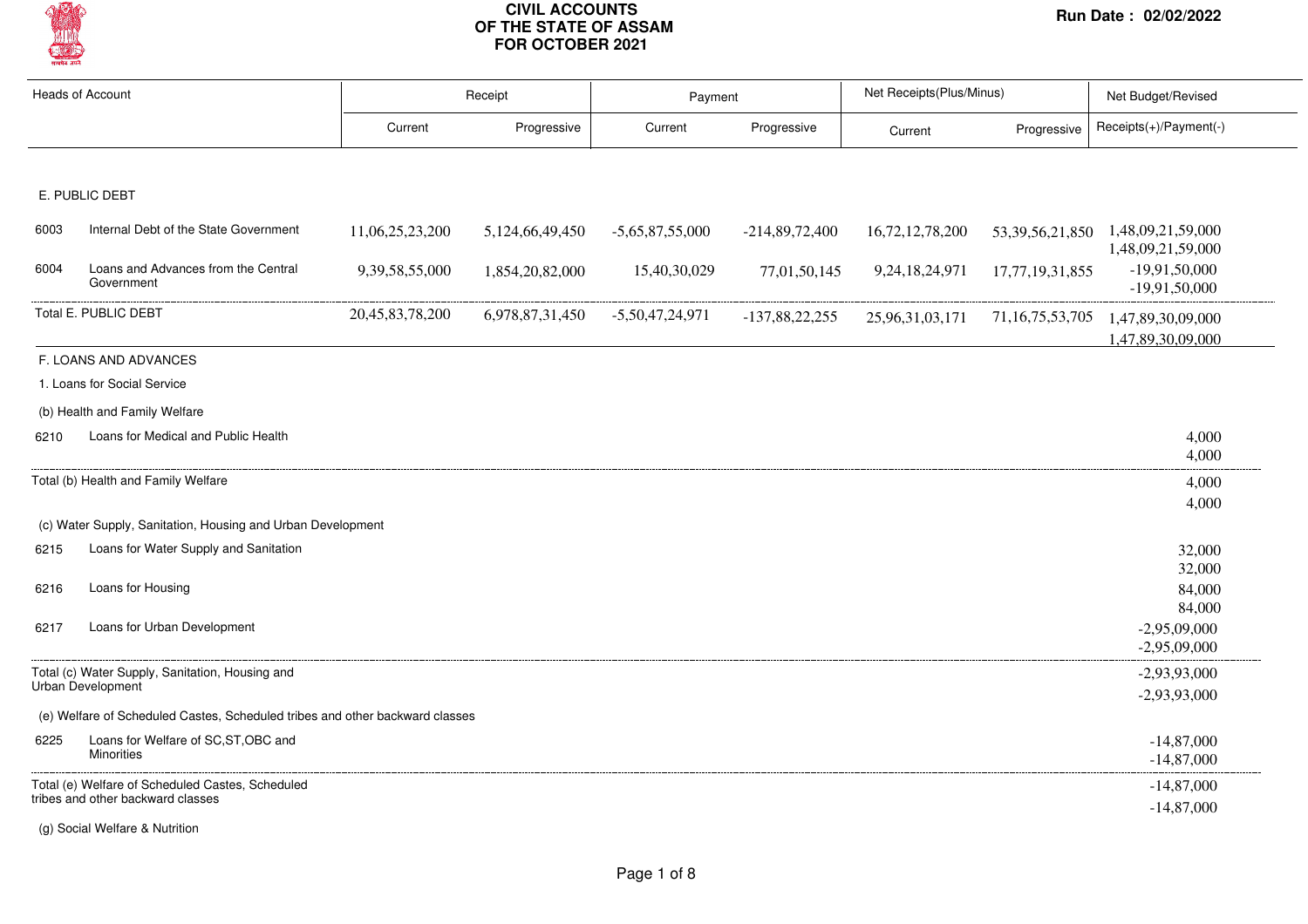

|      | <b>Heads of Account</b>                              | Receipt |             | Payment |             | Net Receipts(Plus/Minus) |             | Net Budget/Revised               |  |
|------|------------------------------------------------------|---------|-------------|---------|-------------|--------------------------|-------------|----------------------------------|--|
|      |                                                      | Current | Progressive | Current | Progressive | Current                  | Progressive | Receipts(+)/Payment(-)           |  |
|      | F. LOANS AND ADVANCES                                |         |             |         |             |                          |             |                                  |  |
|      | 1. Loans for Social Service                          |         |             |         |             |                          |             |                                  |  |
|      | (g) Social Welfare & Nutrition                       |         |             |         |             |                          |             |                                  |  |
| 6235 | Loans for Social Security and Welfare                |         |             |         |             |                          |             | 15,000<br>15,000                 |  |
| 6245 | Loans for Releif on account of Natural<br>Calamities |         |             |         |             |                          |             | 3,000<br>3,000                   |  |
|      | Total (g) Social Welfare & Nutrition                 |         |             |         |             |                          |             | 18,000<br>18,000                 |  |
|      | Total 1. Loans for Social Service                    |         |             |         |             |                          |             | $-3,08,58,000$<br>$-3,08,58,000$ |  |
|      | 2. Loans for Economic Services                       |         |             |         |             |                          |             |                                  |  |
|      | (a) Agriculture and allied activities                |         |             |         |             |                          |             |                                  |  |
| 6401 | Loans for Crop Husbandry                             |         |             |         |             |                          |             | 2,12,000<br>2,12,000             |  |
| 6402 | Loans for Soil and Water Conservation                |         |             |         |             |                          |             | 9,000<br>9,000                   |  |
| 6403 | Loans for Animal Husbandry                           |         |             |         |             |                          |             | 6,000                            |  |
| 6404 | Loans for Dairy Development                          |         |             |         |             |                          |             | 6,000<br>12,000                  |  |
| 6405 | Loans for Fisheries                                  |         |             |         |             |                          |             | 12,000<br>1,000<br>1,000         |  |
| 6406 | Loans for Forestry and Wild Life                     |         |             |         |             |                          |             | 1,000<br>1,000                   |  |
| 6407 | Loans for Plantations                                |         |             |         |             |                          |             | 5,000                            |  |
| 6408 | Loans for Food Storage and Warehousing               |         |             |         |             |                          |             | 5,000<br>22,000                  |  |
| 6416 | Loans for Agricultural Financial Institutions        |         |             |         |             |                          |             | 22,000<br>2,000<br>2,000         |  |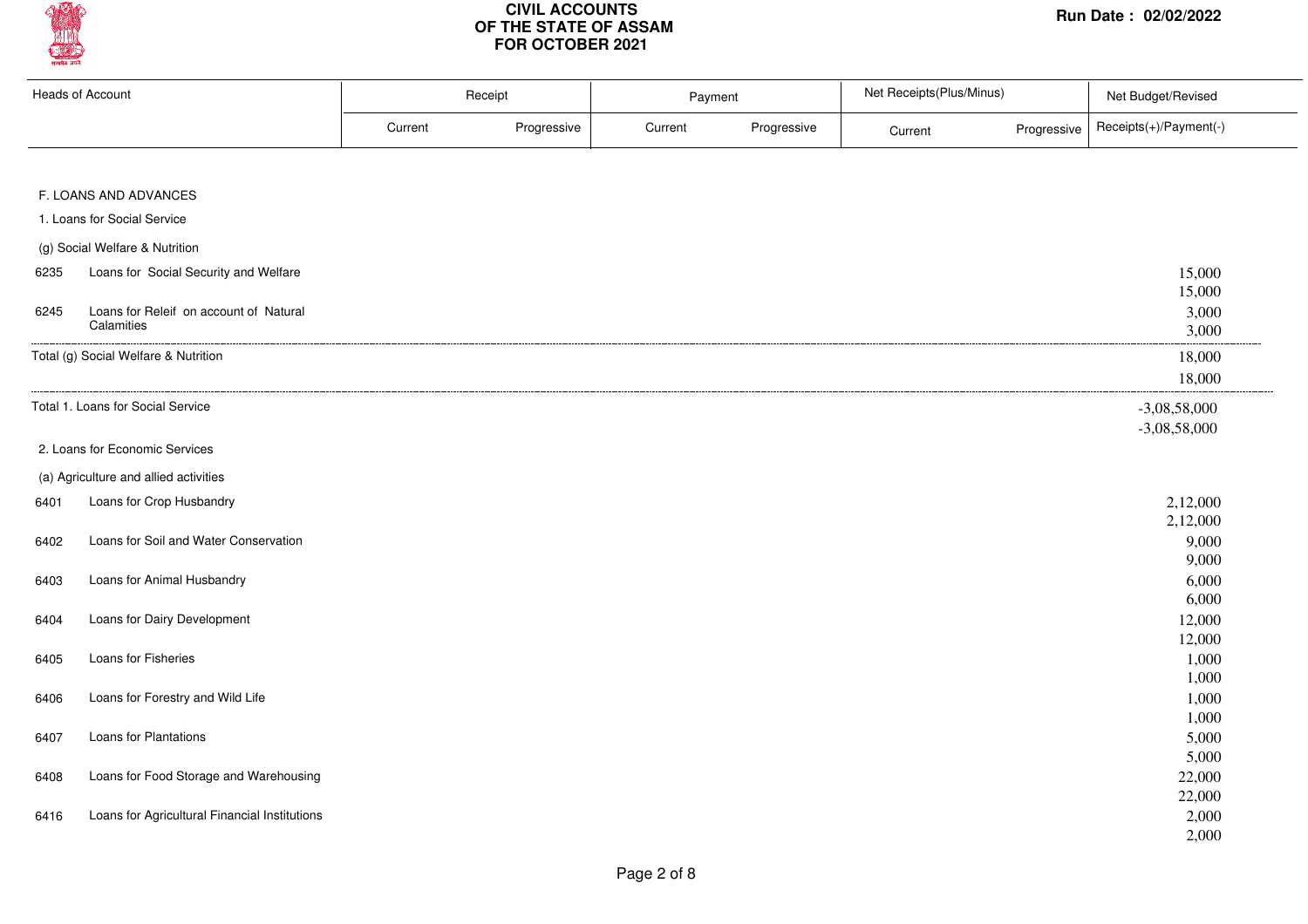

|            | <b>Heads of Account</b>                     |          | Receipt     | Payment |                | Net Receipts(Plus/Minus) |                | Net Budget/Revised               |
|------------|---------------------------------------------|----------|-------------|---------|----------------|--------------------------|----------------|----------------------------------|
|            |                                             | Current  | Progressive | Current | Progressive    | Current                  | Progressive    | Receipts(+)/Payment(-)           |
|            |                                             |          |             |         |                |                          |                |                                  |
|            | F. LOANS AND ADVANCES                       |          |             |         |                |                          |                |                                  |
|            | 2. Loans for Economic Services              |          |             |         |                |                          |                |                                  |
|            | (a) Agriculture and allied activities       |          |             |         |                |                          |                |                                  |
| 6425       | Loans for Co-operation                      | 12,000   | 20,000      |         |                | 12,000                   | 20,000         | $-7,82,85,000$<br>$-9,82,85,000$ |
|            | Total (a) Agriculture and allied activities | 12,000   | 20,000      |         |                | 12,000                   | 20,000         | $-7,80,15,000$                   |
|            |                                             |          |             |         |                |                          |                | $-9,80,15,000$                   |
| (e) Energy |                                             |          |             |         |                |                          |                |                                  |
| 6801       | Loans for Power Projects                    |          |             |         |                |                          |                | $-76,35,91,000$                  |
|            |                                             |          |             |         |                |                          |                | $-76,35,91,000$                  |
|            | Total (e) Energy                            |          |             |         |                |                          |                | $-76,35,91,000$                  |
|            | (f) Industry and Minerals                   |          |             |         |                |                          |                | $-76,35,91,000$                  |
| 6851       | Loans for Village and Small Industries      |          | 73,700      |         |                |                          | 73,700         | $-1,87,82,000$                   |
|            |                                             |          |             |         |                |                          |                | $-1,87,82,000$                   |
| 6860       | Loans for Consumer Industries               |          | 89,16,182   |         |                |                          | 89, 16, 182    | $-25,31,03,000$                  |
|            |                                             |          |             |         |                |                          |                | $-25,31,03,000$                  |
|            | Total (f) Industry and Minerals             |          | 89,89,882   |         |                |                          | 89,89,882      | $-27,18,85,000$                  |
|            | (i) General Economic Services               |          |             |         |                |                          |                | $-27,18,85,000$                  |
| 7465       | Loans for General Financial and Trading     |          |             |         |                |                          |                |                                  |
|            | Institution                                 |          |             |         |                |                          |                | 6,05,00,000<br>6,05,00,000       |
|            | Total (i) General Economic Services         |          |             |         |                |                          |                | 6,05,00,000                      |
|            |                                             |          |             |         |                |                          |                | 6,05,00,000                      |
|            | Total 2. Loans for Economic Services        | 12,000   | 90,09,882   |         |                | 12,000                   | 90,09,882      | $-1,05,29,91,000$                |
|            |                                             |          |             |         |                |                          |                | $-1,07,29,91,000$                |
|            | 3. Loans to Government Servants etc.        |          |             |         |                |                          |                |                                  |
| 7610       | Loans to Government Servants etc.           | 1,98,790 | 1,01,90,199 |         | 4, 34, 16, 755 | 1,98,790                 | $-3,32,26,556$ | $-2,60,49,000$                   |
|            |                                             |          |             |         |                |                          |                | $-2,60,49,000$                   |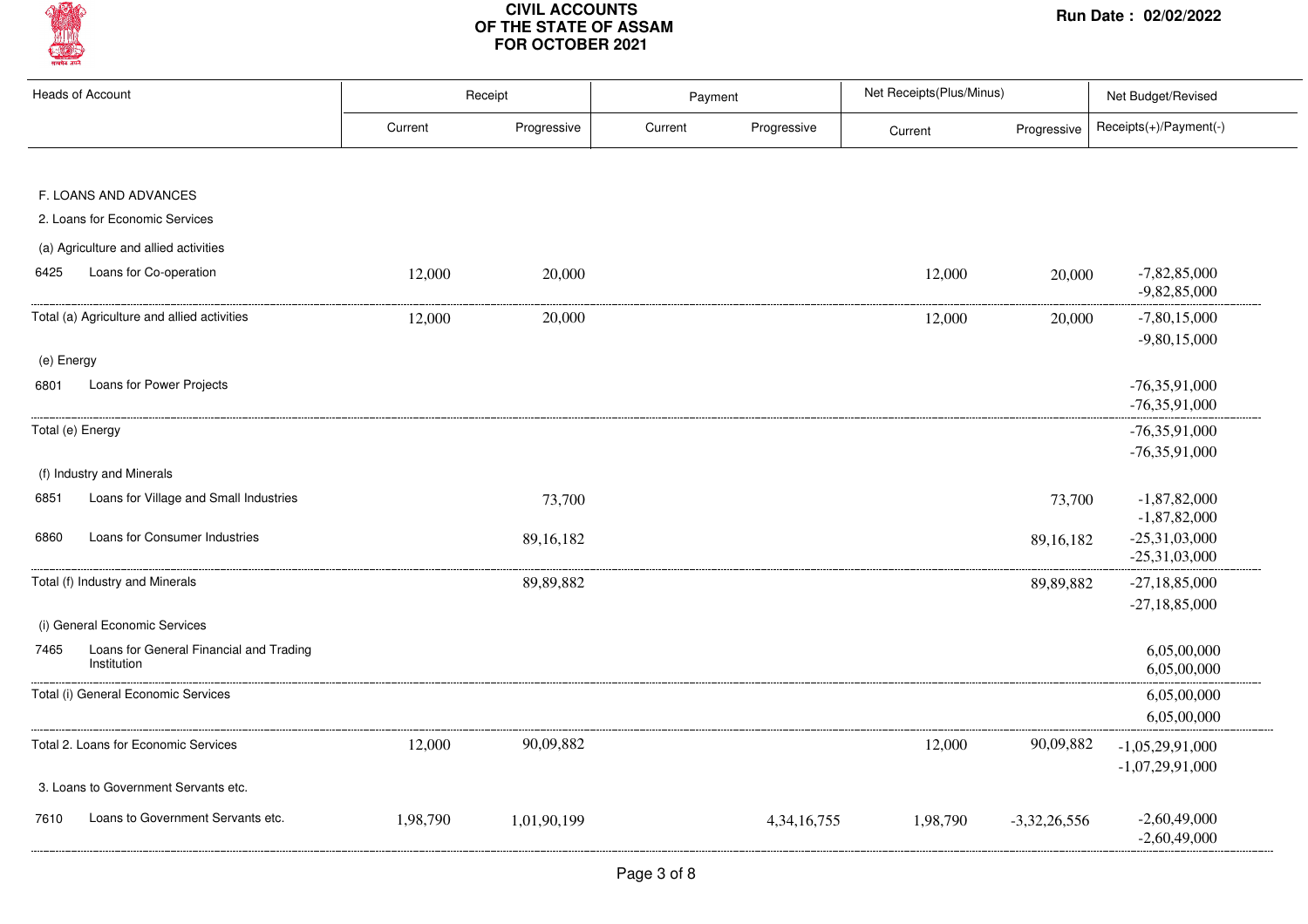

| <b>Heads of Account</b><br>Receipt             |                     | Payment           |                     | Net Receipts (Plus/Minus) |                 | Net Budget/Revised  |                          |
|------------------------------------------------|---------------------|-------------------|---------------------|---------------------------|-----------------|---------------------|--------------------------|
|                                                | Current             | Progressive       | Current             | Progressive               | Current         | Progressive         | $Receipts(+)/Payment(-)$ |
|                                                |                     |                   |                     |                           |                 |                     |                          |
| F. LOANS AND ADVANCES                          |                     |                   |                     |                           |                 |                     |                          |
| 3. Loans to Government Servants etc.           |                     |                   |                     |                           |                 |                     |                          |
| Total 3. Loans to Government Servants etc.     | 1,98,790            | 1,01,90,199       |                     | 4, 34, 16, 755            | 1,98,790        | $-3,32,26,556$      | $-2,60,49,000$           |
|                                                |                     |                   |                     |                           |                 |                     | $-2,60,49,000$           |
| Total F. LOANS AND ADVANCES                    | 2,10,790            | 1,92,00,081       |                     | 4, 34, 16, 755            | 2, 10, 790      | $-2,42,16,674$      | $-1,10,98,98,000$        |
|                                                |                     |                   |                     |                           |                 |                     | $-1,12,98,98,000$        |
| Total - E & F C.O.                             | 20,45,85,88,990     | 6980, 79, 31, 531 | $-5,50,47,24,971$   | $-133,54,05,500$          | 25,96,33,13,961 | 71, 14, 33, 37, 031 | 1,46,78,31,11,000        |
| Total- (Rev. + Cap. + E & F)                   | 68, 78, 23, 66, 567 | 39513,81,69,888   | 48, 40, 58, 67, 932 | 36683,80,56,837           |                 |                     | 1,46,76,31,11,000        |
| <b>Total-Part I Consolidated Fund</b>          | 68, 78, 23, 66, 567 | 39513,81,69,888   | 48, 40, 58, 67, 932 | 36683,80,56,837           |                 |                     |                          |
| <b>Total-Part II Contingency Fund</b>          |                     |                   |                     |                           |                 |                     |                          |
| <b>Total-Consolidated and Contingency Fund</b> | 68, 78, 23, 66, 567 | 39513,81,69,888   | 48, 40, 58, 67, 932 | 36683, 80, 56, 837        |                 |                     |                          |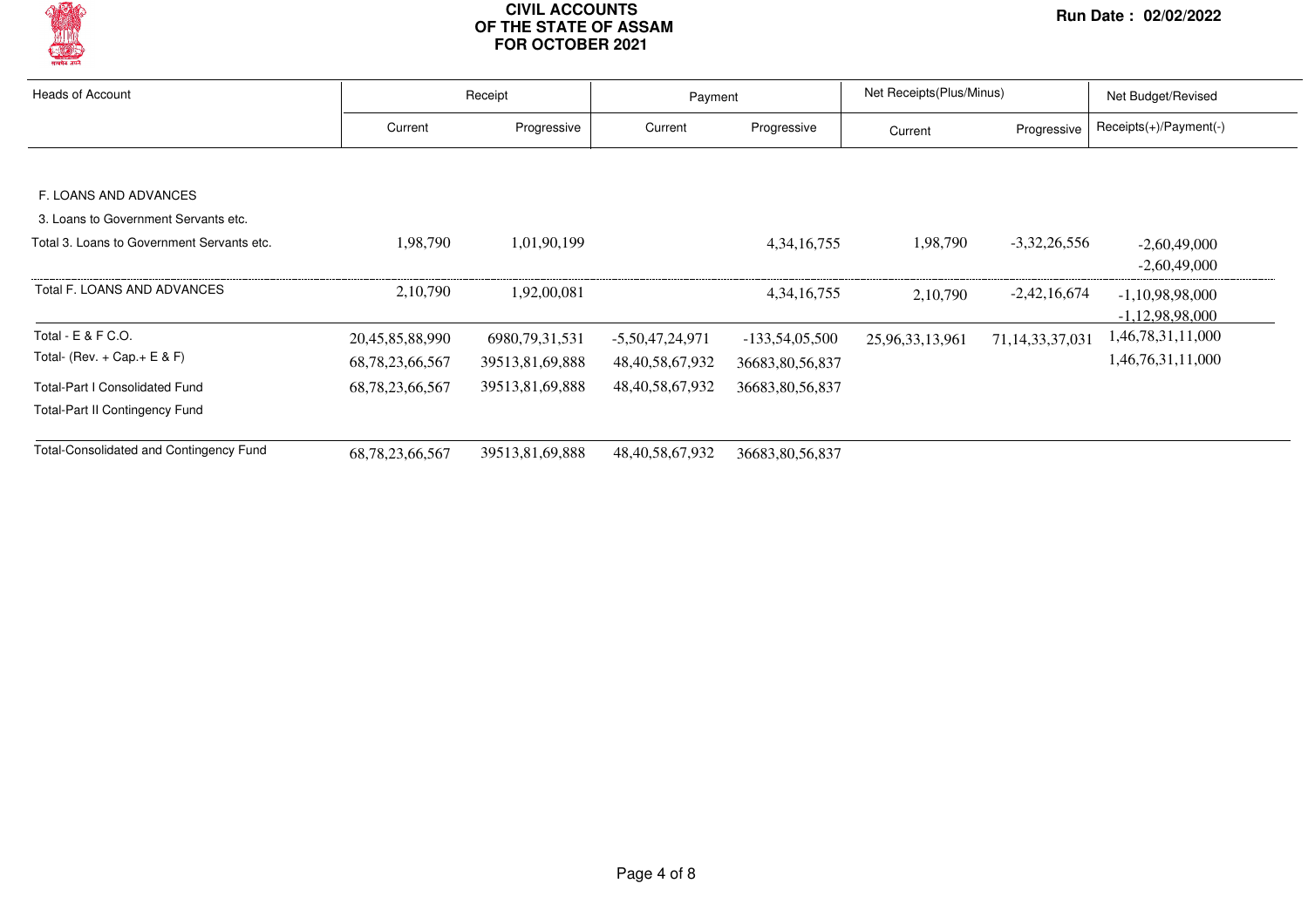

| <b>Heads of Account</b> |                                                                | Receipt        |                  | Payment        |                  | Net Receipts(Plus/Minus) |                 | Net Budget/Revised     |  |
|-------------------------|----------------------------------------------------------------|----------------|------------------|----------------|------------------|--------------------------|-----------------|------------------------|--|
|                         |                                                                | Current        | Progressive      | Current        | Progressive      | Current                  | Progressive     | Receipts(+)/Payment(-) |  |
|                         | PART III-PUBLIC ACCOUNT                                        |                |                  |                |                  |                          |                 |                        |  |
|                         | I. SMALL SAVINGS, PROVIDENT FUNDS, ETC.<br>(b) Provident Funds |                |                  |                |                  |                          |                 |                        |  |
| 8005                    | <b>State Provident Funds</b>                                   | 95,67,50,088   | 708, 30, 18, 821 | 1,13,80,18,108 | 685, 57, 08, 166 | $-18,12,68,020$          | 22,73,10,655    |                        |  |
|                         | Total (b) Provident Funds                                      | 95,67,50,088   | 708, 30, 18, 821 | 1,13,80,18,108 | 685, 57, 08, 166 | $-18, 12, 68, 020$       | 22,73,10,655    |                        |  |
|                         | (c) Other Accounts                                             |                |                  |                |                  |                          |                 |                        |  |
| 8011                    | Insurance and Pension Funds                                    | 7,38,20,040    | 52,48,41,999     | 10,66,65,110   | 77,84,47,734     | $-3,28,45,070$           | $-25,36,05,735$ | $-33,96,22,000$        |  |
|                         | Total (c) Other Accounts                                       | 7,38,20,040    | 52,48,41,999     | 10,66,65,110   | 77,84,47,734     | $-3,28,45,070$           | $-25,36,05,735$ | $-33,96,22,000$        |  |
| ETC.                    | Total I. SMALL SAVINGS, PROVIDENT FUNDS,                       | 1,03,05,70,128 | 760,78,60,820    | 1,24,46,83,218 | 763,41,55,900    | $-21,41,13,090$          | $-2,62,95,080$  | $-33,96,22,000$        |  |
|                         | J. RESERVE FUND                                                |                |                  |                |                  |                          |                 |                        |  |
|                         | (a) Reserve Funds bearing Interest                             |                |                  |                |                  |                          |                 |                        |  |
| 8121                    | General and Other Reserve Funds                                |                | 353,17,00,000    |                |                  |                          | 3,53,17,00,000  |                        |  |
|                         | Total (a) Reserve Funds bearing Interest                       |                | 353,17,00,000    |                |                  |                          | 3,53,17,00,000  |                        |  |
|                         | (b) Reserve Funds not bearing Interest                         |                |                  |                |                  |                          |                 |                        |  |
| 8222                    | <b>Sinking Funds</b>                                           | 70,89,17,000   | 70,89,17,000     | 70,89,17,000   | 70,89,17,000     |                          |                 |                        |  |
| 8235                    | General and Other Reserve Funds                                |                |                  |                |                  |                          |                 |                        |  |
|                         | Total (b) Reserve Funds not bearing Interest                   | 70,89,17,000   | 70,89,17,000     | 70,89,17,000   | 70,89,17,000     |                          |                 |                        |  |
|                         | Total J. RESERVE FUND                                          | 70,89,17,000   | 424,06,17,000    | 70,89,17,000   | 70,89,17,000     |                          | 3,53,17,00,000  |                        |  |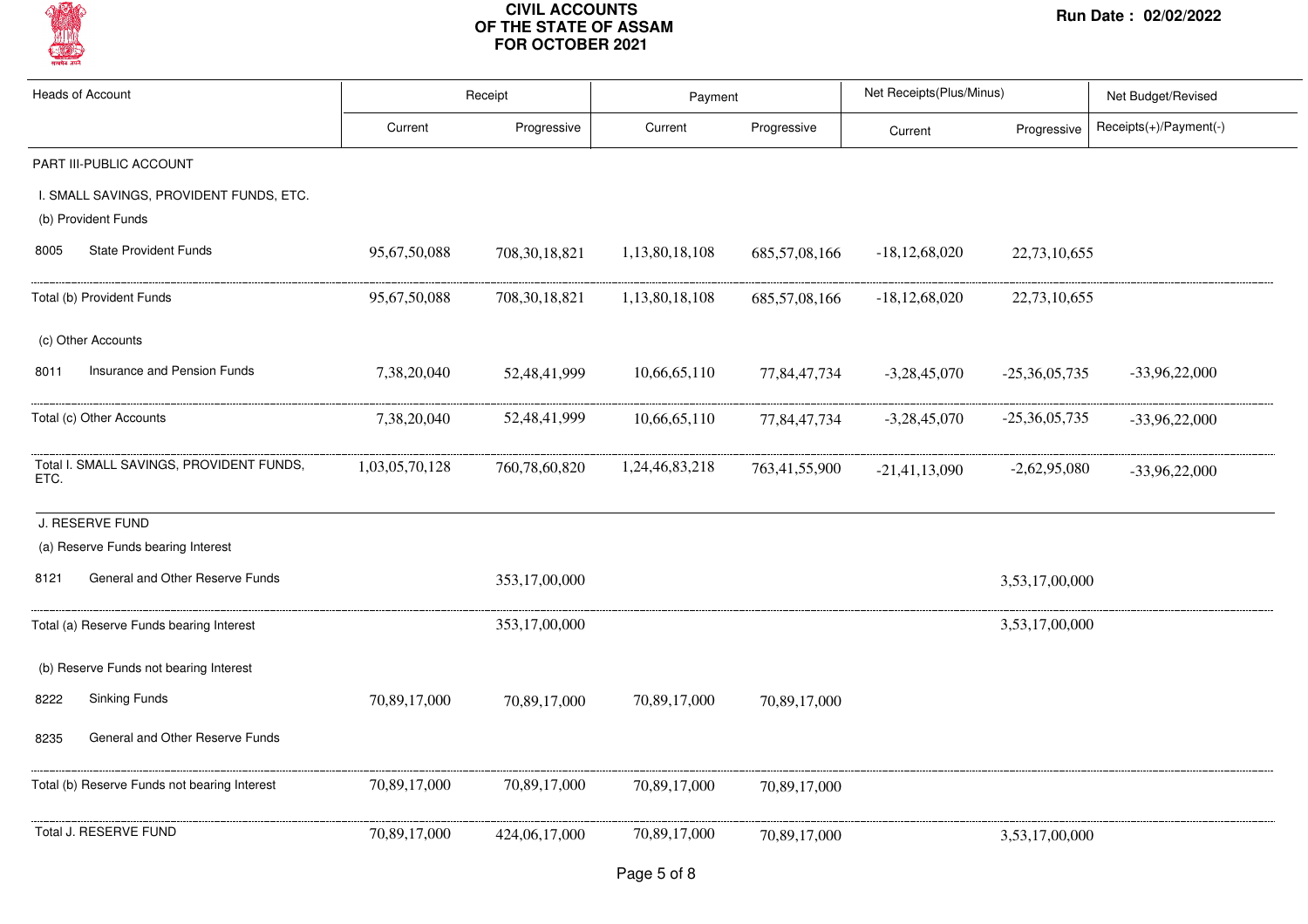

| <b>Heads of Account</b>                                  |                    | Receipt          |                   | Payment          | Net Receipts(Plus/Minus) |                   | Net Budget/Revised     |  |
|----------------------------------------------------------|--------------------|------------------|-------------------|------------------|--------------------------|-------------------|------------------------|--|
|                                                          | Current            | Progressive      | Current           | Progressive      | Current                  | Progressive       | Receipts(+)/Payment(-) |  |
| J. RESERVE FUND                                          |                    |                  |                   |                  |                          |                   |                        |  |
|                                                          |                    |                  |                   |                  |                          |                   |                        |  |
| K. DEPOSIT AND ADVANCES<br>(a) Deposits bearing Interest |                    |                  |                   |                  |                          |                   |                        |  |
| <b>Other Deposits</b><br>8342                            | 71,52,23,020       | 1,286,87,46,969  |                   | 1,131,98,54,252  | 71,52,23,020             | 1,54,88,92,717    | $-70,97,75,000$        |  |
| Total (a) Deposits bearing Interest                      | 71,52,23,020       | 1,286,87,46,969  |                   | 1,131,98,54,252  | 71,52,23,020             | 1,54,88,92,717    | $-70,97,75,000$        |  |
| (b) Deposits not bearing Interest                        |                    |                  |                   |                  |                          |                   |                        |  |
| <b>Civil Deposits</b><br>8443                            | 3,66,08,15,580     | 1,216,06,54,993  | 3,64,25,10,745    | 1,180,23,32,129  | 1,83,04,835              | 35,83,22,864      | $-3,42,11,96,000$      |  |
| <b>Other Deposits</b><br>8449                            | 2,07,518           | 17,33,201        |                   | 19,16,959        | 2,07,518                 | $-1,83,758$       | 1,21,45,000            |  |
| Total (b) Deposits not bearing Interest                  | 3,66,10,23,098     | 1,216,23,88,194  | 3,64,25,10,745    | 1,180,42,49,088  | 1,85,12,353              | 35,81,39,106      | $-3,40,90,51,000$      |  |
| (c) Advances                                             |                    |                  |                   |                  |                          |                   |                        |  |
| Civil Advances<br>8550                                   | 73,72,05,828       | 131, 19, 15, 157 | 1,29,81,85,500    | 494,92,90,943    | $-56,09,79,672$          | $-3,63,73,75,786$ | 10,53,92,88,000        |  |
| Total (c) Advances                                       | 73, 72, 05, 828    | 131, 19, 15, 157 | 1,29,81,85,500    | 494,92,90,943    | $-56,09,79,672$          | $-3,63,73,75,786$ | 10,53,92,88,000        |  |
| Total K. DEPOSIT AND ADVANCES                            | 5, 11, 34, 51, 946 | 2,634,30,50,320  | 4,94,06,96,245    | 2,807,33,94,283  | 17,27,55,701             | $-1,73,03,43,963$ | 6,42,04,62,000         |  |
| L. SUSPENSE AND MISCELLANEOUS<br>(b) Suspense            |                    |                  |                   |                  |                          |                   |                        |  |
| <b>Suspense Accounts</b><br>8658                         | 2,00,30,913        | 169.29.98.659    | $-1,00,44,53,256$ | 662, 48, 85, 214 | 1,02,44,84,169           | -4.93.18.86.555   | 1,44,21,99,000         |  |
| Total (b) Suspense                                       | 2,00,30,913        | 169,29,98,659    | $-1,00,44,53,256$ | 662, 48, 85, 214 | 1,02,44,84,169           | -4,93,18,86,555   | 1,44,21,99,000         |  |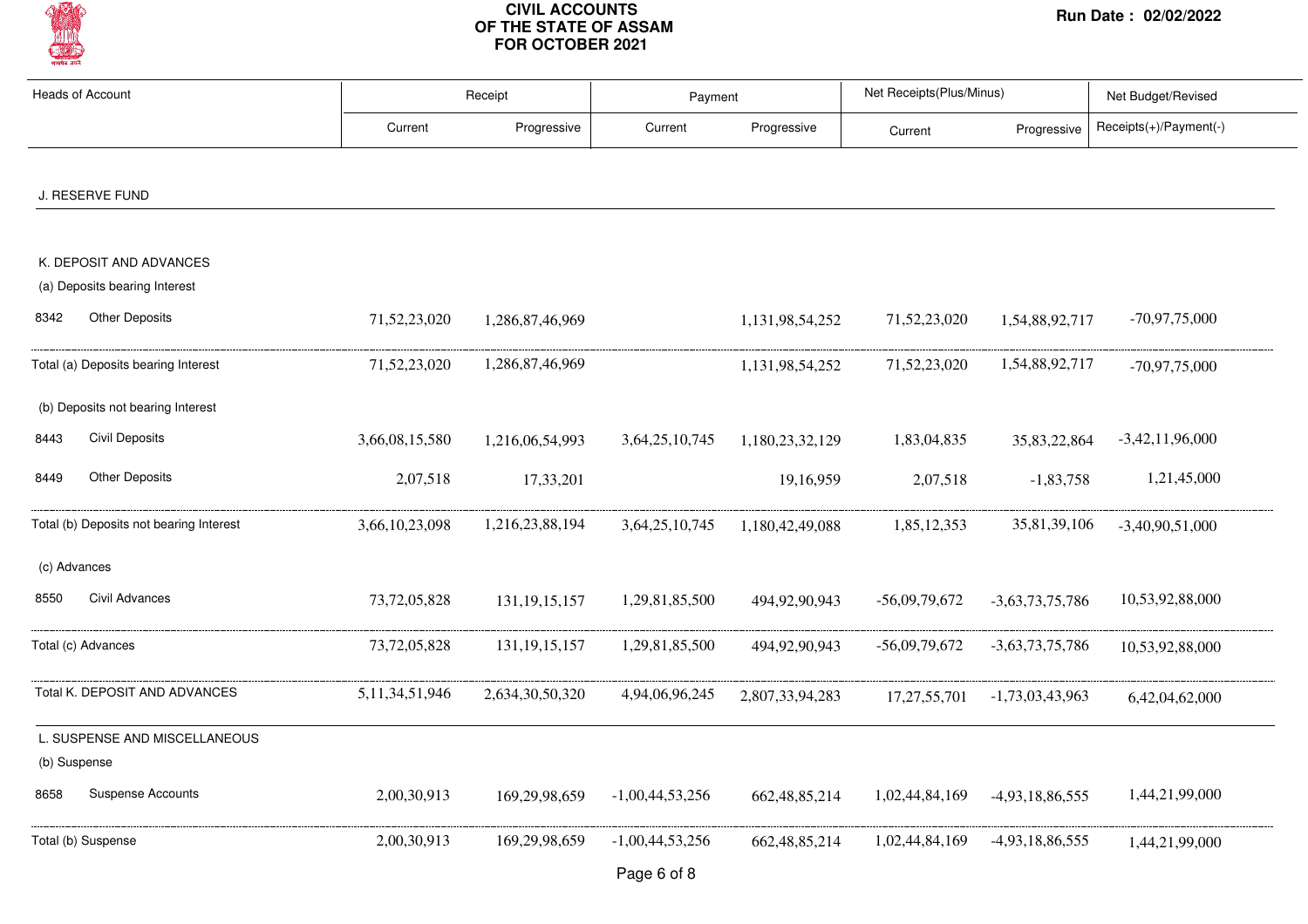

|      | <b>Heads of Account</b>                                                                                 | Receipt                |                                                                                        | Payment         |                                     | Net Receipts(Plus/Minus) |                     | Net Budget/Revised     |  |
|------|---------------------------------------------------------------------------------------------------------|------------------------|----------------------------------------------------------------------------------------|-----------------|-------------------------------------|--------------------------|---------------------|------------------------|--|
|      |                                                                                                         | Current                | Progressive                                                                            | Current         | Progressive                         | Current                  | Progressive         | Receipts(+)/Payment(-) |  |
|      | L. SUSPENSE AND MISCELLANEOUS<br>(b) Suspense                                                           |                        |                                                                                        |                 |                                     |                          |                     |                        |  |
|      | (c) Other Accounts                                                                                      |                        |                                                                                        |                 |                                     |                          |                     |                        |  |
| 8671 | <b>Departmental Balances</b>                                                                            | 5,00,90,458            | 9, 29, 18, 744                                                                         | 55,54,098       | 13,05,30,544                        | 4,45,36,360              | $-3,76,11,800$      | 37,91,91,000           |  |
| 8673 | Cash Balance Investment Account                                                                         | 99,30,66,00,000        | 97,409,51,00,000                                                                       | 88,19,97,00,000 | 94,978,78,00,000                    | 11,10,69,00,000          | 24, 30, 73, 00, 000 | $-9,71,52,38,000$      |  |
| 8675 | Deposits with Reserve Bank                                                                              | 3, 14, 56, 87, 82, 237 | 270,057,47,02,364                                                                      |                 | 3,14,56,87,82,237 270,057,47,02,364 |                          |                     |                        |  |
|      | Total (c) Other Accounts                                                                                | 4, 13, 92, 54, 72, 695 | 367,476,27,21,108 4,02,77,40,36,335 365,049,30,32,908                                  |                 |                                     | 11, 15, 14, 36, 360      | 24, 26, 96, 88, 200 | $-9.33.60.47.000$      |  |
|      | Total L. SUSPENSE AND MISCELLANEOUS                                                                     | 4, 13, 94, 55, 03, 608 | 367, 645, 57, 19, 767 4, 01, 76, 95, 83, 079 365, 711, 79, 18, 122 12, 17, 59, 20, 529 |                 |                                     |                          | 19, 33, 78, 01, 645 | $-7,89,38,48,000$      |  |
|      | M. REMITTANCES                                                                                          |                        |                                                                                        |                 |                                     |                          |                     |                        |  |
|      | (a) Money Orders, and other Remittances                                                                 |                        |                                                                                        |                 |                                     |                          |                     |                        |  |
| 8782 | Cash Remittances and adjustments<br>between officers rendering accounts to the<br>same Accounts Officer | 8,86,48,56,096         | 2,007,16,49,390                                                                        | 8,62,29,03,224  | 1,996,37,55,378                     | 24, 19, 52, 872          | 10,78,94,012        | $-7,11,64,39,000$      |  |
|      | Total (a) Money Orders, and other Remittances                                                           | 8,86,48,56,096         | 2,007,16,49,390                                                                        | 8,62,29,03,224  | 1,996,37,55,378                     | 24, 19, 52, 872          | 10,78,94,012        | $-7,11,64,39,000$      |  |
|      | (b) Inter- Governmental Adjustment Account                                                              |                        |                                                                                        |                 |                                     |                          |                     |                        |  |
| 8793 | Inter-State Suspence Account                                                                            | $-6,770$               | $-4,27,400$                                                                            | 1,05,726        | 50,11,19,563                        | $-1,12,496$              | $-50,15,46,963$     | $-21,85,44,000$        |  |
|      | Total (b) Inter- Governmental Adjustment Account                                                        | $-6,770$               | $-4,27,400$                                                                            | 1,05,726        | 50, 11, 19, 563                     | $-1,12,496$              | $-50,15,46,963$     | $-21,85,44,000$        |  |
|      | <b>Total M. REMITTANCES</b>                                                                             | 8,86,48,49,326         | 2,007,12,21,990                                                                        | 8,62,30,08,950  | 2,046,48,74,941                     | 24, 18, 40, 376          | $-39,36,52,951$     | $-7,33,49,83,000$      |  |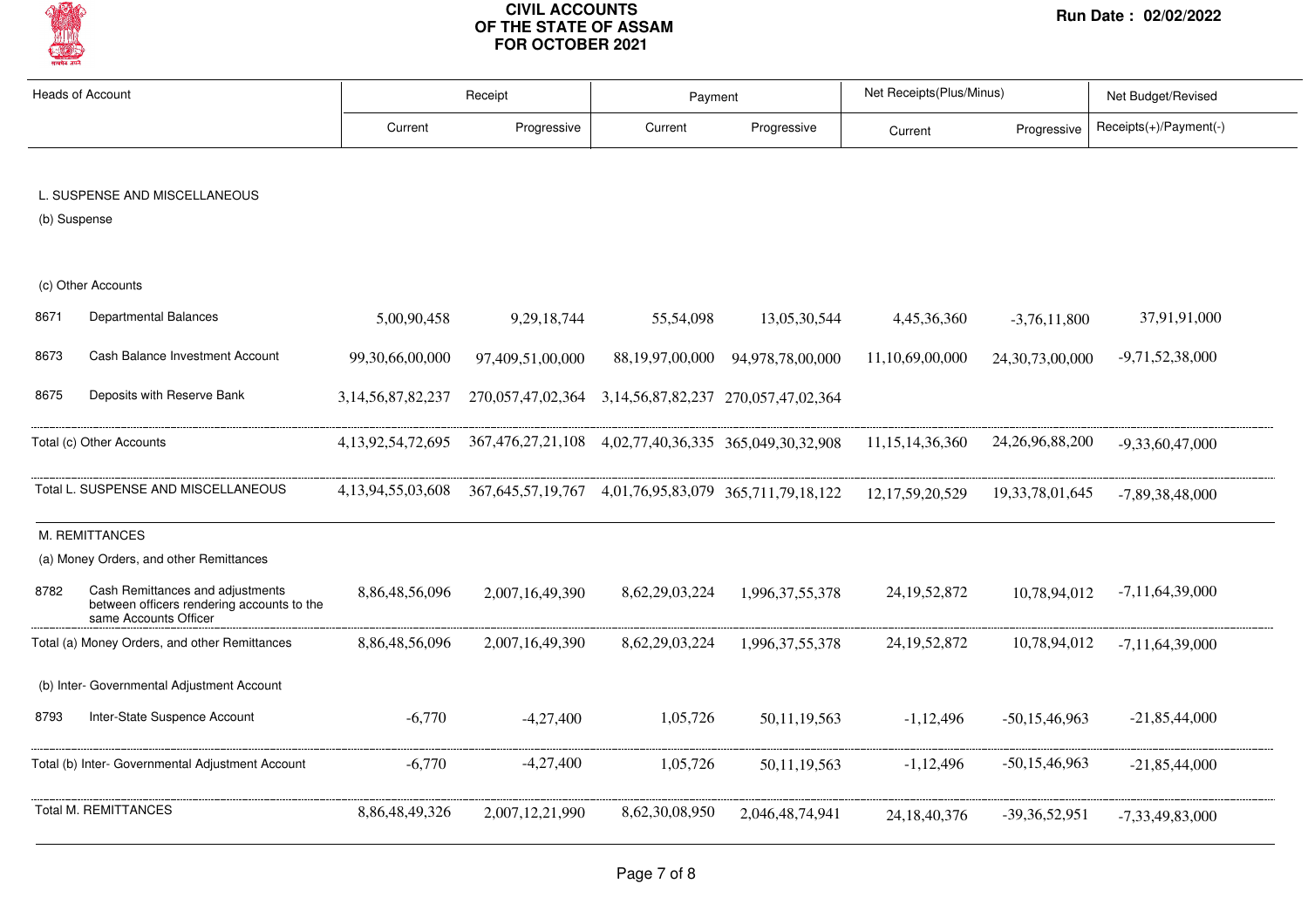

Total-Part III Public Account 4,29,66,32,92,007 373,471,84,69,896 4,17,28,68,88,492 371,399,92,60,241 12,37,64,03,516 20,71,92,09,655 6,42,33,21,000

Total - Consolidated/Contingency

4,98,44,56,58,574 412,985,66,39,784 4,65,69,27,56,424 408,083,73,17,078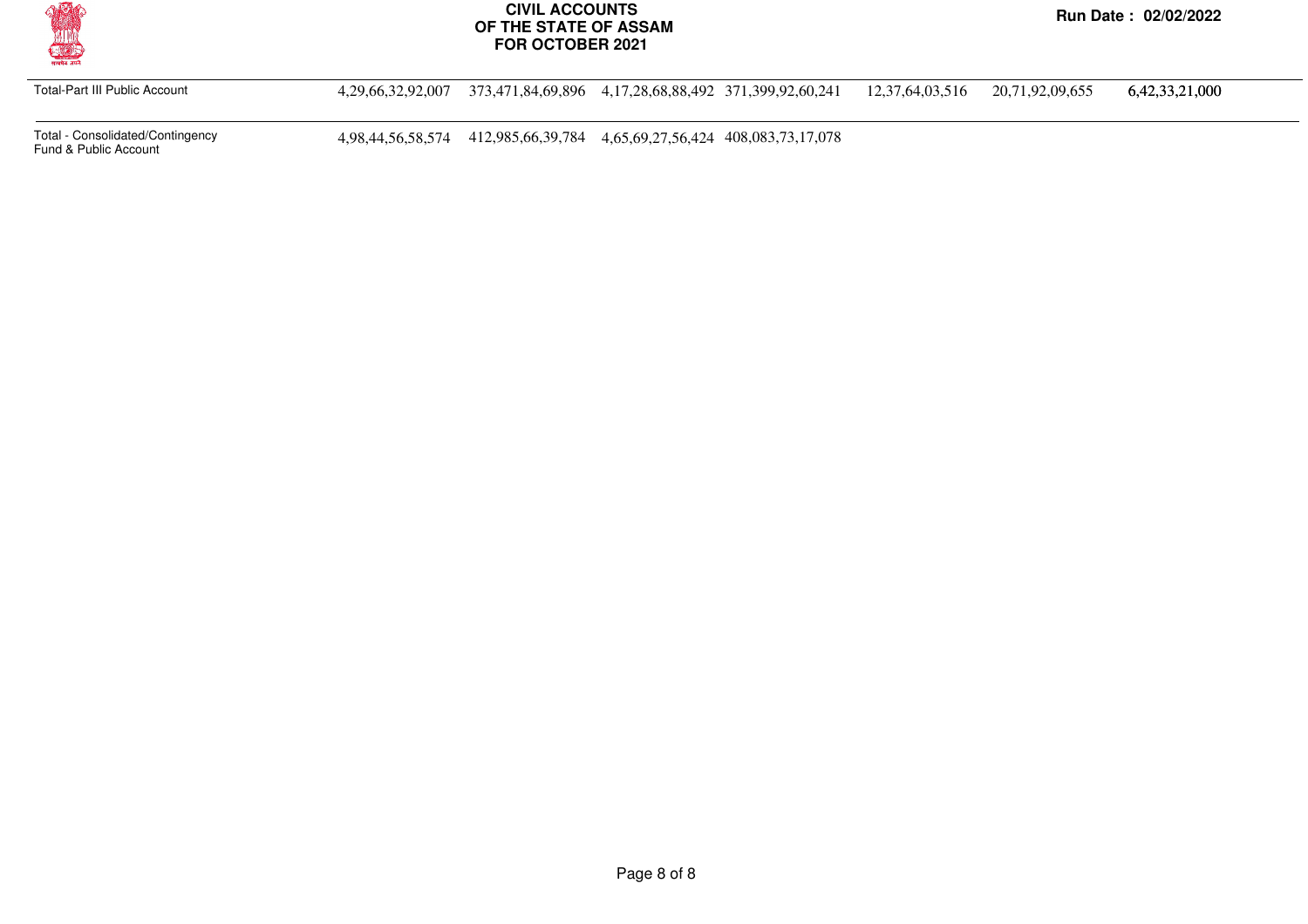| <b>Heads Of Accounts</b>  |                | Receipt     |                | <b>Payment</b>     |  |  |
|---------------------------|----------------|-------------|----------------|--------------------|--|--|
| I. S. S.                  | <b>Current</b> | Progressive | <b>Current</b> | <b>Progressive</b> |  |  |
| 101 A.G. Andhra Pradesh   | 0              | 0           |                | 0                  |  |  |
| 103 A.G. Bihar            | 0              | $\pmb{0}$   | $-23,243$      | 28,483             |  |  |
| 104 A.G. Gujrat           | 0              | 0           | 77,172         | 4,31,328           |  |  |
| 105 A.G. Haryana          | 0              | 0           |                | 0                  |  |  |
| 106 A.G. Kerala           | 0              | 0           |                | 0                  |  |  |
| 107 A.G. Madhya Pradesh   | 0              | 0           | $-5,845$       | $-2,04,861$        |  |  |
| 108 A.G. Tamil Nadu       | 0              | 0           |                | 0                  |  |  |
| 109 A.G. Maharastra       | 0              | 0           | $-83,753$      | $-6, 10, 849$      |  |  |
| 110 A.G. Karnataka        | 0              | 0           |                | 0                  |  |  |
| 111 A.G. Nagaland         | 0              | 0           | 32,00,058      | 10,51,10,923       |  |  |
| 112 A.G. Orissa           | 0              | 0           | 6,107          | 51,764             |  |  |
| 113 A.G. Punjab           | 0              | 0           |                | 0                  |  |  |
| 114 A.G. Rajasthan        | 0              | 0           | 53,963         | 3,37,503           |  |  |
| 115 A.G. Uttar Pradesh    | 0              | 0           | 12,953         | 80,515             |  |  |
| 116 A.G. West Bengal      | 0              | 0           | $-10,55,243$   | 23,02,181          |  |  |
| 117 A.G. Meghalaya        | 0              | 0           | $-57,92,481$   | 3,01,70,094        |  |  |
| 118 A.G. Himachal Pradesh | 0              | 0           |                | 0                  |  |  |
| 119 A.G. Manipur          | 0              | $\Omega$    | 87,388         | 39,43,286          |  |  |
| 120 A.G. Tripura          | $-6,770$       | $-4,54,765$ | $-5,84,687$    | $-9, 19, 153$      |  |  |
| 121 A.G. Mizoram          | 0              | 27,365      | $-5,92,118$    | 1,65,44,104        |  |  |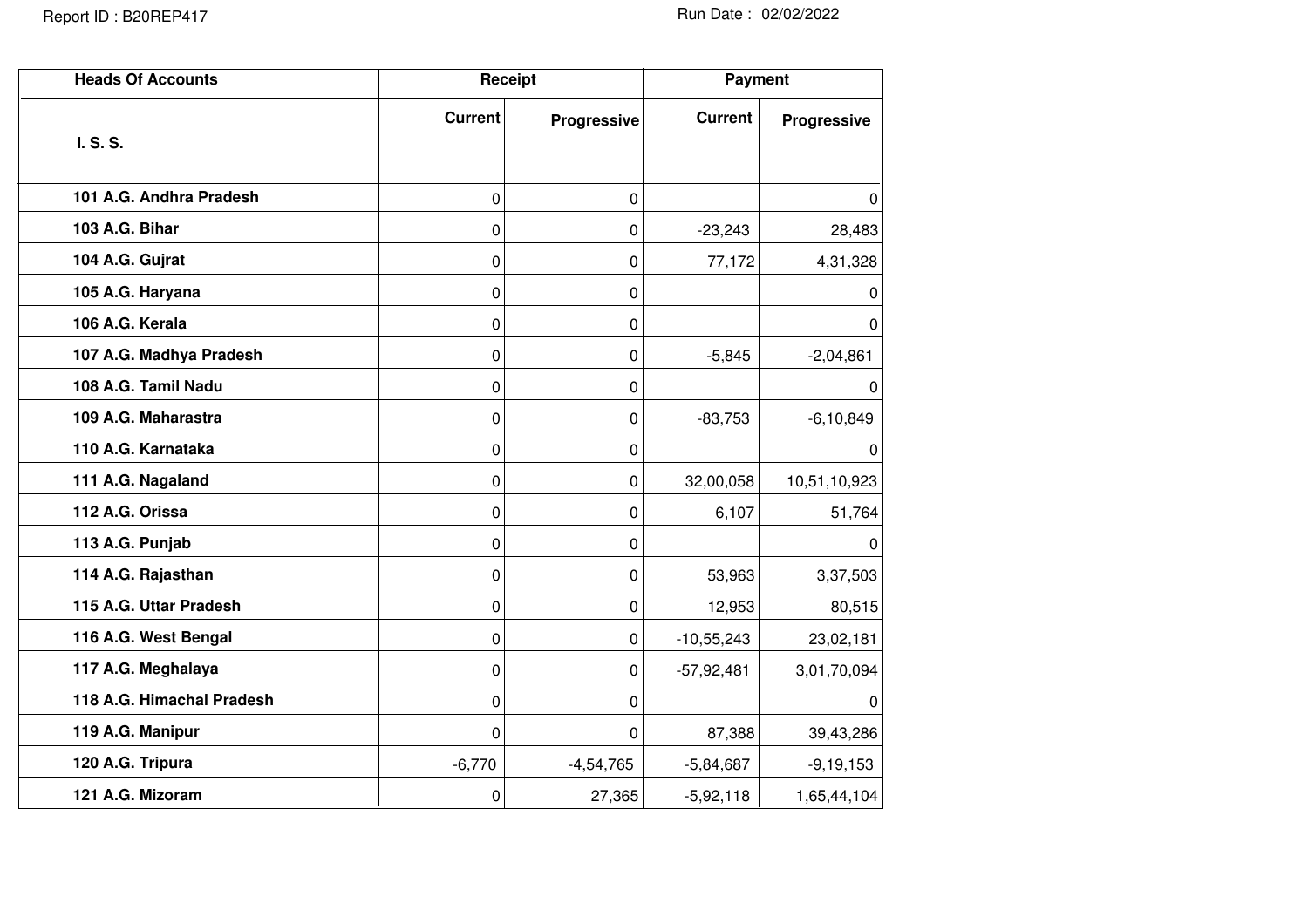| <b>Heads Of Accounts</b>                       |                | Receipt     | <b>Payment</b> |                 |
|------------------------------------------------|----------------|-------------|----------------|-----------------|
| I. S. S.                                       | <b>Current</b> | Progressive | <b>Current</b> | Progressive     |
| 122 A.G. Arunachal Pradesh                     | 0              | 0           | 47,32,107      | 34, 39, 72, 272 |
| 123 A.G. Goa                                   | 0              | 0           |                | $-33,799$       |
| 124 A.G. Chattisgarh                           | 0              | 0           | 73,348         | 1,13,556        |
| 125 A.G. Jharkhand                             | 0              | 0           |                | 0               |
| 126 A.G. Uttaranchal                           | 0              | 0           |                | 0               |
| 127 A.G. Pudicherry                            | 0              | 0           |                | 0               |
| 130 A.G. Telangana                             | 0              | 0           |                | 0               |
| 131 A.G. Jammu & Kashmir                       | 0              | 0           |                | $-1,97,784$     |
| 281 A.G. Ladakh                                | 0              | 0           |                | O               |
| 787 A.G. Dadra Nagar Haveli and Daman<br>& Diu | 0              | 0           |                | 0               |
| <b>NULL</b>                                    | 0              | $\Omega$    |                | 0               |
| Total - I. S. S.                               | $-6,770$       | $-4,27,400$ | 1,05,726       | 50,11,19,563    |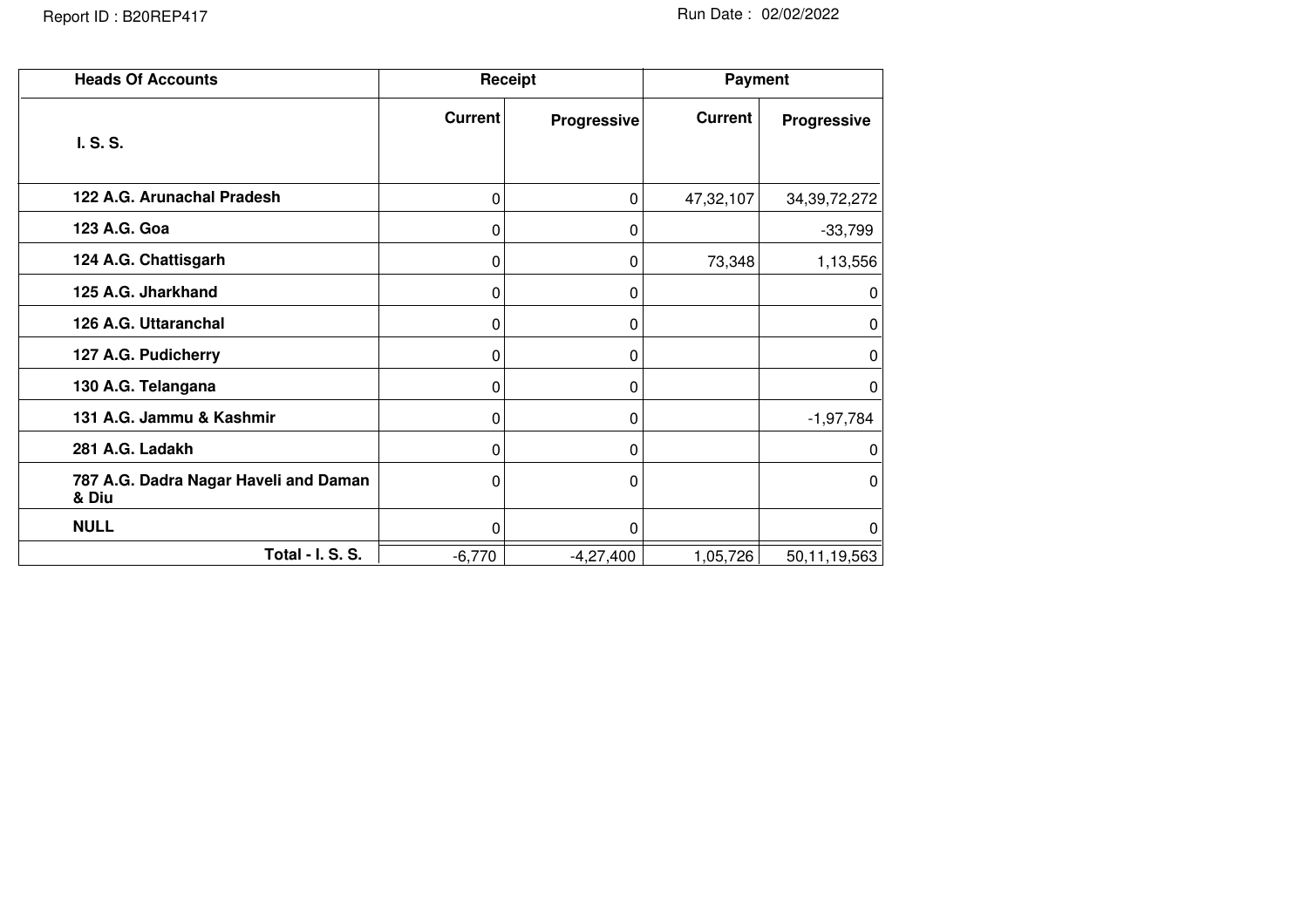- Certified that the accounts of the Government of Assam for the month of **OCTOBER 2021** were completed and signed by me on 2 February 2022 and have been filed in my office. 1.
- Certified that the closing balance under the head "Deposits with the Reserve Bank" as shown in my account is being reconciled with the balance shown in the statement of Reserve Bank Deposits received from the Central Accounts office Reserve Bank of India, Nagpur. 2.
	- A General statement of Account is given below:-

3.

| <b>Heads</b>                                                                 | <b>Amount in Rupees</b> |
|------------------------------------------------------------------------------|-------------------------|
| 1. Opening Balance                                                           | 53233990229.41          |
| Details of Opening Balance                                                   |                         |
| (i) Cash in Transit                                                          | .00                     |
| (ii) Cash in Treasuries                                                      | .00                     |
| (iii) Deposits with the Reserve Bank                                         | 53233990229.41          |
| 2. Receipts of the month                                                     | 498445658574.00         |
| 3. Total (1+2)                                                               | 551679648803.41         |
| 4. Disbursements of the month                                                | 465692756424.05         |
| 5. Closing Balance (3-4)                                                     | 85986892379.36          |
| Details of Closing Balance<br>(i) Cash in Transit<br>(ii) Cash in Treasuries | .00<br>.00              |
| (iii) Deposits with the Reserve Bank                                         | 85986892379.36          |
| 6. Total (4+5)                                                               | 551679648803.41         |

**Guljari Lal Accountant General (A&E) Assam**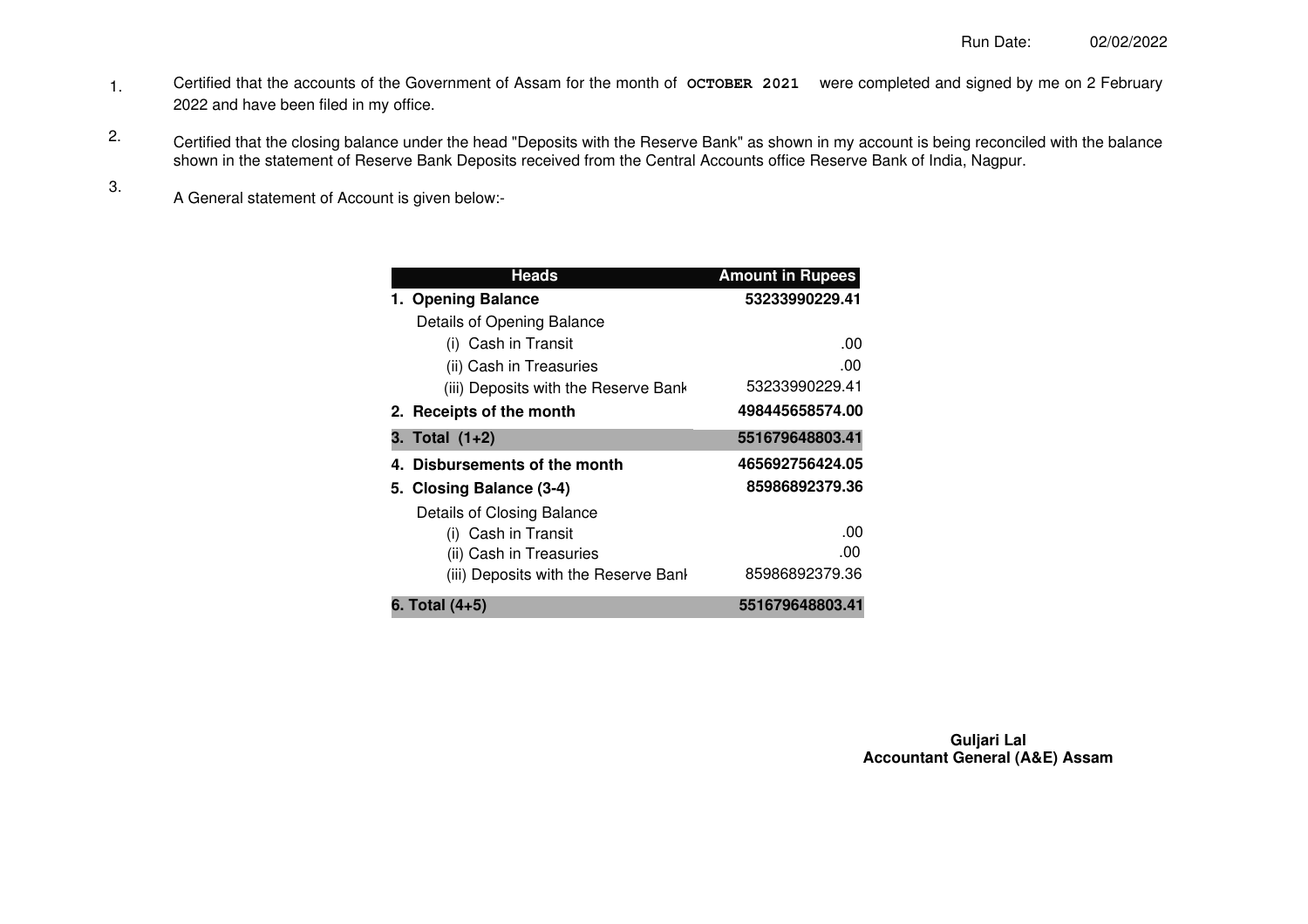#### **DETAILED STATUS OF EXCLUSION OF TREASURY, PUBLIC WORKS & FOREST ACCOUNTS FOR THE ACCOUNTING MONTH OF OCTOBER 2021**

|                | <b>TREASURY ACCOUNTS:</b> |                |                                         |  |  |  |  |  |
|----------------|---------------------------|----------------|-----------------------------------------|--|--|--|--|--|
| SI.            | Name of Treasury          | No. of         | Month Of Account                        |  |  |  |  |  |
|                |                           |                |                                         |  |  |  |  |  |
| 1              | ASSAM HOUSE, NEWDELHI     | $\overline{2}$ | $09/21$ , $10/21$ ,                     |  |  |  |  |  |
| $\overline{2}$ | BONGAIGAON                | 1              | $10/21$ ,                               |  |  |  |  |  |
| β              | DISPUR                    | 1              | $10/21$ ,                               |  |  |  |  |  |
| 4              | HOJAI                     | $\overline{2}$ | 09/21, 10/21,                           |  |  |  |  |  |
| 5              | KAMRUP                    | 4              | $07/21$ , $08/21$ , $09/21$ , $10/21$ , |  |  |  |  |  |
| $\overline{6}$ | NALBARI                   | 1              | $10/21$ ,                               |  |  |  |  |  |
| 7              | TIHU                      | 1              | $10/21$ ,                               |  |  |  |  |  |
| 8              | HAT SINGIMARI             | 1              | $10/21$ ,                               |  |  |  |  |  |
| 9              | CHABUA                    | 1              | $10/21$ ,                               |  |  |  |  |  |
| 10             | SILAPATHAR                | 1              | $10/21$ ,                               |  |  |  |  |  |
|                | Total :                   | 15             |                                         |  |  |  |  |  |

| <b>WORKS ACCOUNTS:</b> |                             |                |                                                             |  |
|------------------------|-----------------------------|----------------|-------------------------------------------------------------|--|
| SI.                    | Name of Division            | No. of         | Month Of Account                                            |  |
|                        |                             |                |                                                             |  |
| 1                      | E.E., NALBARI E&D           | 3              | $08/21$ , $09/21$ , $10/21$ ,                               |  |
|                        | DIVISION,                   |                |                                                             |  |
| 2                      | E.E., DIBRUGARH E&D         | $\overline{2}$ | 09/21, 10/21,                                               |  |
|                        | DIVISION                    |                |                                                             |  |
| $\overline{3}$         | E.E., HAILAKANDI FLOOD      | $\mathbf{1}$   | $10/21$ ,                                                   |  |
|                        | CONTROL DIVISION            |                |                                                             |  |
| 4                      | E.E., BOKAKHAT P.H.E.       | $\mathbf{1}$   | $10/21$ ,                                                   |  |
|                        | DIVISION                    |                |                                                             |  |
| 5                      | (E) E.E., HOWRAGHAT P.H.E.  | 6              | $05/21$ , $06/21$ , $07/21$ , $08/21$ , $09/21$ , $10/21$ , |  |
|                        | DIVISION                    |                |                                                             |  |
| 6                      | (NE) E.E., HOWRAGHAT P.H.E. | 5              | 06/21, 07/21, 08/21, 09/21, 10/21,                          |  |
|                        | DIVISION                    |                |                                                             |  |
| 7                      | (E) E.E., DIPHU URBAN P.H.E | $\overline{2}$ | 09/21, 10/21,                                               |  |
|                        | DIVISION                    |                |                                                             |  |
| 8                      | E.E., TANGLA DIVISION,      | $\overline{2}$ | 09/21, 10/21,                                               |  |
|                        | IRRIGATION, TANGLA          |                |                                                             |  |
| 9                      | E.E., DHANSIRI PROJECT      | $\mathbf{1}$   | $10/21$ ,                                                   |  |
|                        | CANAL -II DIVISION,         |                |                                                             |  |
|                        | IRRIGATION, UDALGURI        |                |                                                             |  |
| 10                     | E.E., DHOLAI-SONARI         | $\overline{2}$ | $09/21$ , $10/21$ ,                                         |  |
|                        | IRRIGATION                  |                |                                                             |  |
|                        | DIVISION (GOALPARA          |                |                                                             |  |
|                        | MECHANICAL DIVISION,        |                |                                                             |  |
|                        | IRRIGATION)                 |                |                                                             |  |
| 11                     | E.E., DHAKUAKHANA IRRGN     | $\mathbf{1}$   | $10/21$ ,                                                   |  |
|                        | DIVISION (DHAKUAKHANA       |                |                                                             |  |
|                        | (E.E., LAKHIMPUR            |                |                                                             |  |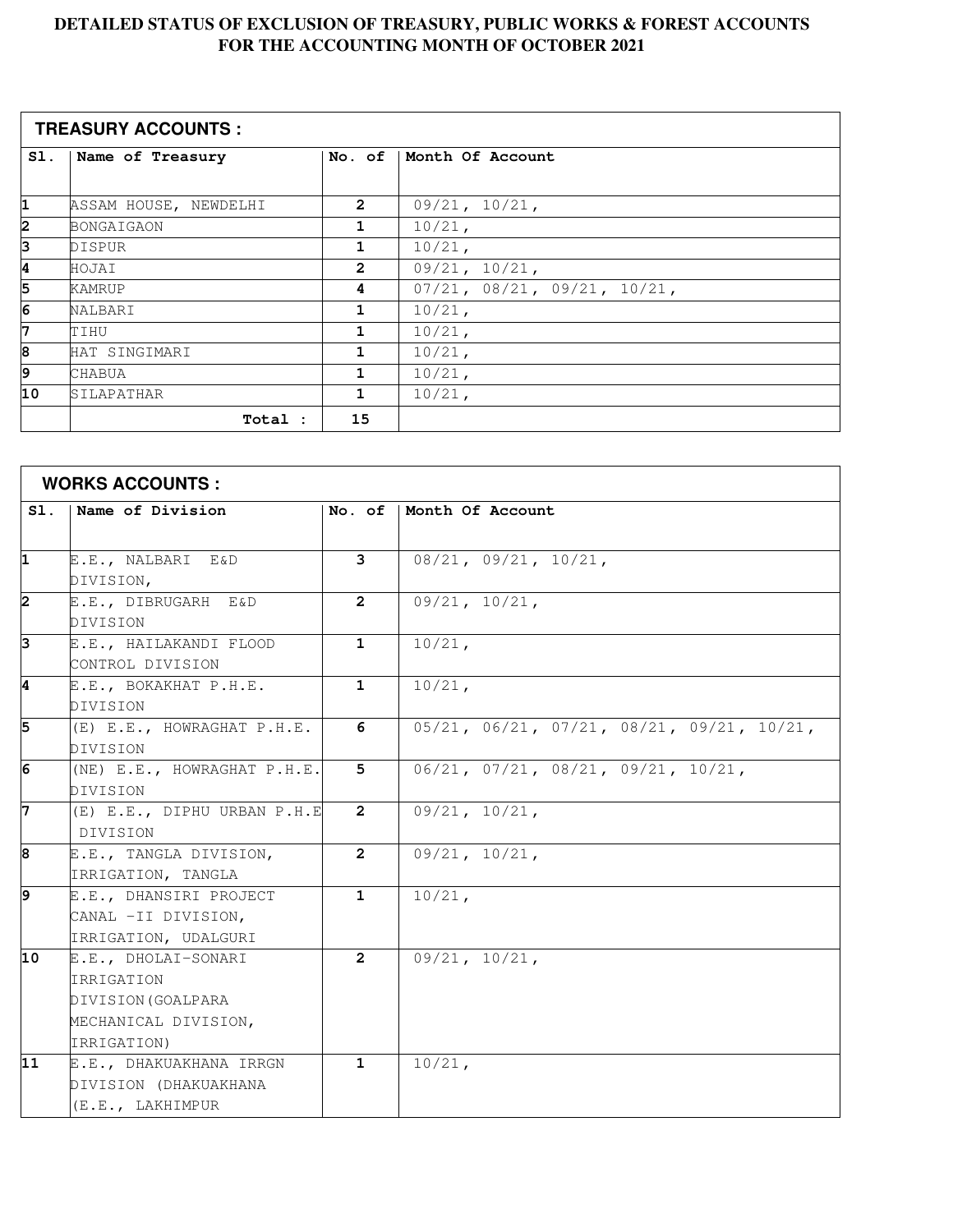#### **DETAILED STATUS OF EXCLUSION OF TREASURY, PUBLIC WORKS & FOREST ACCOUNTS FOR THE ACCOUNTING MONTH OF OCTOBER 2021**

| <b>WORKS ACCOUNTS:</b> |                              |              |                                                             |  |
|------------------------|------------------------------|--------------|-------------------------------------------------------------|--|
| Sl.                    | Name of Division             | No. of       | Month Of Account                                            |  |
|                        |                              |              |                                                             |  |
| 12                     | E.E., GOHPUR IRRIGATION      | $\mathbf{1}$ | $10/21$ ,                                                   |  |
|                        | DIVISION (TEZPUR MECHANICAL  |              |                                                             |  |
|                        | DIVISION, IRRIGATION)        |              |                                                             |  |
| 13                     | E.E., HOJAI-JALUKBARI        | $\mathbf{2}$ | $09/21$ , $10/21$ ,                                         |  |
|                        | IRRIGATION DIVISION          |              |                                                             |  |
|                        | (MANGALDOI INVESTIGATION     |              |                                                             |  |
|                        | DIVISION, IRRIGATION)        |              |                                                             |  |
| 14                     | E.E., DIPHU MECHANICAL       | 1            | $10/21$ ,                                                   |  |
|                        | DIVISION, IRRIGATION,        |              |                                                             |  |
|                        | BOKULIA                      |              |                                                             |  |
| 15                     | (NE) E.E., BAITHALANGSO      | $\mathbf{1}$ | $10/21$ ,                                                   |  |
|                        | ROAD. DIVISION, DONKAMOKAM   |              |                                                             |  |
| 16                     | (NE) E.E., BARAPATHAR ROAD   | $\mathbf{1}$ | $10/21$ ,                                                   |  |
|                        | DIVISION, BARAPATHAR         |              |                                                             |  |
| $\overline{17}$        | E.E., HAFLONG                | 5            | $06/21$ , $07/21$ , $08/21$ , $09/21$ , $10/21$ ,           |  |
|                        | BLDG.DIVISION, HAFLONG       |              |                                                             |  |
| 18                     | E.E., HAFLONG ROAD           | $\mathbf{1}$ | $10/21$ ,                                                   |  |
|                        | DIVISION                     |              |                                                             |  |
| 19                     | E.E., MAIBONG(R&B)           | 5            | $06/21$ , $07/21$ , $08/21$ , $09/21$ , $10/21$ ,           |  |
|                        | DIVISION, MAIBONG            |              |                                                             |  |
| 20                     | E.E., CHABUA, DULIAJAN &     | 3            | $08/21$ , $09/21$ , $10/21$ ,                               |  |
|                        | NAHARKATIA TERRITORIAL       |              |                                                             |  |
|                        | ROAD (JORHAT N.E.C. DIVISION |              |                                                             |  |
| 21                     | E.E., HAILAKANDI DISTRICT    | $\mathbf{1}$ | $10/21$ ,                                                   |  |
|                        | TERRITORIAL ROAD             |              |                                                             |  |
|                        | (HAILAKANDI RURAL ROAD       |              |                                                             |  |
|                        | (HAILAKANDI ROAD) DIVISION   |              |                                                             |  |
| 22                     | E.E., GOHPUR CIVIL SUB-      | $\mathbf{2}$ | 09/21, 10/21,                                               |  |
|                        | DIVISION TERRITORIAL         |              |                                                             |  |
|                        | ROAD (SONITPUR A.A.C.P.      |              |                                                             |  |
|                        | (NAGAON ARIASP) DIVISION     |              |                                                             |  |
| 23                     | E.E., DIPHU ELECT.PWD        | 5            | $06/21$ , $07/21$ , $08/21$ , $09/21$ , $10/21$ ,           |  |
|                        | DIVN., DIPHU                 |              |                                                             |  |
| 24                     | E.E., UMPANI ROAD DIVN.,     | 3            | 08/21, 09/21, 10/21,                                        |  |
|                        | UMPANI                       |              |                                                             |  |
| 25                     | (NE) E.E., DIPHU MECHANICAL  | $\mathbf{1}$ | $10/21$ ,                                                   |  |
|                        | DIVISION, IRRIGATION,        |              |                                                             |  |
|                        | BOKULIA                      |              |                                                             |  |
| 26                     | PWD Kokrajhar Building       | 6            | $05/21$ , $06/21$ , $07/21$ , $08/21$ , $09/21$ , $10/21$ , |  |
|                        | Division, Kokrajhar          |              |                                                             |  |
| 27                     | PWD Kokrajhar Rural Road     | 6            | $05/21$ , $06/21$ , $07/21$ , $08/21$ , $09/21$ , $10/21$ , |  |
|                        | Division, Kokrajhar          |              |                                                             |  |
| $\overline{28}$        | PWD Mushalpur R&B Division,  | 5            | $06/21$ , $07/21$ , $08/21$ , $09/21$ , $10/21$ ,           |  |
|                        | Musalpur                     |              |                                                             |  |